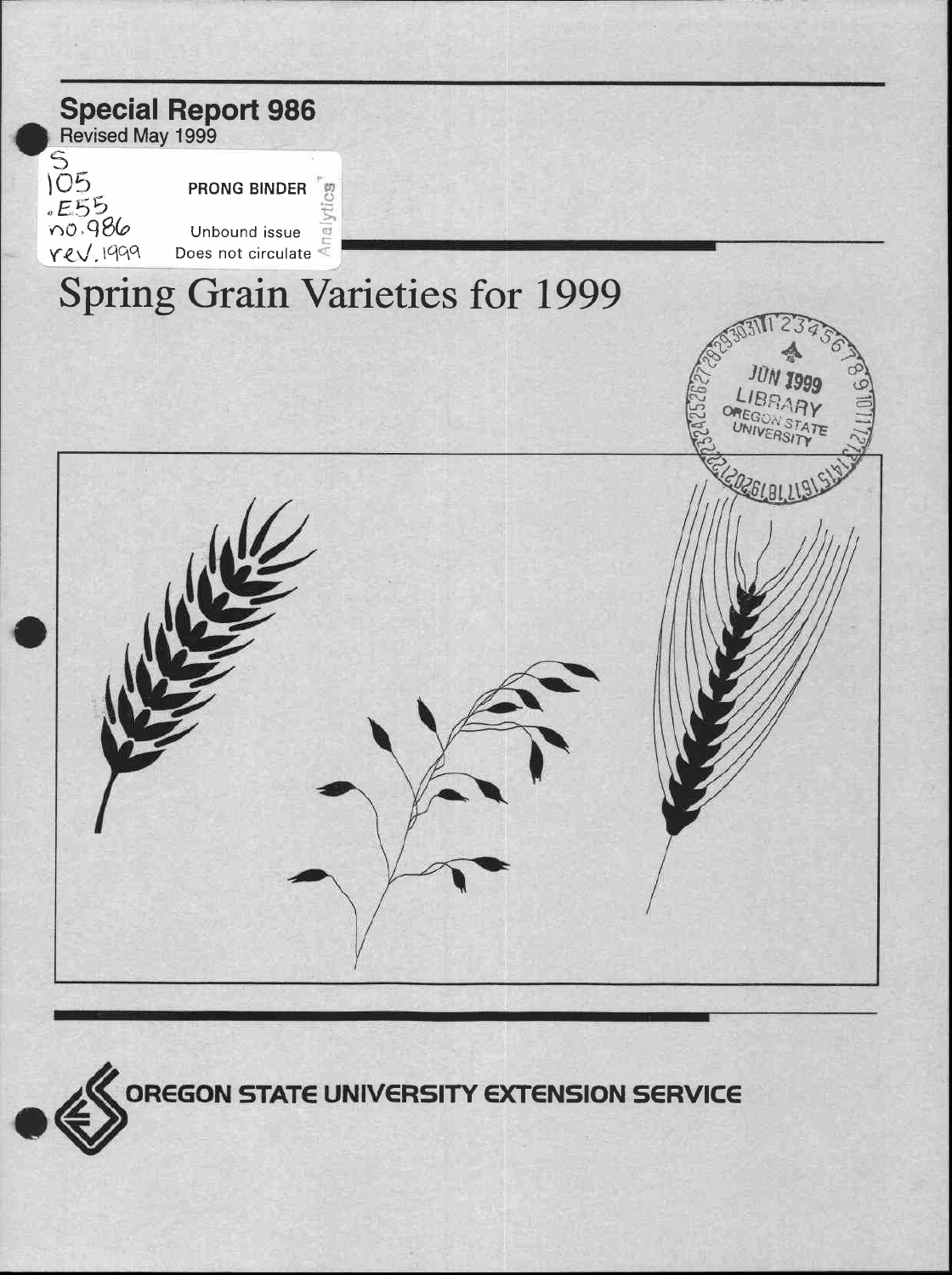# For additional copies of this publication, write:

Russ Karow Extension agronomist (cereals) Department of Crop and Soil Science Oregon State University 107 Crop Science Building Corvallis, OR 97331-3002 541-737-5857 e-mail: Russell.S.Karow@orst.edu

V-



0

i

Y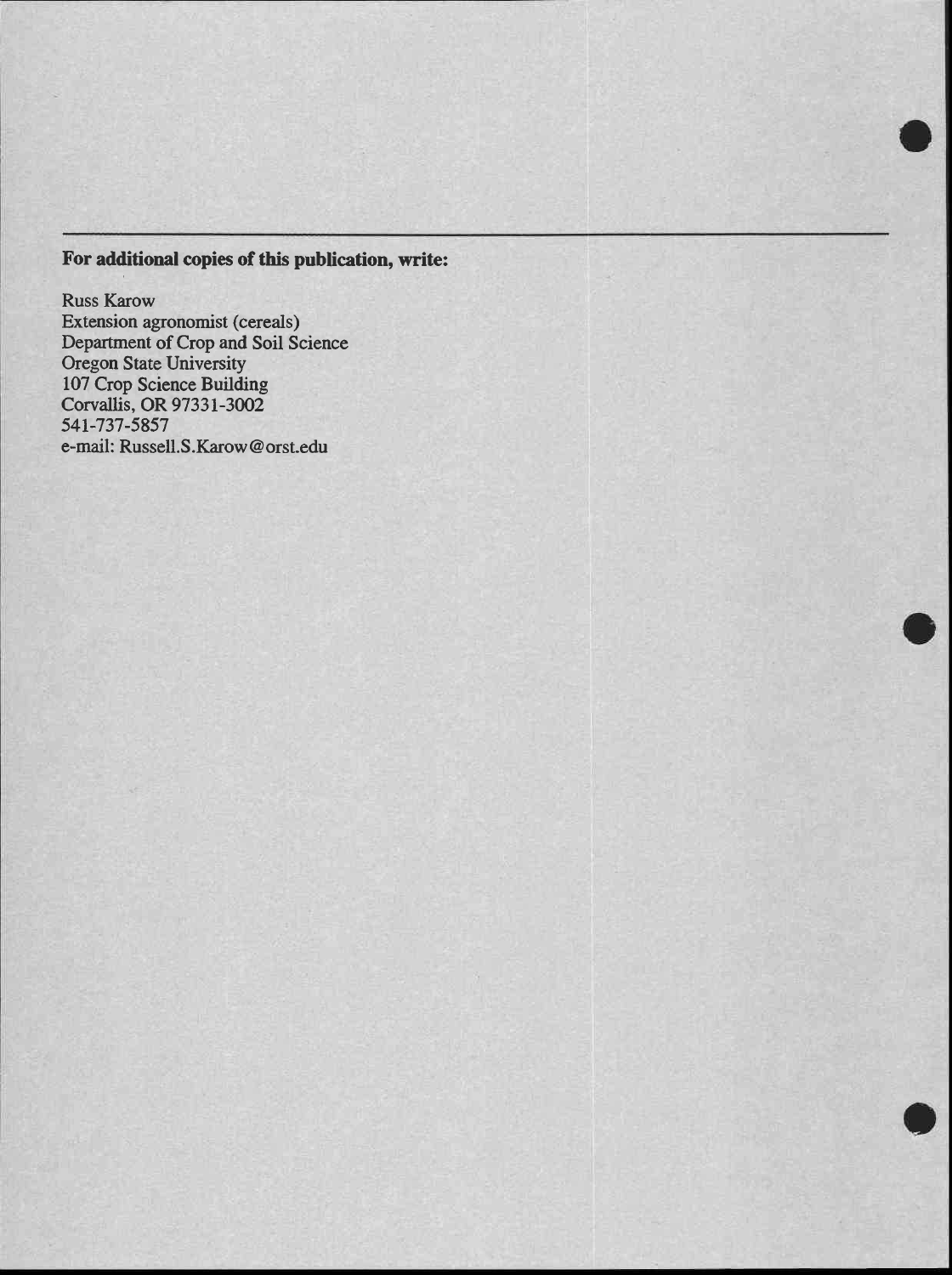# Spring Grain Varieties for 1999

Russ Karow, Ernie Marx, Karen Morrow, Mylen Bohle, Randy Dovel, Eric Eldredge, Pat Hayes, Steve James, Jim Peterson, Gary Reed, Clint Shock, Dick Smiley'

This publication describes spring wheats, barleys, oats, and triticales commonly grown in Oregon and provides, when available, yield and agronomic data to aid in variety selection. The wheat, barley, and triticale data presented in this publication were generated through a statewide variety testing program. This program was initiated in 1992 with funding and support dollars provided by the Oregon State University Extension Service, Oregon Agricultural Experiment Station, Oregon Wheat Commission, and Oregon Grains Commission. The program is centrally coordinated by Russ Karow and Ernie Marx and involves research cooperators at seven experiment stations across Oregon. Grower cooperators make small plot testing possible at three sites. Research sites, site coordinators, and grower cooperators for 1998 are listed below.

Site Coordinator/Cooperator

Grower: John Cuthbert

Grower: Charlie Anderson

Grower: Carl Haugerud

Hermiston Morrow/Smiley/Reed

Moro Morrow/Smiley/Jacobsen

Corvallis Karow/Marx

LaGrande Morrow/Smiley

Morrow Co. Morrow/Smiley

Ontario Shock/ Eldredge Pendleton Morrow/Smiley

North Valley Karow/ Marx

Madras James/Bohle

Klamath Dovel

Without the support of these funding organizations and the research and grower cooperators, these data would not be available. Please be sure to thank these groups and people for their contributions if you find this information beneficial.

If you have comments about or suggestions for improvement of this publication, please contact Russ Karow, Extension cereals specialist (541-737-5857), or Ernie Marx, faculty research assistant (541-737-5858), Crop Science Bldg., Room 131, Oregon State University, Corvallis, OR, 97331-3002 (FAX: 541-737-1589). Individual site data and data for other years are available on the Cereals Extension homepage at http://www.css.orst.edu/cereals/.

We thank Barbara Reed, office specialist in Crop and Soil Science, for her many hours of work in entering data and formatting text and tables. Without her skills, these publications would not exist.



State-wide cereal variety testing program locations and site information

| Location         | Elev. | GDD <sup>1</sup> | Precip. | Type      |
|------------------|-------|------------------|---------|-----------|
|                  | (ft)  | $(a)50^{\circ}F$ | (in)    |           |
| Corvallis        | 230   | 2052             | 43      | Dryland   |
| Heppner (Morrow) | 1955  | 2294             | 14      | Dryland   |
| Hermiston        | 450   | 2824             | 9       | Irrigated |
| Klamath Falls    | 4100  | 1973             | 14      | Irrigated |
| La Grande        | 2770  | 1830             | 14      | Irrigated |
| Madras           | 2230  | 1917             | 10      | Irrigated |
| Moro             | 1870  | 1988             | 11      | Dryland   |
| Ontario          | 2230  | 2868             | 10      | Irrigated |
| Pendleton        | 1490  | 2278             | 16      | Dryland   |
| Scio (NV)        | 500   | 2100             | 55      | Dryland   |

' yearly total using a 50°F base temperature

<sup>&#</sup>x27;Prepared by: Russ Karow, Extension agronomist (cereals), and Ernie Marx, faculty research assistant, Dept. of Crop and Soil Science, Oregon State University, Corvallis. Contributors: Karen Morrow, former research technician, Columbia Basin Ag. Research Center, Pendleton; Mylen Bohle, Extension agent, Crook County, Prineville; Randy Dovel, associate professor of agronomy, Klamath Experiment Station, Klamath Falls; Eric Eldredge, research assistant, Malheur Experiment Station, Ontario; Pat Hayes, barley breeder, Dept. of Crop and Soil Science; Steve James, senior faculty research assistant, Central Oregon Agricultural Research Center, Madras; Jim Peterson, wheat breeder, Dept. of Crop and Soil Science; Gary Reed, superintendent, Hermiston Agricultural Research and Extension Center, Hermiston; Clint Shock, superintendent, Malheur Experiment Station, Ontario; and Dick Smiley, superintendent and plant pathologist, Columbia Basin Ag. Research Center.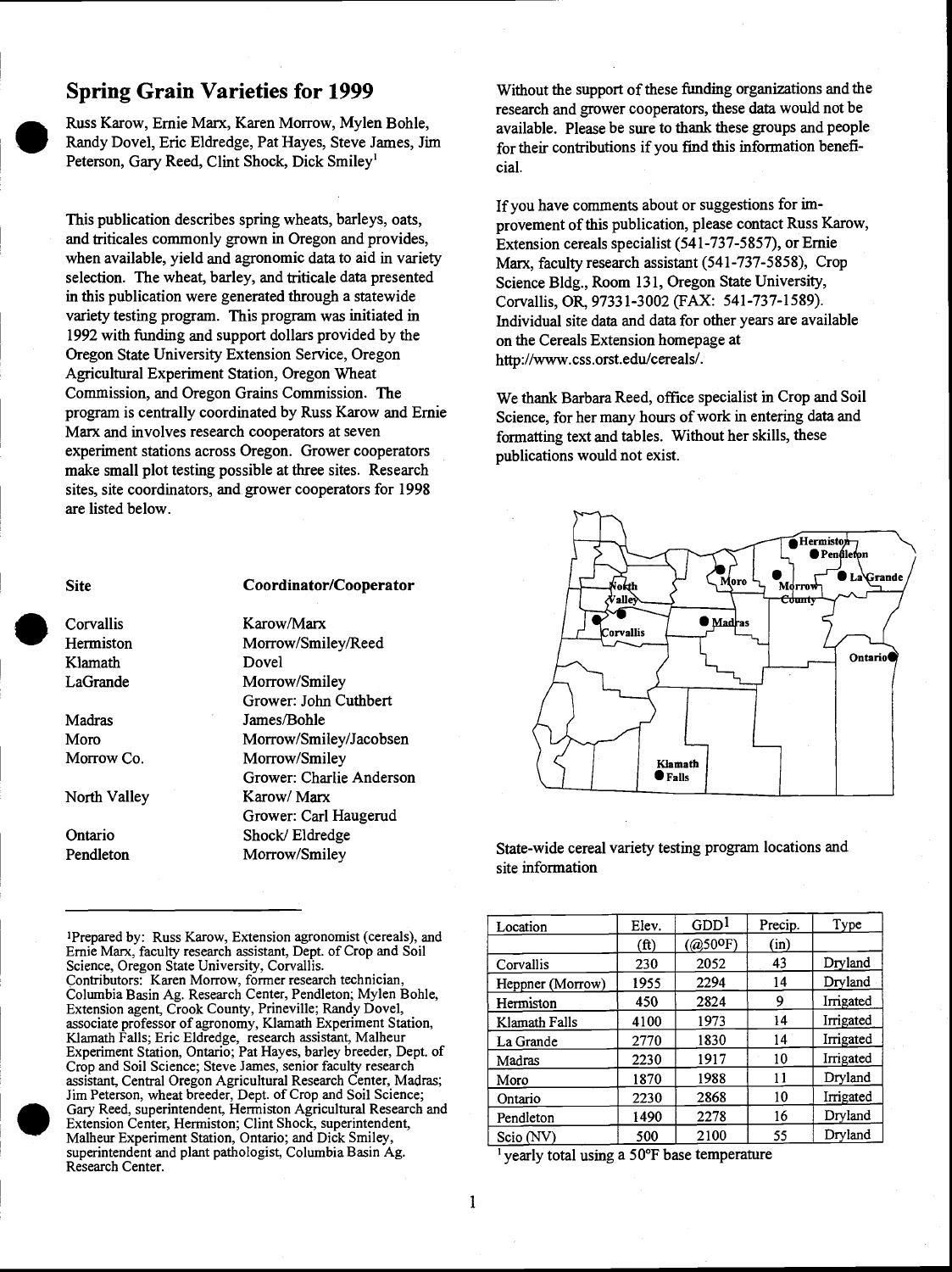# Factors to Consider when Selecting Varieties

While yield often is the key factor in variety selection, other characteristics also can be important. As you look through the data tables in this publication, you will discover that yield performance of recently released varieties is quite often similar. Rarely do we find one variety that consistently outyields all others. This is not surprising, since intensive breeding efforts have improved the yield potential and stability of grains in general. What this means to you is that factors other than yield can receive greater attention as you select varieties to grow on your farm. Consider the following criteria as you think about variety selection.

Height and Lodging. Varieties differ in height and lodging resistance. Though generally correlated, taller varieties do not necessarily have poorer lodging resistance. Lodging reduces grain yield and quality and can significantly increase harvest costs. As soil fertility levels increase, stiffer-strawed varieties should be used. You also should pay careful attention to both timing and rate of fertilizer applications and irrigation, when used.

Disease/Stress Resistance. Diseases can be a major production problem; however, type of disease and disease pressure varies from location to location and from year to year. Select cultivars with resistance or tolerance to the diseases and stresses commonly found in your area. Barley yellow dwarf virus and leaf rust are the most common diseases of spring grains. Russian wheat aphid has devastated spring grain crops, especially late-planted crops, in production areas east of the Cascade Mountains. None of the currently available spring wheats, barleys, or triticales has resistance to Russian wheat aphid, but oats are immune. Gaucho seed treatment insecticide shows promise for aphid suppression. Barley stripe rust is a newer disease of barley and can dramatically reduce yield if infestations occur early in the growing season. To date, this disease has been of economic significance only in the Klamath Basin but was found throughout the state in 1998. Resistant varieties are now available (see Table 3) but seed stocks are limited. If you are growing a susceptible variety, Baytan seed treatment and foliar fungicides may be useful in areas where the disease is prevalent. Consult your county office of the OSU Extension Service. Crown rust of oat was a major problem in late-planted fields in western Oregon in 1998. This was the first time in decades that economically significant levels of crown rust were present. None of the commonly grown varieties has resistance. Drummond, a variety bred in New Zealand that is being grown in the Valley, carries crown rust resistance genes but we do not yet have data to show whether these genes are effective against Valley races.

Maturity. As a group, barleys mature earlier than other grains; oats later. However, varieties differing in rate of maturity exist within each grain type. Early-maturing varieties may avoid yield and quality reductions caused by heat or drought in late summer. Later-maturing varieties may yield more when moderate temperatures and favorable moisture conditions persist into late summer; however, stem rust and other diseases favored by warm weather may become a problem. Choose varieties with a maturity that matches your environment and cropping needs. Where moisture is not limiting, oats tend to fare better than the other grains in very late seedings.

Intended Use. Barley varieties are classified either as feed or malting types. Feed types generally have a higher protein content than malting types. Those listed as malting types have been approved by the American Malting Barley Association (AMBA). Oats are used as animal feed, for cover crop, and as human food. Some varieties are better suited for specific end uses than others. Otana, Monida, Border, and Drummond are preferred food-type oats. Most oat varieties can be used for forage. Soft white wheats, both common and club, winter and spring, have occupied more than 95 percent of Oregon's wheat acreage in recent years. Hard red wheats most often are grown in irrigated areas, but spring dryland production is increasing. Triticales are grown for forage and feed grain use.

Grain Quality. Test weight (bushel weight) is a pricedetermining factor in the marketplace. Choose varieties with good test weight records. All Pacific Northwest (PNW)-released varieties meet minimum quality standards established by PNW breeders, but suitability for different end use applications can vary. Premiums have been paid for low-protein soft white wheat in recent years. Varieties differ in genetic protein percent potential. As a rule, spring grains have higher protein levels than winter grains. This is likely due to environmental rather than genetic causes.

Yield Potential. Yield potential varies from variety to variety and, for a given variety, from one area and from one year to another. Yield potential is a genetic trait but is moderated by other factors such as disease and stress tolerance. To evaluate the yield potential of a variety, review data from test sites with an environment similar to that in your area. Where possible, compare performance over several years, as a single year's data can be misleading.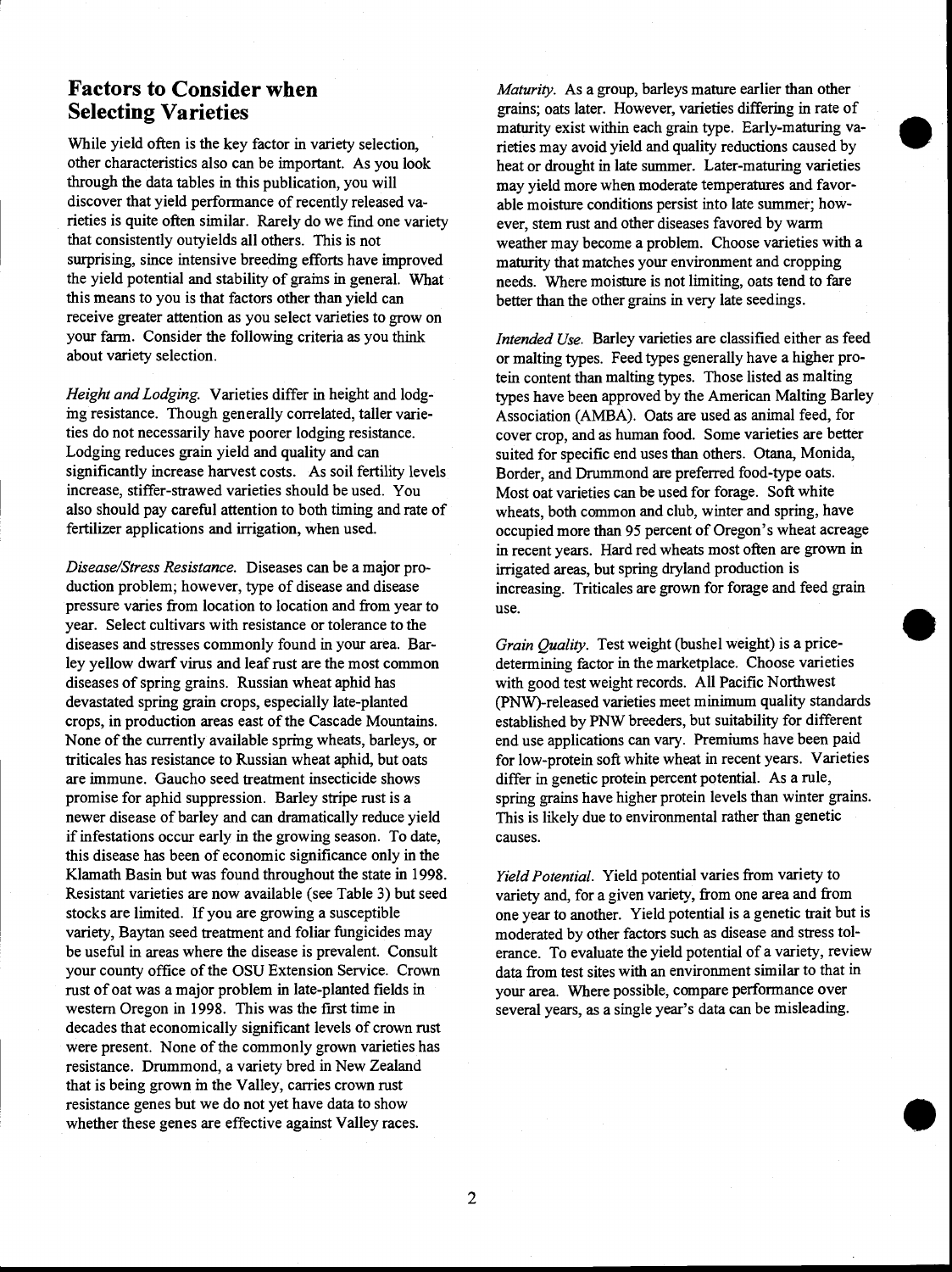## Variety Descriptions

The following descriptions are designed to provide key information about commonly grown varieties. Material for these descriptions was drawn from the tables in this publication, Certified Seed Buyers Guides distributed by Washington State Crop Improvement Association, and variety release descriptions.

### New Varieties

JEFFERSON (IDO462) is a high-yielding hard red spring released by the University of Idaho in 1998. It has shown above-average yield and test weight performance across locations. Yields have equaled or surpassed those of soft whites in many environments. Protein levels have been similar to slightly below those of other commonly grown hard reds. It is taller than other commonly grown hard reds and appears to be slightly more prone to lodging.

ML455 is a hard white developed by Fossum Cereals. It has only been tested on a limited basis but will be grown across locations in 1999. It is a mid to late-season variety with good yield potential. It appears to have great promise as a noodle wheat due to its flour color. Pro-Mar is planning to offer contracts in 2000. Contact Pro-Mar at 1-888-840-3777 for more information.

ORCA is a 2-row feed barley released by Oregon State University in 1998. It is resistant to barley stripe rust. It has exhibited average yield potential and above-average test weight across environments. It appears to be best suited to higher-elevation, cooler-seasoned or irrigated environments.

SCARLET (WA7802) is a high-yielding, superior quality hard red spring for use in the semi-arid production regions of the PNW. Scarlet was released by Washington State University in 1998. Yields have equaled or surpassed those of soft whites in many environments. It is taller than other commonly grown hard reds and appears to be slightly more prone to lodging. Protein levels have been similar to slightly below those of other commonly grown hard reds.

TANGO (SR58-4) is a 6-row, stripe rust resistant feed barley released by Oregon State University in 1999. Tango is a doubled haploid variety derived from an Orcasib x Steptoe cross with Steptoe as the recurrent. In essence it is Steptoe with stripe resistance, smooth awns instead of rough, and no dormancy. Yields have been similar to those of Steptoe.

WINSOME (0R4870453) is a white-chaffed, awned, hard white spring to be released by Oregon State University in 2000. Yields have been similar to ID0377S. It is late maturing and has lodging resistant, stiff straw. Winsome has shown superior performance in Asian noodle products.

#### **Wheats**

Agronomic characteristics, disease ratings, and yield data for wheats are presented in written or tabular form. Table contents are:

| Table 1  |
|----------|
| Table 2  |
| Table 5  |
| Table 6  |
| Table 7  |
| Table 8  |
| Table 9  |
| Table 11 |
| Table 12 |
|          |

#### Club Wheats

CALORWA is a spring club wheat. It was released by California, Oregon, and Washington in 1994. Yields, quality, and seed characteristics are marginal. Calorwa was released simply to give club growers a variety to use in overseeding damaged winter club wheat fields. Seed supplies are limited.

#### Common Soft Whites

ALPOWA is a white-chaffed, awned, soft white released by Washington State University in 1993. It was intended as a replacement for Penawawa, but both varieties are being grown. Alpowa has slightly higher yield and test weight than Penawawa and better stripe rust resistance.

CENTENNIAL was released in 1990 by the University of Idaho. It matures earlier than Penawawa or Alpowa and is slightly taller. Centennial has excellent yield potential across environments but is known to thresh hard. This can be a problem given current dockage discounts.

DIRKWIN is a white-chaffed, awnless, semi-dwarf released by the University of Idaho in 1978. It commonly is used as a forage wheat. Dirkwin is resistant to prevalent races of stripe rust but is susceptible to a common race of leaf rust. Test weight is lower than that of other soft white spring varieties.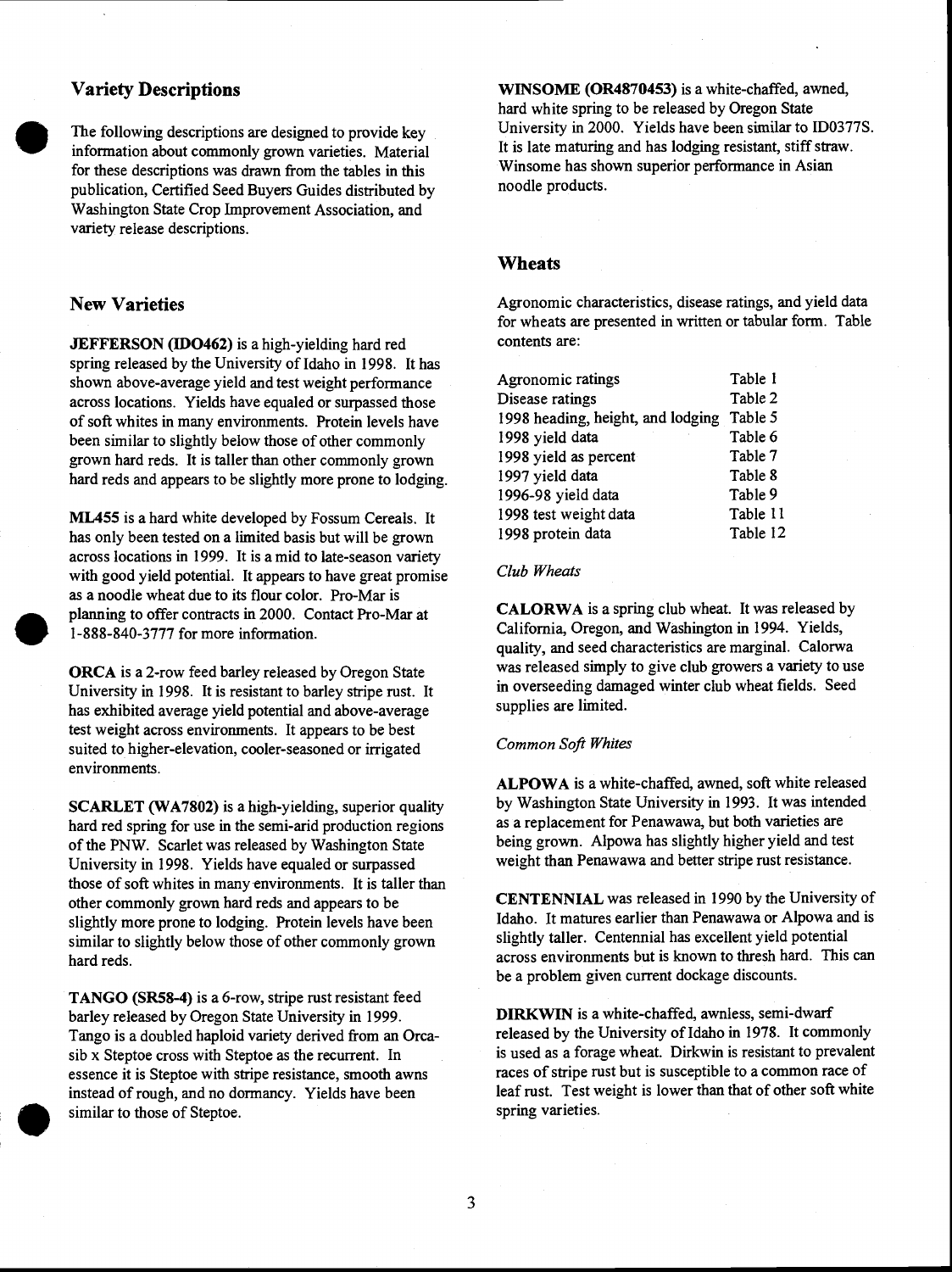PENAWAWA is a white-chaffed, awned, semi-dwarf released by Washington State University in 1985. Penawawa has been the dominant spring wheat variety in Oregon and is still competitive with newer varieties. Alpowa was released as a replacement for Penawawa.

WAWAWAI was released by Washington State University in 1994 as a replacement for Wakanz. Both varieties have good Hessian fly resistance. In Oregon testing, Wawawai has had slightly lower yield but significantly better test weights than Wakanz.

WHITEBIRD is a white-chaffed, awnless, semi-dwarf released by the University of Idaho in 1996. It is intended as a Penawawa replacement, but Oregon data suggest similar performance at best.

#### Hard Whites

ID0377S is a hard white released in 1996 under an exclusive license to Pro-Mar, a growers' cooperative. The cooperative controls seed stock, planted acreage, and harvested grain. Pro-Mar is preserving the identity of individual grain lots and marketing to niche domestic and international markets. For more information about Pro-Mar, call 1-888-840-3777.

KLASIC is a white-chaffed, awned, short-statured, hard white spring wheat released by Northrup King in 1982. Production is centered in California. Test weights have been excellent. Yield potential is excellent, but performance has been erratic and quality sometimes poor.

#### Hard Reds

WESTBRED 936 was released by Western Plant Breeders in 1992. It is the dominant hard red spring variety in Oregon. Yield potential and shatter resistance are superior to those of earlier WPB varieties. It is susceptible to leaf rust and Hessian fly.

YECORA ROJO is a white-chaffed, awned, semi-dwarf released by California in 1975. It is short and matures early. Yield potential is lower than that of the Westbred materials, but performance has been good across environments. It is resistant to Hessian fly. It is the most popular hard red spring in the Klamath Basin.

#### Durums

WESTBRED 881 is a spring durum released by Western Plant Breeders in 1984. Yields are typically lower than other spring wheats. Some acreage has been grown under contract in the Pendleton area.

### Barleys

Agronomic characteristics, disease ratings, and yield data for barleys are presented in written or tabular form. Table contents are:

| Agronomic ratings                 | Table 3  |
|-----------------------------------|----------|
| 1998 heading, height, and lodging | Table 5  |
| 1998 yield data                   | Table 6  |
| 1998 yield as percent             | Table 7  |
| 1997 yield data                   | Table 8  |
| 1996-98 yield data                | Table 10 |
| 1998 test weight data             | Table 11 |
| 1998 protein data                 | Table 12 |

#### Malt Types

CHINOOK is a 2-row malt barley released by Montana State University in 1995. It has a moderate level of barley stripe rust resistance. It is later maturing, as are many of the 2-row malts, and slightly taller than commonly grown feed barleys.

CREST is a moderately stiff-strawed, 2-row malt barley released by WSU in 1992. It is a mid to late-maturing, medium-height variety. It appears to have some tolerance to barley stripe rust.

GALENA is a 2-row malt released by Coors Malting in 1993. It is one of Coors' principal malt varieties at this time and is grown under contract in Idaho and other western states. It has excellent test weights and lodging resistance, but is late maturing.

HARRINGTON is a 2-row malt released by the University of Saskatchewan in 1986. It appears to be the best dryland malt variety available at this time. Great Western Malting has purchased some Harrington on the open market.

#### Feed Types

BARONESSE is a 2-row feed barley released by Western Plant Breeders in 1992. It has exhibited excellent yield potential and above-average test weights across locations. It is later maturing than Steptoe.

GUS is a 6-row feed barley released by Western Plant Breeders in 1986. It is a short-statured variety used under wheel-lines and in other irrigated production. Lodging resistance is excellent.

IDAGOLD is a 2-row feed barley released by Coors Malting in 1996. It is short, stiff strawed, and has good test weight. It is very late maturing.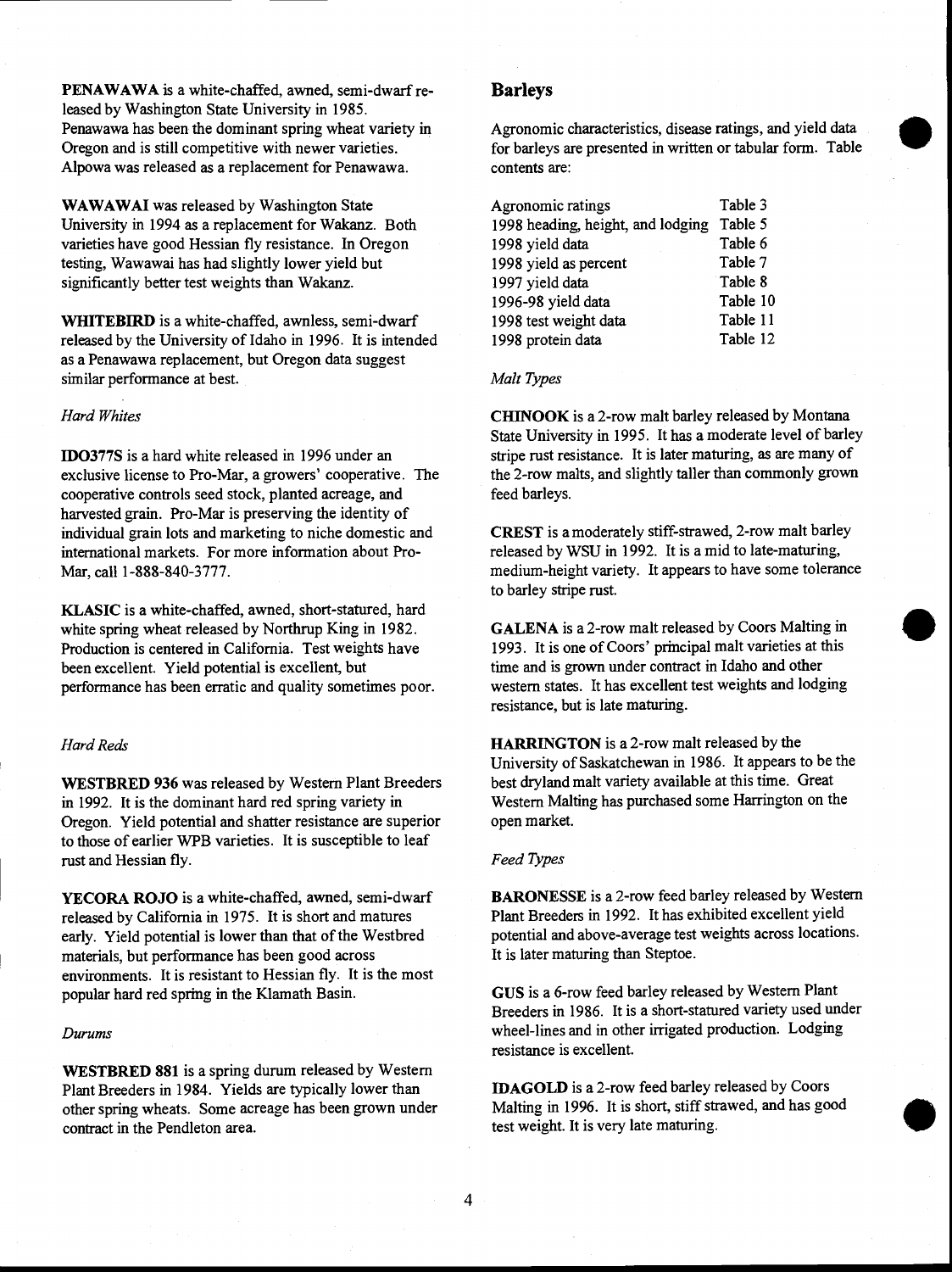1973. It has been the dominant spring barley<br>for nearly 2 decades. It is extremely resilien<br>to all production environments. It is suscept<br>in high-production environments and genera STEPTOE is a 6-row feed barley released by WSU in 1973. It has been the dominant spring barley in Oregon for nearly 2 decades. It is extremely resilient and adapted to all production environments. It is susceptible to lodging in high-production environments and generally has lower test weights and protein levels. It appears to have some tolerance to barley stripe rust.

### **Oats**

Agronomic characteristics, disease ratings, and yield data for oats are presented in written or tabular form. Table contents are:

| Agronomic ratings          | Table 4  |  |
|----------------------------|----------|--|
| 1994 Corvallis data        | Table 13 |  |
| 1996-98 Klamath Falls data | Table 13 |  |
| 1993-94, 1996 Pullman data | Table 13 |  |

AJAY is a short-statured, lodging-resistant line with excellent yield potential under irrigated conditions. It was released by the University of Idaho/USDA-ARS in 1989. It has light yellow seed and good test weight.

CAYUSE is a yellow-hulled oat released by WSU in 1966. It is the most popular cultivar in the PNW at this time. It is early maturing, short in stature, and has good lodging resistance. It has fair tolerance to barley yellow dwarf virus (BYDV).

DRUMMOND is a medium height, high-yielding oat that has exhibited superior milling quality in some years. It is a Plant Variety Protected variety developed in Australia with U.S. rights held by Oregon Seed and Grain. Certified seed stocks are being developed, but seed supply is limited at this time. Drummond appears to have crown rust resistance.

KANOTA is a red oat (Avena byzantina) released in Kansas during the 1920s. It is grown for hay. It is similar in maturity to Cayuse. Kanota is taller than most grain cultivars and has finer stems. Grain yields generally are low.

MONIDA is a white-hulled oat released by the University of Idaho and USDA-Agricultural Research Service in 1985. It is the progeny of an Otana/Cayuse cross. It is mid to late-season, similar in height to Otana, and has a test weight intermediate to that of Otana and Cayuse. It has good milling characteristics. Lodging resistance is good.

MONTEZUMA is a red hay oat (Avena byzantina) released by California in 1969. It is early maturing and short statured. Lodging resistance is good.

OGLE is a yellow-hulled oat released by Illinois in 1983. It has excellent tolerance to BYDV and resistance to oat crown rust. It is a mid-tall, early-maturing cultivar. Test weight and lodging resistance are good.

OTANA is a white-hulled oat released by Montana State University in 1976. It is tall and somewhat susceptible to lodging. Otana consistently has a better test weight than most other PNW cultivars and is a preferred milling oat.

PAUL is a hulless oat released by North Dakota State University in 1993. It istall. Hulless oats are thought to be beneficial in some feed uses (swine, poultry); however, varieties released to date have had low yields, even if lack of hull is considered.

RIO GRANDE is a tan-hulled oat bred by USDA-ARS scientists in Aberdeen, Idaho. It was released in 1994. It has test weights superior to Cayuse and many other currently grown varieties, and above-average yield potential. Preliminary milling tests show that Rio Grande de-hulls poorly. This may limit its food-use potential.

SWAN is a tan-hulled oat primarily grown for hay. It was developed in western Australia and introduced into California in 1970. It is very early maturing and is similar in height to Cayuse.

### Triticales - see wheat tables

TRICAL 2700 was released by Resource Seeds in 1993. It is a facultative variety usually planted in the spring. It is tall and awned, intended for use as both grain and forage. Lodging resistance is excellent. Yields have been good across environments. Seed is available through Round Butte Seeds in Central Oregon (541-546-5222).

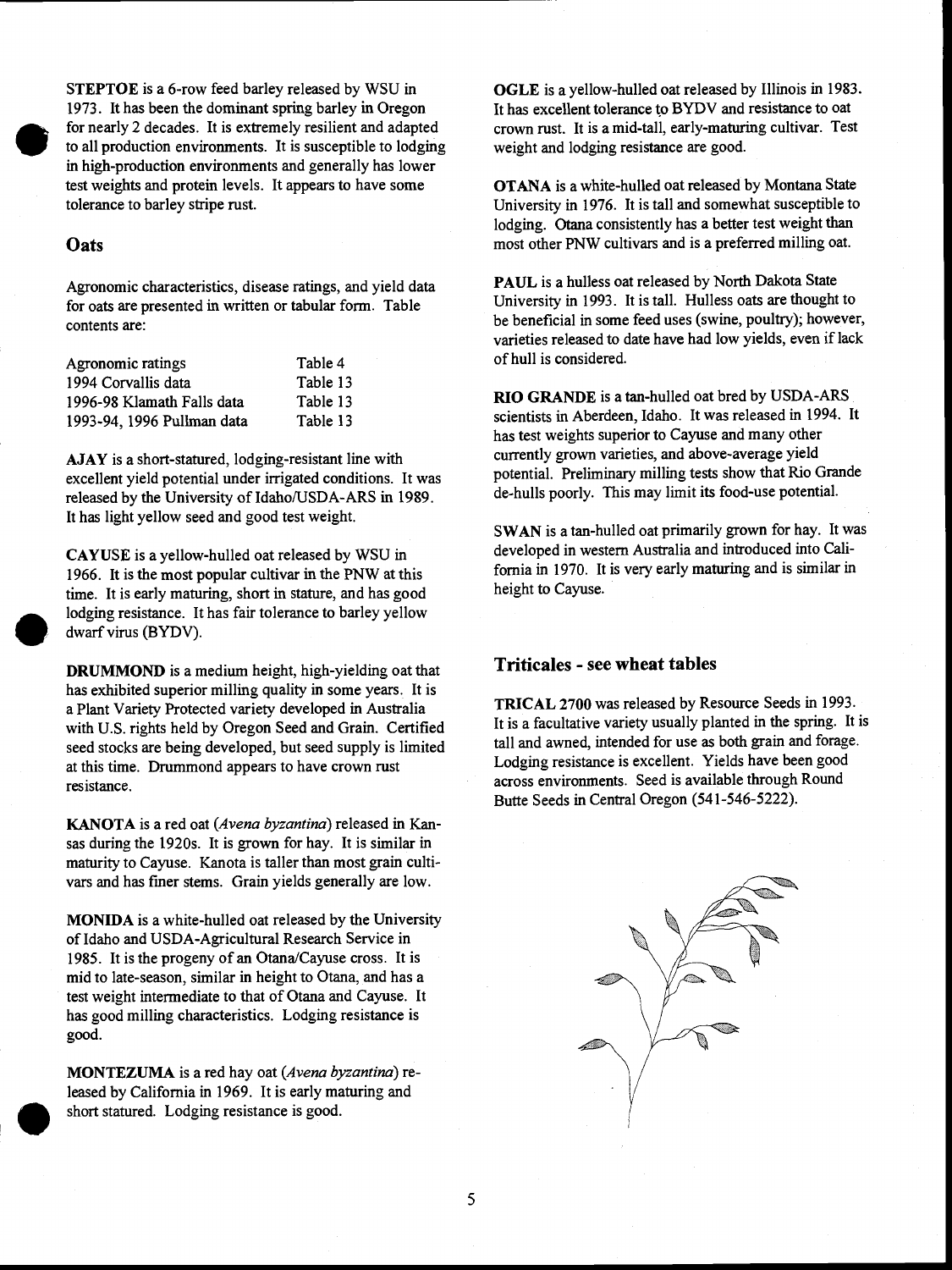|                         | Release |                        |                     |           |                       |                      |
|-------------------------|---------|------------------------|---------------------|-----------|-----------------------|----------------------|
| Variety                 | date    | $O$ rigin <sup>1</sup> | Height <sup>2</sup> | Head type | Maturity <sup>3</sup> | Lodging <sup>4</sup> |
| Soft white club         |         |                        |                     |           |                       |                      |
| Calorwa                 | 1994    | WA                     | $S-M$               | Awned     | $\mathbf E$           | ${\bf R}$            |
| Soft white common       |         |                        |                     |           |                       |                      |
| Alpowa                  | 1993    | <b>WA</b>              | $M-T$               | Awned     | M                     | $\mathbf R$          |
| Centennial              | 1990    | ID                     | $\mathbf M$         | Awned     | $E-M$                 | $\mathbf R$          |
| Dirkwin                 | 1978    | ID                     | M                   | Awnless   | $E-M$                 | ${\bf R}$            |
| Penawawa                | 1985    | WA                     | $\mathbf M$         | Awned     | M                     | ${\bf R}$            |
| Pomerelle               | 1996    | ID                     | $\mathbf M$         | Awned     | $M-L$                 | $\mathbf R$          |
| Skagit                  | 1997    | P-FC                   | M                   | Awned     | $\mathbf M$           | ${\bf R}$            |
| Treasure                | 1986    | ID                     | $\mathbf M$         | Awned     | L                     | <b>MR</b>            |
| Wawawai                 | 1994    | <b>WA</b>              | $M-T$               | Awned     | M                     | $\mathbf R$          |
| Wakanz                  | 1988    | WA                     | $\mathbf M$         | Awned     | L                     | <b>MR</b>            |
| Westbred Sprite         | 1989    | P-WPB                  | M                   | Awned     | M                     | $\mathbf{R}$         |
| Westbred Vanna          | 1992    | P-WPB                  | $\mathbf M$         | Awned     | M                     | ${\bf R}$            |
| Whitebird               | 1996    | ID                     | $\mathbf M$         | Awned     | M                     | ${\bf R}$            |
| Hard white              |         |                        |                     |           |                       |                      |
| <b>ID0377S</b>          | 1995    | ID                     | M                   | Awned     | $E-M$                 | <b>MR</b>            |
| Klasic                  | 1982    | P-NK                   | S                   | Awned     | $\mathbf E$           | $\mathbf R$          |
| ML455                   | 1998    | P-FC                   | M                   | Awned     | $M-L$                 | <b>MR</b>            |
| Winsome                 | 2000    | <b>OR</b>              | $\mathbf M$         | Awned     | $M-L$                 | $\mathbf{R}$         |
| World Seeds 1           | 1972    | P-WS                   | T                   | Awned     | L                     | MS                   |
| Hard red                |         |                        |                     |           |                       |                      |
| Iona                    | 1999    | ID                     | T                   | Awned     | $E-M$                 | MS                   |
| Jefferson               | 1998    | ID                     | M                   | Awned     | $E-M$                 | <b>MR</b>            |
| McKay                   | 1981    | ID                     | $\mathbf M$         | Awned     | $E-M$                 | <b>MR</b>            |
| Scarlet                 | 1998    | <b>WA</b>              | $M-T$               | Awned     | M                     | <b>MR</b>            |
| Spillman                | 1989    | WA                     | M                   | Awned     | $M-L$                 | <b>MR</b>            |
| Westbred 926            | 1987    | P-WPB                  | M                   | Awned     | ${\bf E}$             | $\mathbf R$          |
| Westbred 936            | 1992    | P-WPB                  | M                   | Awned     | $E-M$                 | $\mathbf R$          |
| <b>Westbred Express</b> | 1990    | P-WPB                  | M                   | Awned     | $\mathbf M$           | $\mathbf R$          |
| Westbred Nomad          | 1988    | P-WPB                  | M                   | Awned     | M                     | ${\bf R}$            |
| Yecora Rojo             | 1975    | CA                     | S                   | Awned     | $\mathbf E$           | ${\bf R}$            |
| Durum wheats            |         |                        |                     |           |                       |                      |
| Westbred 881            |         | P-WPB                  | $S-M$               | Awned     | $E-M$                 | $\mathbf R$          |
| <b>Triticales</b>       |         |                        |                     |           |                       |                      |
| Juan                    | 1985    | CA                     | T                   | Awned     | $M-L$                 | $\mathbf R$          |
| Trical 2700             | 1993    | P-RS                   | T                   | Awned     | M                     | $\mathbf R$          |
| <b>Trical Victoria</b>  | 1988    | P-RS                   | $M-T$               | Awned     | M                     | $\mathbf R$          |

Table 1. - Agronomic data for soft white, hard white, and hard red spring wheat and triticale varieties.

1CA=California, ID=Idaho, OR=Oregon, WA=Washington, P=private (FC=Fossum Cereals, GPS=Great Plains Seeds, NK=Northrop King, RS=Resource Seeds, WPB=Western Plant Breeders, WS=World Seeds)

 $2M$ =medium, S=short, T=tall

<sup>3</sup>E=early, M=midseason, L=late

4R=resistant, MR=moderately resistant, MS=moderately susceptible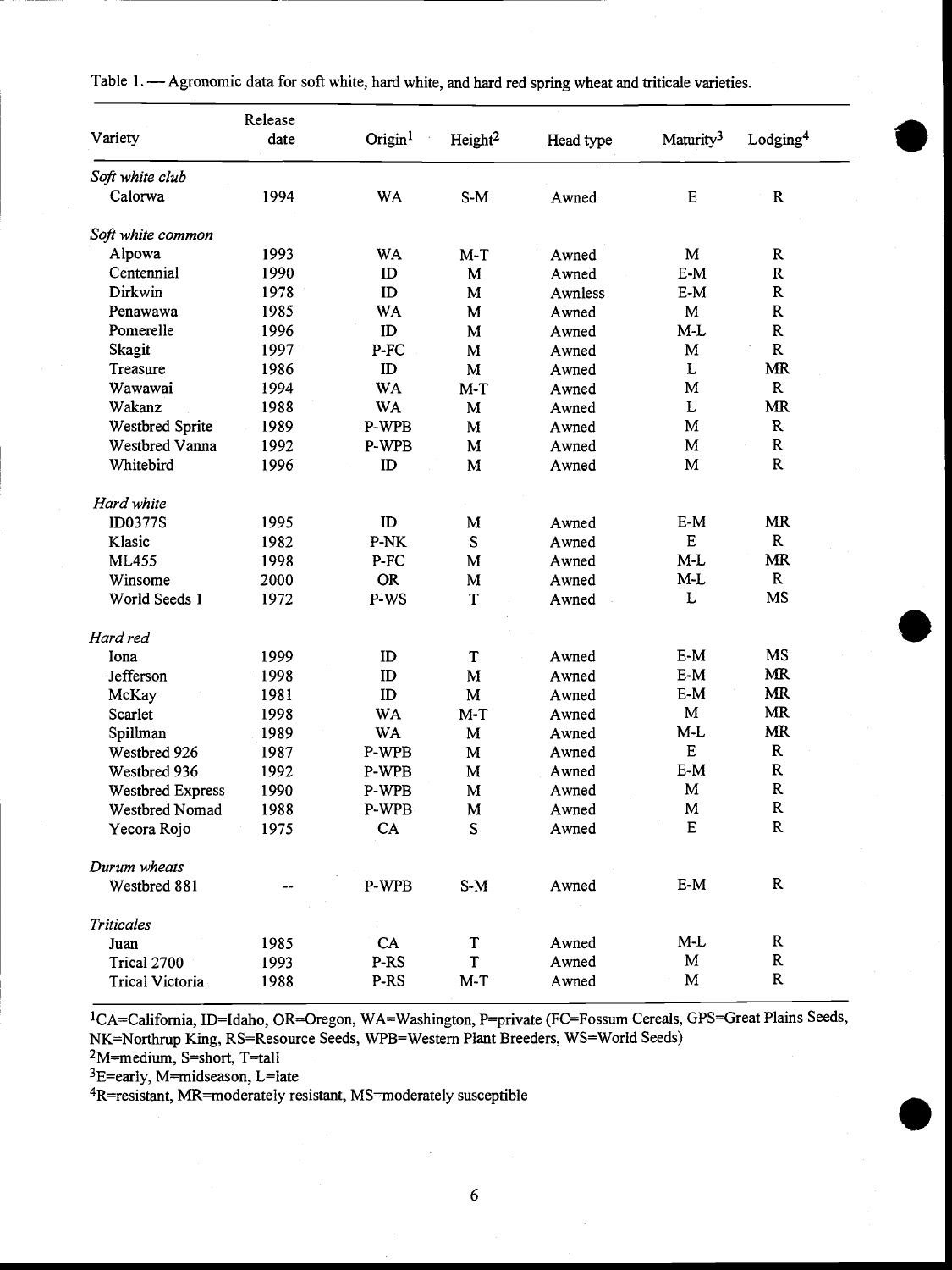|                     |                                 | <b>Rust</b>                       |                                   | Powdery                           | <b>Black</b> | <b>Black</b>                      | Hessian       |
|---------------------|---------------------------------|-----------------------------------|-----------------------------------|-----------------------------------|--------------|-----------------------------------|---------------|
| Variety             | Stripe                          | Leaf                              | Stem<br>$\mathcal{L}$             | mildew                            | chaff        | point                             | fly           |
| Soft white club     |                                 |                                   |                                   |                                   |              |                                   |               |
| Calorwa             | <b>MR</b>                       | ${\bf R}$                         | ${\bf R}$                         | $\ensuremath{\text{MR}}\xspace$   |              |                                   | ${\bf S}$     |
| Soft white common   |                                 |                                   |                                   |                                   |              |                                   |               |
| Alpowa              | MR                              | MR                                | MS                                |                                   |              |                                   | S             |
| Centennial          | MR                              | <b>MS</b>                         | ${\bf R}$                         |                                   |              |                                   | S             |
| Dirkwin             | <b>MR</b>                       | $\overline{\text{MS}}$            | S                                 | <b>MR</b>                         | S            | <b>MS</b>                         | S             |
| Penawawa            | <b>MR</b>                       | $\ensuremath{\mathbf{MR}}\xspace$ | MS                                | S                                 | <b>MS</b>    | <b>MS</b>                         | ${\mathbb S}$ |
| Pomerelle           | $\mathbf{R}$                    | <b>MS</b>                         | ${\bf R}$                         | --                                | --           | --                                | --            |
| Treasure            | $\mathbf R$                     | $\mathbf{M}\mathbf{S}$            | $\mathbf R$                       | S                                 | MS           | <b>MS</b>                         | ${\bf S}$     |
| Wawawai             | <b>MR</b>                       | $\ensuremath{\text{MR}}\xspace$   | ${\bf R}$                         | ${\bf R}$                         | --           | --                                | ${\bf R}$     |
| Wakanz              | <b>MR</b>                       | <b>MR</b>                         | S                                 | MS                                | --           | --                                | ${\bf R}$     |
| Westbred Sprite     | <b>MR</b>                       | <b>MR</b>                         | MS                                | ${\bf R}$                         |              | --                                | ${\bf S}$     |
| Westbred Vanna      | MR                              | $\mathbf R$                       | MS                                | ${\bf R}$                         |              |                                   | ${\bf S}$     |
| Whitebird           | $\mathbf R$                     | $\ensuremath{\mathbf{MR}}\xspace$ | <b>MR</b>                         | --                                |              |                                   | man.          |
| Hard white          |                                 |                                   |                                   |                                   |              |                                   |               |
| <b>IDO377S</b>      | $\mathbf R$                     | MR                                | --                                | S                                 |              |                                   | ${\bf S}$     |
| Klasic              | $\ensuremath{\text{MR}}\xspace$ | $\mathbf R$                       | ${\bf R}$                         | --                                |              |                                   | ${\bf S}$     |
| World Seeds 1       | --                              | --                                | --                                | --                                |              |                                   | --            |
| Hard red            |                                 |                                   |                                   |                                   |              |                                   |               |
| <b>Bronze</b> Chief | <b>MS</b>                       | <b>MS</b>                         | MS                                | $\ensuremath{\mathbf{MR}}\xspace$ |              |                                   | ${\bf S}$     |
| Copper              | <b>MR</b>                       | <b>MR</b>                         | $\ensuremath{\mathbf{MR}}\xspace$ | <b>MS</b>                         | <b>MR</b>    | MR                                |               |
| Jefferson           | $\mathbf R$                     | <b>MS</b>                         | $\overline{\phantom{a}}$          | --                                | --           | --                                | <b>MR</b>     |
| Kodiak              | <b>MS</b>                       | <b>MS</b>                         | MS                                | <b>MR</b>                         | --           | --                                |               |
| McKay               | $\mathbf R$                     | $\mathbf R$                       | <b>MR</b>                         | MR                                | MR           | MS                                | --            |
| Scarlet             | $\ensuremath{\text{MR}}\xspace$ | ${\bf R}$                         | $\ddot{\phantom{1}}$              | MR                                | --           | --                                | S             |
| Spillman            | ${\bf R}$                       | ${\bf R}$                         | $\mathbf R$                       | ${\bf R}$                         | S            |                                   | ${\bf S}$     |
| Westbred 926        | $\mathbf R$                     | $\mathbf R$                       | $\mathbf R$                       | ${\bf R}$                         | --           |                                   | $\mathbf R$   |
| Westbred 936        | ${\bf R}$                       | <b>MS</b>                         | $\mathbf R$                       | --                                | --           | --                                | <b>MS</b>     |
| Westbred Express    | ${\bf R}$                       | ${\bf R}$                         | ${\bf R}$                         | ${\bf R}$                         |              |                                   | ${\bf S}$     |
| Westbred Nomad      | $\mathbf R$                     | <b>MR</b>                         |                                   | ${\bf R}$                         |              |                                   | ${\bf S}$     |
| Yecora Rojo         | <b>MS</b>                       | ${\bf S}$                         | ${\bf R}$                         | ${\bf R}$                         |              |                                   | ${\bf R}$     |
| Durum wheats        |                                 |                                   |                                   |                                   |              |                                   |               |
| Westbred 881        | ${\bf S}$                       | MR                                | $\ensuremath{\mathbf{MR}}\xspace$ | <b>MR</b>                         |              | $\ensuremath{\mathbf{MR}}\xspace$ |               |
| Triticale           |                                 |                                   |                                   |                                   |              |                                   |               |
| Juan                | $\mathbf R$                     |                                   |                                   |                                   |              |                                   |               |
| Trical 2700         | ${\bf R}$                       |                                   |                                   |                                   |              |                                   |               |
| Trical Victoria     | ${\bf R}$                       | MS                                | ${\bf T}$                         | $\mathbf R$                       | --           | --                                |               |

R=resistant, MR=moderately resistant, MS=moderately susceptible, S=susceptible, T=tolerant, VS=very susceptible,  $--$  unknown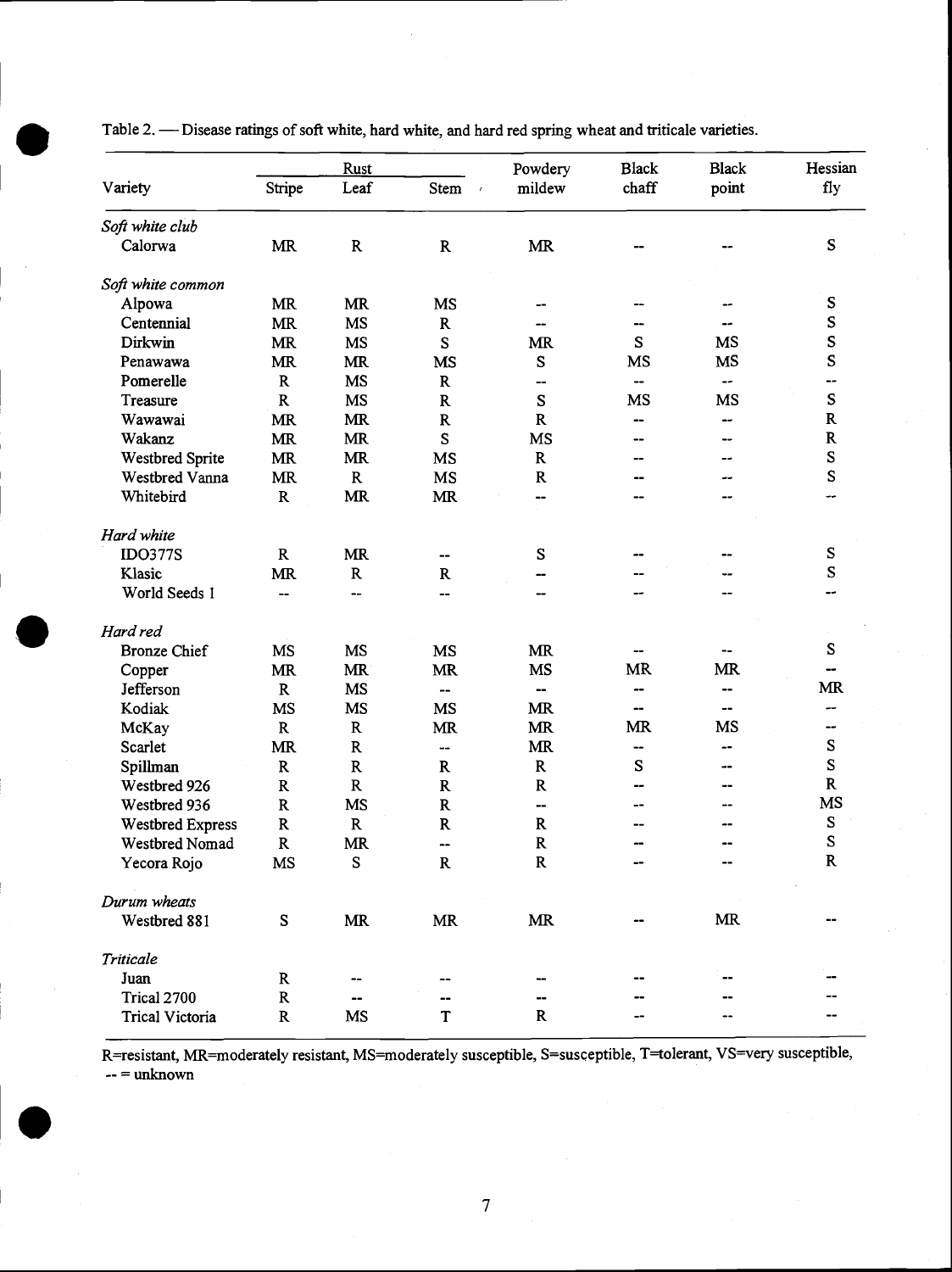|               | Release |                 | Head     | Plant               | Straw        | Heading     |
|---------------|---------|-----------------|----------|---------------------|--------------|-------------|
| Variety       | date    | Original        | type     | height <sup>2</sup> | strength     | $date^3$    |
| Malt types    |         |                 |          |                     |              |             |
| Chinook       | 1995    | MT              | $2$ -row | $M-T$               | Mod.-stiff   | $M-L$       |
| Crest         | 1992    | <b>WA</b>       | $2$ -row | $\mathbf M$         | Mod.-stiff   | $M-L$       |
| Crystal       | 1989    | ID              | $2$ -row | $\mathbf M$         | <b>Stiff</b> | $M-L$       |
| Excel         | 1990    | <b>MN</b>       | 6-row    | M                   | Mod.-stiff   | M           |
| Galena        | 1993    | P-Coors Brewing | $2$ -row | ${\bf S}$           | Stiff        | L           |
| Harrington    | 1986    | <b>SK</b>       | 2-row    | M                   | <b>Stiff</b> | $\mathbf M$ |
| Morex         | 1978    | MN              | 6-row    | $M-T$               | Mod.-stiff   | $E-M$       |
| Russell       | 1985    | ID              | 6-row    | M                   | <b>Stiff</b> | $E-M$       |
| Stander       | 1993    | MN              | 6-row    | $M-T$               | Mod.-stiff   | M           |
| Feed types    |         |                 |          |                     |              |             |
| Baronesse     | 1992    | P-WPB           | $2$ -row | M                   | Mod.-stiff   | $\mathbf M$ |
| Columbia      | 1979    | P-Germains      | 6-row    | M                   | Stiff        | $\mathbf M$ |
| Colter        | 1991    | ID              | 6-row    | M                   | Stiff        | $E-M$       |
| Gallatin      | 1986    | MT              | $2$ -row | M                   | Mod.-stiff   | M           |
| Gustoe        | 1983    | P-WPB           | 6-row    | S                   | Stiff        | M           |
| Gus           | 1976    | P-WPB           | 6-row    | S                   | <b>Stiff</b> | M           |
| Idagold       | 1996    | P-Coors Brewing | $2$ -row | S                   | Stiff        | L           |
| Lindy         | 1983    | P-Cenex         | 6-row    | M                   | Mod.-stiff   | M           |
| Lud           | 1975    | P-Cenex         | 6-row    | $\mathbf T$         | Stiff        | L           |
| Maranna       | 1993    | <b>OR</b>       | 6-row    | S                   | Stiff        | $M-L$       |
| Medallion     | 1991    | P-WPB           | 6-row    | M                   | Mod.-stiff   | $\mathbf M$ |
| Menuet        | 1980    | P-Cenex         | 6-row    | M                   | <b>Stiff</b> | $\mathbf M$ |
| Orca          | 1998    | <b>OR</b>       | $2$ -row | M                   | Stiff        | ${\bf E}$   |
| Payette       | 1993    | ID              | 6-row    | S                   | <b>Stiff</b> | $M-L$       |
| Steptoe       | 1973    | <b>WA</b>       | 6-row    | M                   | Mod-stiff    | E           |
| Hooded types  |         |                 |          |                     |              |             |
| Belford       | 1943    | <b>WA</b>       | 6-row    | $M-T$               | Weak         | $\mathbf M$ |
| Horsford      | 1880    | MT              | 6-row    | $M-T$               | Weak         | M           |
| Washford      | 1996    | <b>WA</b>       | 6-row    | $M-T$               | Mod.-stiff   | $\mathbf M$ |
| Hulless types |         |                 |          |                     |              |             |
| Bear          | 1996    | <b>WA</b>       | 6-row    | M                   | Moderate     | L           |
| Waxbar        | 1990    | P-WPB           | 6-row    | T                   | Weak         | L           |

Table 3. - Agronomic data for spring barleys.

'ID=Idaho, MN=Minnesota, MT=Montana, OR=Oregon, P=private company release, SK=Univ. of Saskatchewan,

WA=Washington, WPB=Western Plant Breeders

<sup>2</sup>S=short, M=medium, T=tall

3E=early, M=midseason, L=late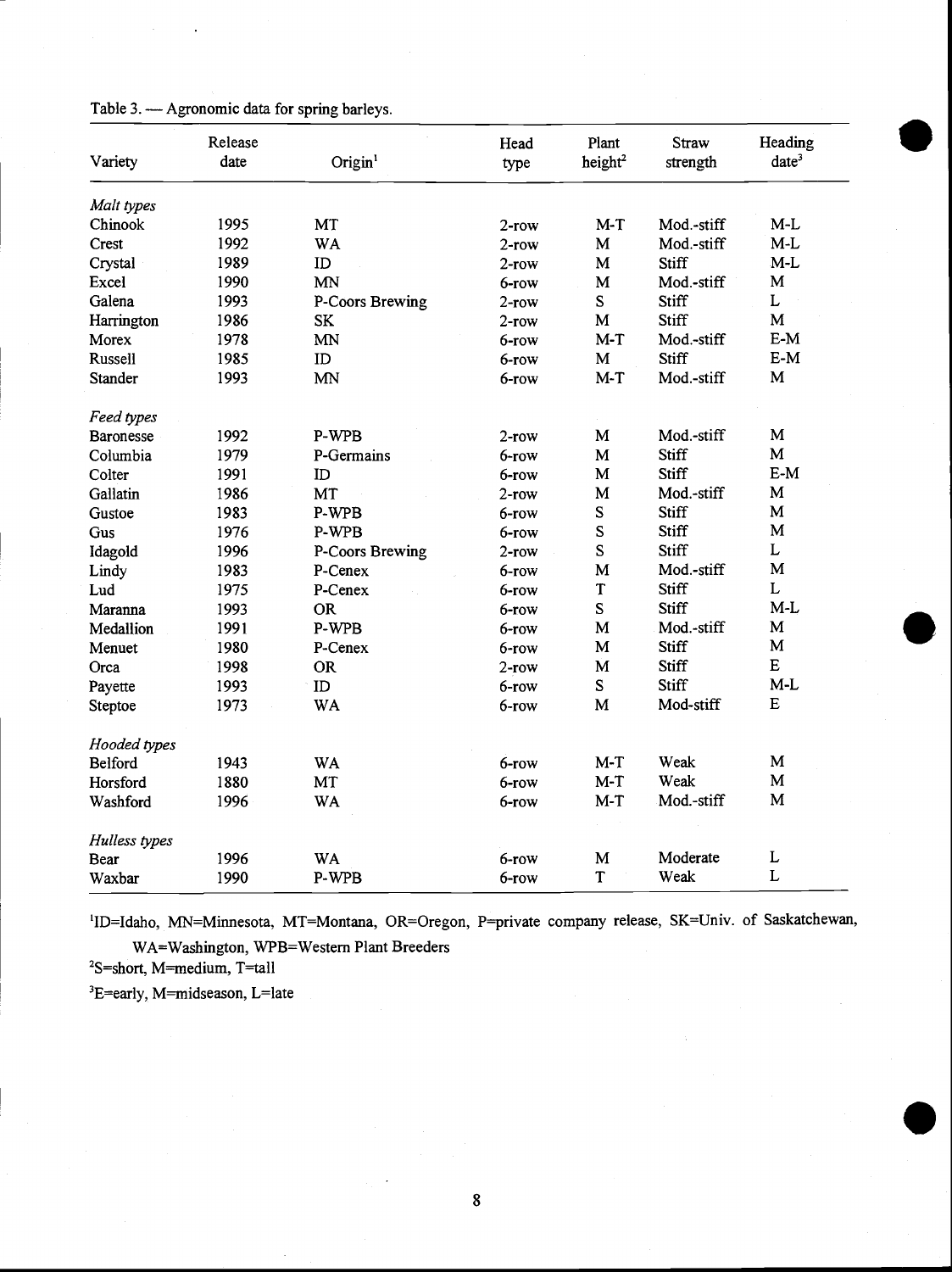|               | Release |               |                      | Hull               |                       |                     |
|---------------|---------|---------------|----------------------|--------------------|-----------------------|---------------------|
| Variety       | date    | $O$ rigin $1$ | Species <sup>2</sup> | color <sup>3</sup> | Maturity <sup>4</sup> | Height <sup>5</sup> |
| Ajay          | 1991    | ID            | A. sativa            | LY                 | L                     | S                   |
| Appaloosa     | 1978    | WA            | A. sativa            | Y                  | M                     | M                   |
| <b>Border</b> | 1982    | WY            | A. sativa            | W                  | M                     | M                   |
| Calibre       | 1983    | CN            | A. sativa            | Y                  | L                     | T                   |
| Cayuse        | 1966    | WA            | A. sativa            | Y                  | E                     | M                   |
| Drummond      | 1994?   | Astrla        | A. sativa            | T                  | M                     | S                   |
| Kanota        | 1916    | KN            | A. byzantina         | $\mathbf R$        | E                     | M                   |
| Minimax       | 1990    | P-NWPB        | A. sativa            | T                  | L                     | <b>VS</b>           |
| Monida        | 1985    | ID            | A. sativa            | W                  | $M-L$                 | $M-T$               |
| Montezuma     | 1969    | CA            | A. byzantina         | $\mathbf R$        | <b>VE</b>             | M                   |
| Ogle          | 1983    | IL            | A. sativa            | Y                  | M                     | M                   |
| Otana         | 1976    | MT            | A. sativa            | W                  | M                     | т                   |
| Park          | 1953    | ID            | A. sativa            | W                  | M                     | $M-T$               |
| Paul          | 1993    | ND            | A. sativa            | hulless            | $E-M$                 | $M-T$               |
| Pennuda       | 1987    | PN            | A. sativa            | hulless            | M                     | $M-T$               |
| Rio Grande    | 1994    | ID            | A. sativa            | T                  | E                     | $S-M$               |
| Swan          | 1970    | CA            | A. sativa            | T                  | <b>VE</b>             | S                   |

'Astrla=Australia, CA=California, CN=Agriculture Canada, ID=Idaho, IL=Illinois, KN=Kansas, MT=Montana, ND=North Dakota, NWPB=Northwest Plant Breeders, OR=Oregon, P=private company release, PN=Pennsylvania, SK=Univ. of Saskatchewan, WA=Washington, WY=Wyoming

 $2$  Genus = Avena

 $3$  LY=Light yellow, R=red, T=tan, W=white, Y=yellow

4 VE=very early, E=early, M=midseason, L=late

5 VS=very short, S=short, M=mid-height, T=tall, VT=very tall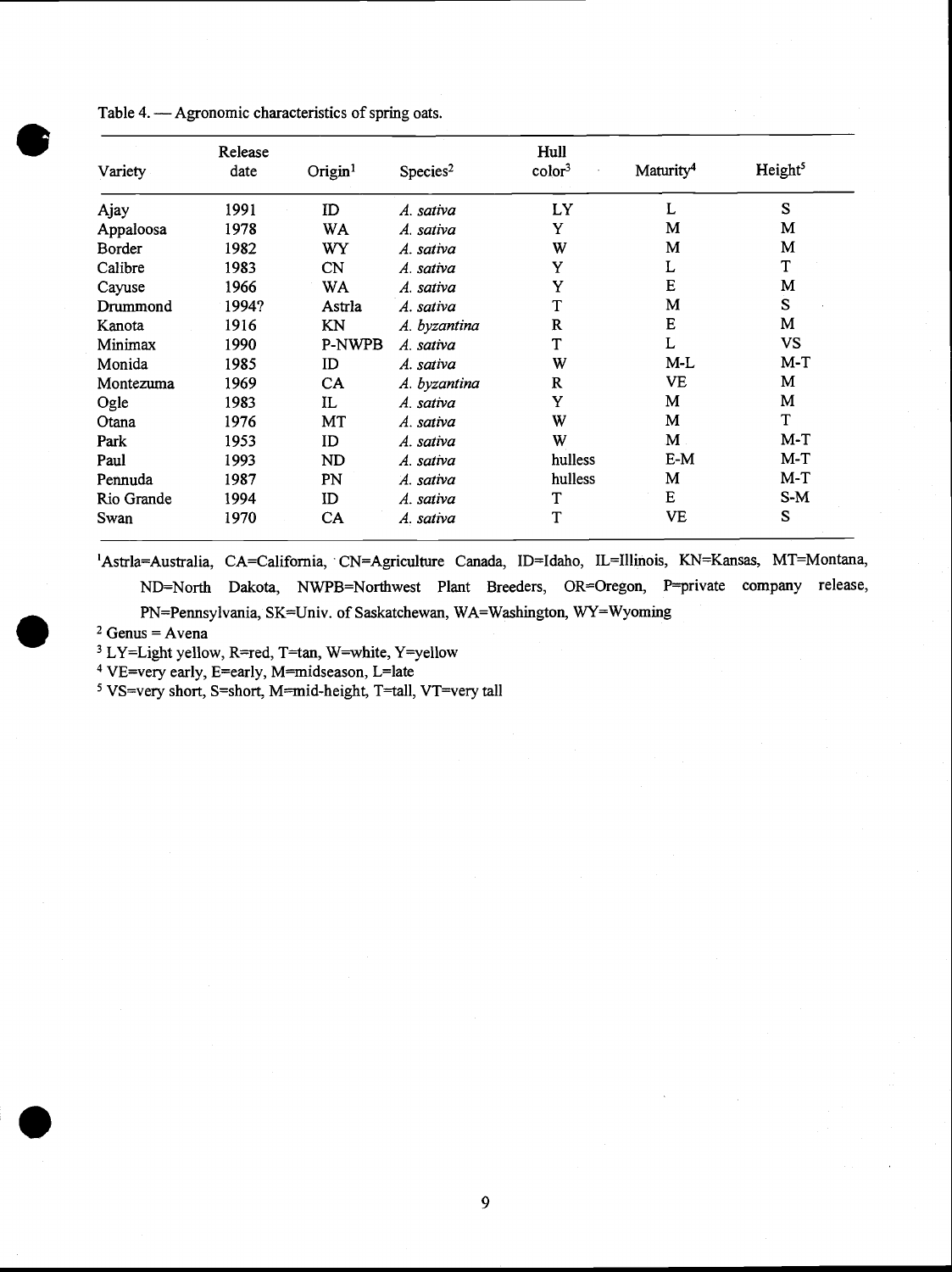|                | <b>Market</b>                                                                                                                                                                                                                                                                                                                                                                                                                                       |                                                                                                                                                                                                                                                                            |                                                                                                                                                                                                 |                                                                                                                                              |                                                                                                                                          |                                                                                                                                                                  |                                                                                                                                                                                       | <b>North</b>                                                                                                  |                                                                                                                                                   |                                                                                                                                                 |                                                                                                                                               |
|----------------|-----------------------------------------------------------------------------------------------------------------------------------------------------------------------------------------------------------------------------------------------------------------------------------------------------------------------------------------------------------------------------------------------------------------------------------------------------|----------------------------------------------------------------------------------------------------------------------------------------------------------------------------------------------------------------------------------------------------------------------------|-------------------------------------------------------------------------------------------------------------------------------------------------------------------------------------------------|----------------------------------------------------------------------------------------------------------------------------------------------|------------------------------------------------------------------------------------------------------------------------------------------|------------------------------------------------------------------------------------------------------------------------------------------------------------------|---------------------------------------------------------------------------------------------------------------------------------------------------------------------------------------|---------------------------------------------------------------------------------------------------------------|---------------------------------------------------------------------------------------------------------------------------------------------------|-------------------------------------------------------------------------------------------------------------------------------------------------|-----------------------------------------------------------------------------------------------------------------------------------------------|
| Variety/line*  | class**                                                                                                                                                                                                                                                                                                                                                                                                                                             | Corvallis                                                                                                                                                                                                                                                                  | Madras                                                                                                                                                                                          | Ontario                                                                                                                                      | Corvallis                                                                                                                                | Hermiston                                                                                                                                                        | Madras                                                                                                                                                                                | Valley                                                                                                        | Ontario                                                                                                                                           | Madras                                                                                                                                          | Ontario                                                                                                                                       |
|                |                                                                                                                                                                                                                                                                                                                                                                                                                                                     |                                                                                                                                                                                                                                                                            |                                                                                                                                                                                                 |                                                                                                                                              |                                                                                                                                          |                                                                                                                                                                  |                                                                                                                                                                                       |                                                                                                               |                                                                                                                                                   | Lodging                                                                                                                                         |                                                                                                                                               |
|                |                                                                                                                                                                                                                                                                                                                                                                                                                                                     | 169                                                                                                                                                                                                                                                                        | 177                                                                                                                                                                                             | 163                                                                                                                                          |                                                                                                                                          | 30                                                                                                                                                               |                                                                                                                                                                                       |                                                                                                               |                                                                                                                                                   |                                                                                                                                                 | $\pmb{0}$                                                                                                                                     |
|                |                                                                                                                                                                                                                                                                                                                                                                                                                                                     | 169                                                                                                                                                                                                                                                                        | 177                                                                                                                                                                                             |                                                                                                                                              | 34                                                                                                                                       |                                                                                                                                                                  |                                                                                                                                                                                       |                                                                                                               |                                                                                                                                                   |                                                                                                                                                 | 0                                                                                                                                             |
| <b>IDO377S</b> |                                                                                                                                                                                                                                                                                                                                                                                                                                                     |                                                                                                                                                                                                                                                                            | 177                                                                                                                                                                                             | 162                                                                                                                                          |                                                                                                                                          | 31                                                                                                                                                               |                                                                                                                                                                                       |                                                                                                               |                                                                                                                                                   |                                                                                                                                                 | 33                                                                                                                                            |
|                |                                                                                                                                                                                                                                                                                                                                                                                                                                                     |                                                                                                                                                                                                                                                                            |                                                                                                                                                                                                 |                                                                                                                                              |                                                                                                                                          |                                                                                                                                                                  |                                                                                                                                                                                       |                                                                                                               |                                                                                                                                                   |                                                                                                                                                 | 3                                                                                                                                             |
|                |                                                                                                                                                                                                                                                                                                                                                                                                                                                     |                                                                                                                                                                                                                                                                            |                                                                                                                                                                                                 |                                                                                                                                              |                                                                                                                                          |                                                                                                                                                                  |                                                                                                                                                                                       |                                                                                                               |                                                                                                                                                   |                                                                                                                                                 | 3                                                                                                                                             |
|                |                                                                                                                                                                                                                                                                                                                                                                                                                                                     |                                                                                                                                                                                                                                                                            |                                                                                                                                                                                                 |                                                                                                                                              |                                                                                                                                          |                                                                                                                                                                  |                                                                                                                                                                                       |                                                                                                               |                                                                                                                                                   |                                                                                                                                                 | 0                                                                                                                                             |
|                |                                                                                                                                                                                                                                                                                                                                                                                                                                                     |                                                                                                                                                                                                                                                                            |                                                                                                                                                                                                 |                                                                                                                                              |                                                                                                                                          |                                                                                                                                                                  |                                                                                                                                                                                       |                                                                                                               |                                                                                                                                                   |                                                                                                                                                 | 0                                                                                                                                             |
|                |                                                                                                                                                                                                                                                                                                                                                                                                                                                     |                                                                                                                                                                                                                                                                            |                                                                                                                                                                                                 |                                                                                                                                              |                                                                                                                                          |                                                                                                                                                                  |                                                                                                                                                                                       |                                                                                                               |                                                                                                                                                   |                                                                                                                                                 | $\overline{7}$                                                                                                                                |
|                |                                                                                                                                                                                                                                                                                                                                                                                                                                                     |                                                                                                                                                                                                                                                                            |                                                                                                                                                                                                 |                                                                                                                                              |                                                                                                                                          |                                                                                                                                                                  |                                                                                                                                                                                       |                                                                                                               |                                                                                                                                                   |                                                                                                                                                 | $\pmb{0}$                                                                                                                                     |
|                |                                                                                                                                                                                                                                                                                                                                                                                                                                                     |                                                                                                                                                                                                                                                                            |                                                                                                                                                                                                 |                                                                                                                                              |                                                                                                                                          |                                                                                                                                                                  |                                                                                                                                                                                       |                                                                                                               |                                                                                                                                                   |                                                                                                                                                 | $\mathbf 0$                                                                                                                                   |
| OR4920307      |                                                                                                                                                                                                                                                                                                                                                                                                                                                     |                                                                                                                                                                                                                                                                            | 178                                                                                                                                                                                             | 163                                                                                                                                          | 31                                                                                                                                       |                                                                                                                                                                  |                                                                                                                                                                                       |                                                                                                               |                                                                                                                                                   |                                                                                                                                                 | 0                                                                                                                                             |
| OR942845       |                                                                                                                                                                                                                                                                                                                                                                                                                                                     |                                                                                                                                                                                                                                                                            |                                                                                                                                                                                                 | 162                                                                                                                                          |                                                                                                                                          | 29                                                                                                                                                               |                                                                                                                                                                                       | 30                                                                                                            |                                                                                                                                                   |                                                                                                                                                 | $\pmb{\mathsf{O}}$                                                                                                                            |
| Penawawa       |                                                                                                                                                                                                                                                                                                                                                                                                                                                     | 166                                                                                                                                                                                                                                                                        | 176                                                                                                                                                                                             | 161                                                                                                                                          | 29                                                                                                                                       | 29                                                                                                                                                               |                                                                                                                                                                                       | 26                                                                                                            |                                                                                                                                                   |                                                                                                                                                 | 0                                                                                                                                             |
|                |                                                                                                                                                                                                                                                                                                                                                                                                                                                     |                                                                                                                                                                                                                                                                            |                                                                                                                                                                                                 |                                                                                                                                              |                                                                                                                                          |                                                                                                                                                                  |                                                                                                                                                                                       | 28                                                                                                            |                                                                                                                                                   |                                                                                                                                                 | 0                                                                                                                                             |
|                |                                                                                                                                                                                                                                                                                                                                                                                                                                                     | 166                                                                                                                                                                                                                                                                        | 175                                                                                                                                                                                             | 159                                                                                                                                          |                                                                                                                                          |                                                                                                                                                                  |                                                                                                                                                                                       |                                                                                                               |                                                                                                                                                   |                                                                                                                                                 | 3                                                                                                                                             |
|                |                                                                                                                                                                                                                                                                                                                                                                                                                                                     |                                                                                                                                                                                                                                                                            |                                                                                                                                                                                                 |                                                                                                                                              |                                                                                                                                          |                                                                                                                                                                  |                                                                                                                                                                                       |                                                                                                               |                                                                                                                                                   |                                                                                                                                                 | 37                                                                                                                                            |
|                |                                                                                                                                                                                                                                                                                                                                                                                                                                                     | 165                                                                                                                                                                                                                                                                        | 174                                                                                                                                                                                             | 153                                                                                                                                          |                                                                                                                                          | 27                                                                                                                                                               |                                                                                                                                                                                       |                                                                                                               |                                                                                                                                                   |                                                                                                                                                 | 0                                                                                                                                             |
| WPB BZ 987-331 | <b>HR</b>                                                                                                                                                                                                                                                                                                                                                                                                                                           | 162                                                                                                                                                                                                                                                                        | 172                                                                                                                                                                                             | 152                                                                                                                                          | 30                                                                                                                                       | 31                                                                                                                                                               | 41                                                                                                                                                                                    | 27                                                                                                            |                                                                                                                                                   |                                                                                                                                                 | 0                                                                                                                                             |
| WPB BZ 992-108 | SW                                                                                                                                                                                                                                                                                                                                                                                                                                                  | 169                                                                                                                                                                                                                                                                        | 175                                                                                                                                                                                             | 162                                                                                                                                          | 32                                                                                                                                       | 29                                                                                                                                                               | 40                                                                                                                                                                                    | 28                                                                                                            |                                                                                                                                                   |                                                                                                                                                 | 3                                                                                                                                             |
| Wawawai        | SW                                                                                                                                                                                                                                                                                                                                                                                                                                                  | 168                                                                                                                                                                                                                                                                        | 176                                                                                                                                                                                             | 163                                                                                                                                          | 33                                                                                                                                       | 31                                                                                                                                                               | 44                                                                                                                                                                                    | 33                                                                                                            | 47                                                                                                                                                | 87                                                                                                                                              | 13                                                                                                                                            |
| Whitebird      | SW                                                                                                                                                                                                                                                                                                                                                                                                                                                  | 170                                                                                                                                                                                                                                                                        | 178                                                                                                                                                                                             | 163                                                                                                                                          | 31                                                                                                                                       | 30                                                                                                                                                               | 42                                                                                                                                                                                    | 27                                                                                                            | 42                                                                                                                                                | 23                                                                                                                                              | 0                                                                                                                                             |
|                | HW                                                                                                                                                                                                                                                                                                                                                                                                                                                  | 172                                                                                                                                                                                                                                                                        | 178                                                                                                                                                                                             | 163                                                                                                                                          | 30                                                                                                                                       | 30                                                                                                                                                               | 37                                                                                                                                                                                    | 28                                                                                                            | 38                                                                                                                                                | 57                                                                                                                                              | 0                                                                                                                                             |
| Yecora Rojo    | <b>HR</b>                                                                                                                                                                                                                                                                                                                                                                                                                                           | 162                                                                                                                                                                                                                                                                        | 172                                                                                                                                                                                             |                                                                                                                                              | 22                                                                                                                                       |                                                                                                                                                                  | 31                                                                                                                                                                                    | 19                                                                                                            | 32                                                                                                                                                | 10                                                                                                                                              | 0                                                                                                                                             |
|                |                                                                                                                                                                                                                                                                                                                                                                                                                                                     |                                                                                                                                                                                                                                                                            |                                                                                                                                                                                                 |                                                                                                                                              |                                                                                                                                          |                                                                                                                                                                  |                                                                                                                                                                                       |                                                                                                               |                                                                                                                                                   |                                                                                                                                                 |                                                                                                                                               |
|                |                                                                                                                                                                                                                                                                                                                                                                                                                                                     |                                                                                                                                                                                                                                                                            |                                                                                                                                                                                                 | $\overline{\phantom{0}}$                                                                                                                     |                                                                                                                                          |                                                                                                                                                                  |                                                                                                                                                                                       | --                                                                                                            |                                                                                                                                                   |                                                                                                                                                 |                                                                                                                                               |
|                |                                                                                                                                                                                                                                                                                                                                                                                                                                                     |                                                                                                                                                                                                                                                                            |                                                                                                                                                                                                 |                                                                                                                                              |                                                                                                                                          |                                                                                                                                                                  | —                                                                                                                                                                                     | $\overline{\phantom{0}}$                                                                                      |                                                                                                                                                   |                                                                                                                                                 | 10                                                                                                                                            |
|                |                                                                                                                                                                                                                                                                                                                                                                                                                                                     |                                                                                                                                                                                                                                                                            | —                                                                                                                                                                                               |                                                                                                                                              |                                                                                                                                          |                                                                                                                                                                  |                                                                                                                                                                                       |                                                                                                               |                                                                                                                                                   |                                                                                                                                                 |                                                                                                                                               |
|                |                                                                                                                                                                                                                                                                                                                                                                                                                                                     |                                                                                                                                                                                                                                                                            | –                                                                                                                                                                                               | ---                                                                                                                                          |                                                                                                                                          |                                                                                                                                                                  |                                                                                                                                                                                       |                                                                                                               |                                                                                                                                                   |                                                                                                                                                 |                                                                                                                                               |
|                |                                                                                                                                                                                                                                                                                                                                                                                                                                                     |                                                                                                                                                                                                                                                                            |                                                                                                                                                                                                 | $\overline{\phantom{0}}$                                                                                                                     | —                                                                                                                                        |                                                                                                                                                                  |                                                                                                                                                                                       |                                                                                                               | —                                                                                                                                                 |                                                                                                                                                 | --                                                                                                                                            |
|                |                                                                                                                                                                                                                                                                                                                                                                                                                                                     |                                                                                                                                                                                                                                                                            |                                                                                                                                                                                                 |                                                                                                                                              |                                                                                                                                          |                                                                                                                                                                  |                                                                                                                                                                                       |                                                                                                               |                                                                                                                                                   |                                                                                                                                                 | 3                                                                                                                                             |
|                |                                                                                                                                                                                                                                                                                                                                                                                                                                                     |                                                                                                                                                                                                                                                                            |                                                                                                                                                                                                 |                                                                                                                                              |                                                                                                                                          | —                                                                                                                                                                |                                                                                                                                                                                       |                                                                                                               |                                                                                                                                                   |                                                                                                                                                 | —                                                                                                                                             |
|                |                                                                                                                                                                                                                                                                                                                                                                                                                                                     | —                                                                                                                                                                                                                                                                          |                                                                                                                                                                                                 |                                                                                                                                              | -                                                                                                                                        | -                                                                                                                                                                | —                                                                                                                                                                                     | —                                                                                                             |                                                                                                                                                   |                                                                                                                                                 | $\pmb{0}$                                                                                                                                     |
|                |                                                                                                                                                                                                                                                                                                                                                                                                                                                     |                                                                                                                                                                                                                                                                            |                                                                                                                                                                                                 |                                                                                                                                              |                                                                                                                                          |                                                                                                                                                                  |                                                                                                                                                                                       |                                                                                                               |                                                                                                                                                   |                                                                                                                                                 | –                                                                                                                                             |
|                |                                                                                                                                                                                                                                                                                                                                                                                                                                                     |                                                                                                                                                                                                                                                                            |                                                                                                                                                                                                 |                                                                                                                                              |                                                                                                                                          |                                                                                                                                                                  |                                                                                                                                                                                       |                                                                                                               |                                                                                                                                                   |                                                                                                                                                 |                                                                                                                                               |
|                |                                                                                                                                                                                                                                                                                                                                                                                                                                                     |                                                                                                                                                                                                                                                                            |                                                                                                                                                                                                 |                                                                                                                                              |                                                                                                                                          |                                                                                                                                                                  |                                                                                                                                                                                       |                                                                                                               |                                                                                                                                                   |                                                                                                                                                 |                                                                                                                                               |
|                |                                                                                                                                                                                                                                                                                                                                                                                                                                                     |                                                                                                                                                                                                                                                                            |                                                                                                                                                                                                 |                                                                                                                                              |                                                                                                                                          |                                                                                                                                                                  |                                                                                                                                                                                       |                                                                                                               |                                                                                                                                                   |                                                                                                                                                 |                                                                                                                                               |
|                |                                                                                                                                                                                                                                                                                                                                                                                                                                                     |                                                                                                                                                                                                                                                                            |                                                                                                                                                                                                 |                                                                                                                                              |                                                                                                                                          |                                                                                                                                                                  |                                                                                                                                                                                       |                                                                                                               |                                                                                                                                                   |                                                                                                                                                 |                                                                                                                                               |
|                |                                                                                                                                                                                                                                                                                                                                                                                                                                                     | 170                                                                                                                                                                                                                                                                        | 176                                                                                                                                                                                             | 160                                                                                                                                          | 31                                                                                                                                       |                                                                                                                                                                  | 40                                                                                                                                                                                    |                                                                                                               | 40                                                                                                                                                |                                                                                                                                                 | л                                                                                                                                             |
| PLSD (5%)      |                                                                                                                                                                                                                                                                                                                                                                                                                                                     | 1                                                                                                                                                                                                                                                                          | 2                                                                                                                                                                                               | 2                                                                                                                                            | 3                                                                                                                                        | 3                                                                                                                                                                | 2                                                                                                                                                                                     | 3                                                                                                             | $\overline{2}$                                                                                                                                    | 34                                                                                                                                              | 19                                                                                                                                            |
| PLSD (10%)     |                                                                                                                                                                                                                                                                                                                                                                                                                                                     |                                                                                                                                                                                                                                                                            |                                                                                                                                                                                                 |                                                                                                                                              | 3                                                                                                                                        | $\overline{c}$                                                                                                                                                   | 2                                                                                                                                                                                     | з                                                                                                             |                                                                                                                                                   | 28                                                                                                                                              |                                                                                                                                               |
| CV             |                                                                                                                                                                                                                                                                                                                                                                                                                                                     | 0                                                                                                                                                                                                                                                                          |                                                                                                                                                                                                 |                                                                                                                                              | 6                                                                                                                                        | 6                                                                                                                                                                |                                                                                                                                                                                       | $\overline{7}$                                                                                                |                                                                                                                                                   | 38                                                                                                                                              |                                                                                                                                               |
| P-value        |                                                                                                                                                                                                                                                                                                                                                                                                                                                     | 0.00                                                                                                                                                                                                                                                                       | 0.00                                                                                                                                                                                            |                                                                                                                                              | 0.00                                                                                                                                     | 0.00                                                                                                                                                             | 0.00                                                                                                                                                                                  | 0.00                                                                                                          |                                                                                                                                                   | 0.00                                                                                                                                            |                                                                                                                                               |
|                | Alpowa<br>Alpowa (no Gaucho)<br><b>IDO505</b><br><b>IDO506</b><br><b>IDO523</b><br><b>IDO533</b><br>Jefferson (IDO462)<br>OR3900362<br>OR4870255<br>Pomerelle<br>Scarlet (WA7802)<br><b>WA7850</b><br><b>WPB 936</b><br>Winsome (OR4870453)<br><b>WPB 881</b><br><b>WPB YU 894-15</b><br>ML107-455<br>ML042-115A<br>ML043-142A<br>ML057-32A<br>SDM50-30<br>Skagit<br><b>Sunstar Promise</b><br>M94-4393<br>Cayuse<br>Croa 35<br>Drummond<br>Average | Spring wheats and triticales<br>SW<br>SW<br>HW<br>SW<br>SW<br>HW<br>HW<br><b>HR</b><br><b>HR</b><br>HW<br>HW<br>SW<br>SW<br>SW<br><b>HR</b><br>SW<br><b>HR</b><br>Durum<br>Durum<br><b>HW</b><br>SW<br>SW<br>SW<br>SW<br>SW<br>SW<br><b>Triticale</b><br>oat<br>oat<br>oat | 167<br>170<br>168<br>169<br>171<br>165<br>167<br>165<br>171<br>170<br>171<br>170<br>173<br>168<br>168<br>--<br>$\overline{\phantom{0}}$<br>168<br>$\overline{\phantom{0}}$<br>179<br>197<br>177 | 178<br>177<br>179<br>178<br>176<br>177<br>172<br>179<br>179<br>179<br>—<br>$\overline{\phantom{0}}$<br>171<br>--<br>$\overline{\phantom{m}}$ | Heading date (Day of year)<br>162<br>162<br>161<br>161<br>163<br>155<br>161<br>151<br>163<br>163<br>150<br>163<br>162<br>—<br>162<br>--- | 32<br>33<br>33<br>35<br>30<br>31<br>32<br>32<br>33<br>33<br>30<br>34<br>34<br>27<br>—<br>32<br>31<br>33<br>$\overline{\phantom{0}}$<br>31<br>—<br>33<br>25<br>28 | 29<br>28<br>32<br>28<br>29<br>29<br>28<br>29<br>29<br>30<br>32<br>31<br>25<br>25<br>27<br>30<br>28<br>$\overline{\phantom{0}}$<br>29<br>—<br>—<br>—<br>$\overline{\phantom{0}}$<br>29 | 40<br>43<br>38<br>40<br>41<br>37<br>37<br>39<br>37<br>40<br>39<br>40<br>40<br>37<br>43<br>39<br>36<br>50<br>— | Plant height (inches)<br>29<br>29<br>29<br>27<br>26<br>27<br>26<br>28<br>27<br>28<br>28<br>30<br>30<br>23<br>--<br>-<br>—<br>30<br>22<br>26<br>28 | 43<br>43<br>43<br>42<br>43<br>38<br>39<br>40<br>40<br>41<br>40<br>41<br>40<br>34<br>44<br>39<br>37<br>42<br>42<br>—<br>39<br>40<br>—<br>41<br>– | 53<br>30<br>83<br>80<br>63<br>23<br>53<br>77<br>70<br>73<br>33<br>50<br>70<br>73<br>73<br>90<br>17<br>33<br>83<br>—<br>-<br>—<br>—<br>0<br>54 |

Table 5. - 1998 statewide variety testing spring grain Julian heading dates, heights, and lodging across locations in Oregon.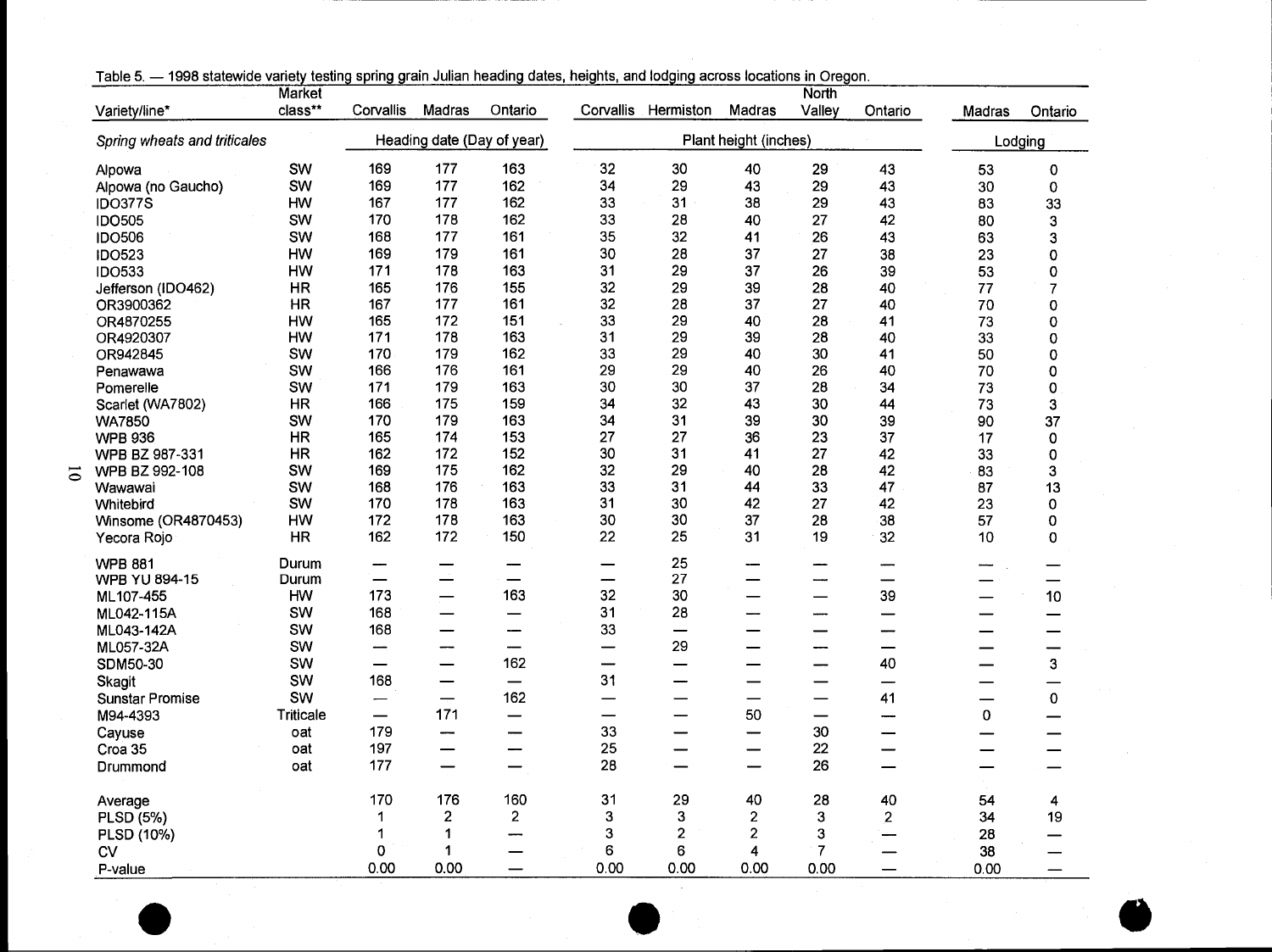| Variety/line                                                                                                                                                                                                                                  | <b>Market</b><br>class | Corvallis                | <b>Madras</b>            | Ontario                    | Corvallis      | Hermiston      | <b>Madras</b>            | <b>North</b><br>Valley   | Ontario                  | Madras  | Ontario                  |  |
|-----------------------------------------------------------------------------------------------------------------------------------------------------------------------------------------------------------------------------------------------|------------------------|--------------------------|--------------------------|----------------------------|----------------|----------------|--------------------------|--------------------------|--------------------------|---------|--------------------------|--|
| Spring barleys                                                                                                                                                                                                                                |                        |                          |                          | Heading date (Day of year) |                |                | Plant height (inches)    |                          |                          | Lodging |                          |  |
| Bancroft (78AB10274)                                                                                                                                                                                                                          | 2RM                    | 176                      | 177                      | 163                        | 31             | 27             | 39                       | 23                       | 50                       | 77      | 77                       |  |
| BZ 594-19                                                                                                                                                                                                                                     | 2RF                    | 182                      | 175                      | 163                        | 30             | 24             | 40                       | 20                       | 48                       | 30      | 67                       |  |
| <b>Baronesse</b>                                                                                                                                                                                                                              | 2RF                    | 182                      | 176                      | 163                        | 28             | 23             | 36                       | 25                       | 45                       | 87      | 60                       |  |
| Chinook                                                                                                                                                                                                                                       | 2RM                    | 178                      | 173                      | 157                        | 32             | 28             | 40                       | 22                       | 50                       | 60      | 80                       |  |
| Gallatin                                                                                                                                                                                                                                      | 2RF                    | 172                      | 175                      | 160                        | 31             | 26             | 38                       | 25                       | 50                       | 73      | 67                       |  |
| H3860224                                                                                                                                                                                                                                      | 2RF                    | 176                      | 175                      | 163                        | 33             | 27             | 39                       | 23                       | 47                       | 53      | 87                       |  |
| MT920073                                                                                                                                                                                                                                      | 2RF                    | 174                      | 174                      | 160                        | 29             | 26             | 33                       | 20                       | 48                       | 80      | 60                       |  |
| Orca                                                                                                                                                                                                                                          | 2RF/M                  | 167                      | 166                      | 152                        | 30             | 29             | 42                       | 25                       | 49                       | 60      | 67                       |  |
| <b>Steptoe</b>                                                                                                                                                                                                                                | 6RF                    | 168                      | 171                      | 157                        | 31             | 25             | 40                       | 24                       | $\overline{\phantom{0}}$ | 93      | 93                       |  |
| Tango                                                                                                                                                                                                                                         | 6RF                    | 167                      | 167                      | 151                        | 31             | 27             | 41                       | 26                       | 48                       | 100     | 73                       |  |
| <b>UC958</b>                                                                                                                                                                                                                                  | 2RF                    | 163                      | 166                      | 151                        | 19             | 22             | 30                       | 17                       | 35                       | 3       | 57                       |  |
| <b>UC960</b>                                                                                                                                                                                                                                  | 2RF                    | 163                      | $\overline{\phantom{0}}$ |                            | 19             |                | $\qquad \qquad$          | 16                       | $\overline{\phantom{0}}$ |         |                          |  |
| C32                                                                                                                                                                                                                                           | 2RM                    | —                        | 175                      | 163                        |                | 22             | 30                       | $\overline{\phantom{0}}$ | 38                       | 0       | 50                       |  |
| Galena                                                                                                                                                                                                                                        | 2RM                    | —                        | 175                      | 164                        | —              | 24             | 35                       | —                        | 42                       | 3       | 37                       |  |
| Idagold                                                                                                                                                                                                                                       | 2RF                    | —                        | 176                      | 166                        |                | 22             | 31                       | —                        | 40                       | 33      | 70                       |  |
| <b>BCD 12</b>                                                                                                                                                                                                                                 | 2RF/M                  | —                        | —                        | 162                        |                | 20             | —                        |                          | 36                       |         | 10                       |  |
| <b>BCD 22</b>                                                                                                                                                                                                                                 | 2RF/M                  | $\overline{\phantom{0}}$ | —                        | 164                        |                | 22             | $\overline{\phantom{0}}$ |                          | 36                       |         | 13                       |  |
| <b>BCD 47</b>                                                                                                                                                                                                                                 | 2RF/M                  | —                        | —                        | 163                        |                | 21             |                          |                          | 37                       |         | 73                       |  |
| Sprinter                                                                                                                                                                                                                                      | 6RF                    | $\overline{\phantom{0}}$ | $\overline{\phantom{0}}$ | 162                        |                |                | $\overline{\phantom{0}}$ |                          | 45                       |         | 40                       |  |
| Average                                                                                                                                                                                                                                       |                        | 172                      | 173                      | 160                        | 29             | 24             | 37                       | 22                       | 44                       | 54      | 60                       |  |
| <b>PLSD (5%)</b>                                                                                                                                                                                                                              |                        | 3                        | 3                        | 4                          | 3              | $\overline{2}$ | $\mathbf{3}$             | $\mathbf{3}$             | 4                        | 34      | <b>NS</b>                |  |
| PLSD (10%)                                                                                                                                                                                                                                    |                        | 3                        | 3                        |                            | $\overline{2}$ | $\overline{2}$ | 3                        | $\overline{2}$           |                          | 28      |                          |  |
| <b>CV</b>                                                                                                                                                                                                                                     |                        | 1                        | 1                        |                            | 5              | 5              | 6                        | 8                        |                          | 37      |                          |  |
| P-value                                                                                                                                                                                                                                       |                        | 0.00                     | 0.00                     |                            | 0.00           | 0.00           | 0.00                     | 0.00                     |                          | 0.00    | $\overline{\phantom{0}}$ |  |
| *All seed was treated with fungicide and Gaucho insecticidal seed treatment unless otherwise noted.<br>**SW=soft white, HW=hard white, HR=hard red, 2RM=2 row malt, 2RF=2 row feed, 6RF=6 row feed, F/M= line being considered as a malt type |                        |                          |                          |                            |                |                |                          |                          |                          |         |                          |  |
|                                                                                                                                                                                                                                               |                        |                          |                          |                            |                |                |                          |                          |                          |         |                          |  |

فيد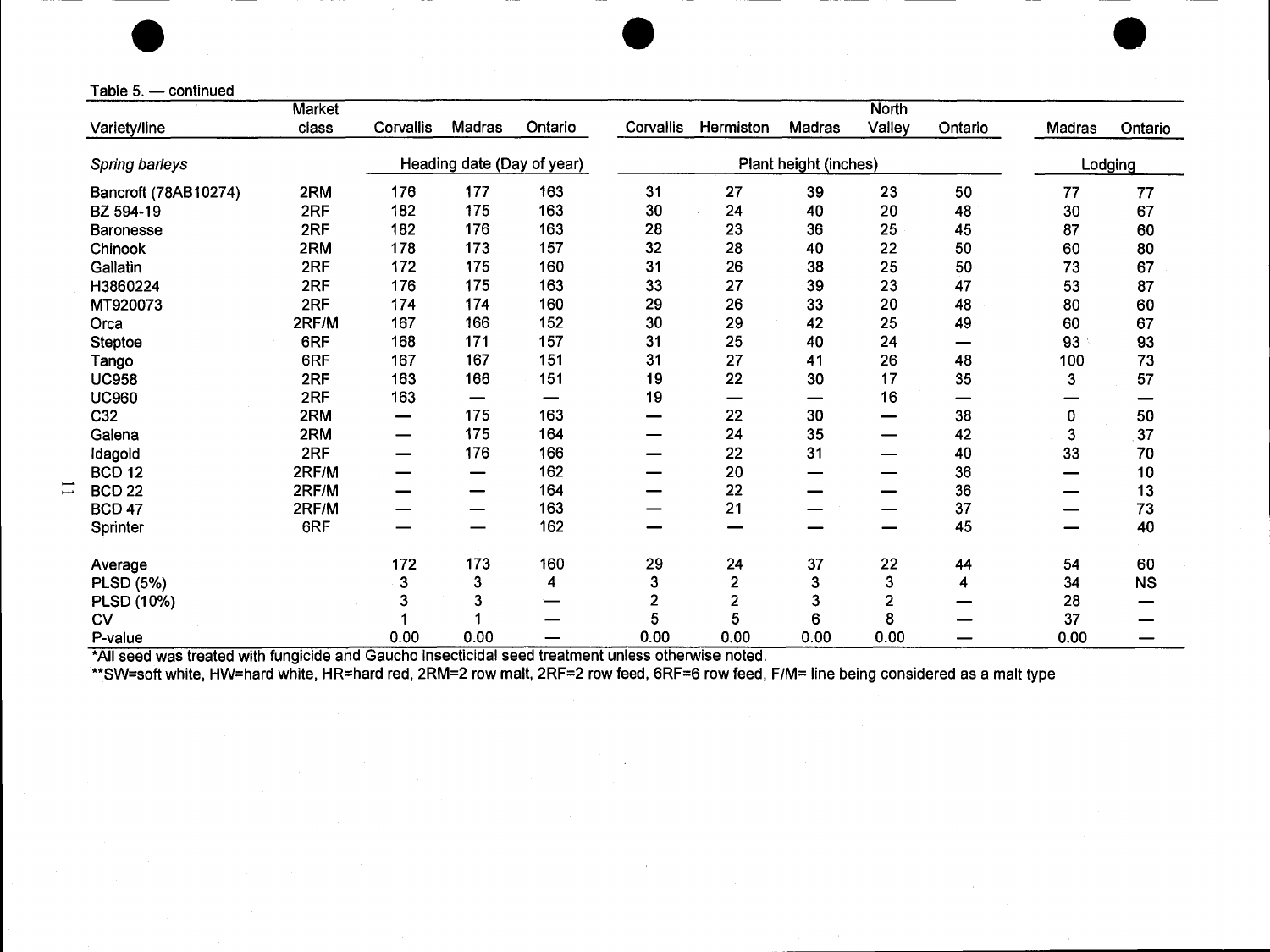|                                     |                  |           |           |         |                                  |                          |          |        |                          |           |                          | Percent  |
|-------------------------------------|------------------|-----------|-----------|---------|----------------------------------|--------------------------|----------|--------|--------------------------|-----------|--------------------------|----------|
|                                     | Market           |           |           | Klamath |                                  |                          |          | North  |                          |           | 8-site*****              | of trial |
| Variety/line*                       | class**          | Corvallis | Hermiston | Falls   | LaGrande                         | <b>Madras</b>            | Moro***  | Valley | Ontario****              | Pendleton | average                  | average  |
| Spring wheats, triticales, and oats |                  |           |           |         | Yield (60 lb bu/a; 10% moisture) |                          |          |        |                          |           |                          |          |
| Alpowa                              | SW               | 53        | 36        | 70      | 67                               | 81                       | 54       | 38     | 53                       | 47        | 56                       | 96       |
| Alpowa w/o Gaucho                   | SW               | 54        | 36        | 79      | 60                               | 103                      | 51       | 37     | 56                       | 39        | 57                       | 98       |
| <b>IDO377S</b>                      | HW               | 45        | 42        | 84      | 49                               | 101                      | 50       | 37     | 69                       | 44        | 56                       | 97       |
| <b>IDO505</b>                       | SW               | 47        | 45        | 91      | 58                               | 109                      | 52       | 38     | 71                       | 51        | 61                       | 105      |
| <b>IDO506</b>                       | SW               | 58        | 46        | 98      | 58                               | 115                      | 51       | 36     | 58                       | 57        | 65                       | 111      |
| <b>IDO523</b>                       | HW               | 54        | 49        | 90      | 56                               | 115                      | 46       | 39     | 54                       | 43        | 61                       | 105      |
| <b>IDO533</b>                       | HW               | 55        | 49        | 78      | 54                               | 113                      | 51       | 39     | 63                       | 47        | 61                       | 104      |
| Jefferson (IDO462)                  | <b>HR</b>        | 66        | 41        | 80      | 58                               | 97                       | 57       | 45     | 66                       | 60        | 63                       | 108      |
| OR3900362                           | <b>HR</b>        | 56        | 43        | 69      | 58                               | 111                      | 54       | 36     | 57                       | 47        | 59                       | 101      |
| OR4870255                           | HW               | 56        | 38        | 84      | 58                               | 102                      | 44       | 40     | 54                       | 40        | 58                       | 99       |
| OR4920307                           | HW               | 59        | 39        | 77      | 53                               | 112                      | 49       | 43     | 42                       | 46        | 60                       | 102      |
| OR942845                            | SW               | 51        | 47        | 75      | 55                               | 106                      | 44       | 39     | 47                       | 44        | 58                       | 99       |
|                                     | SW               | 36        | 46        | 89      | 54                               | 97                       | 53       | 35     | 57                       | 43        | 57                       | 97       |
| Penawawa                            |                  | 47        |           | 83      | 44                               | 105                      | 46       |        | 48                       |           |                          |          |
| Pomerelle                           | SW               |           | 46        | 88      |                                  |                          |          | 41     |                          | 44        | 57                       | 97       |
| Scarlet (WA7802)                    | <b>HR</b>        | 60        | 38<br>44  | 76      | 63<br>53                         | 95<br>100                | 50<br>58 | 40     | 59<br>73                 | 54<br>60  | 61                       | 104      |
| <b>WA7850</b>                       | SW               | 60        |           |         | 55                               |                          |          | 46     | 54                       |           | 62                       | 106      |
| <b>WPB 936</b>                      | HR               | 45        | 24        | 72      |                                  | 111                      | 45       | 33     |                          | 54        | 55                       | 94       |
| WPB BZ 897-331                      | <b>HR</b>        | 57        | 23        | 89      | 47                               | 105                      | 45       | 32     | 69                       | 44        | 55                       | 94       |
| WPB BZ 992-108                      | SW               | 37        | 44        | 65      | 50                               | 104                      | 56       | 41     | 63                       | 43        | 55                       | 94       |
| Wawawai                             | SW               | 48        | 42        | 68      | 50                               | 86                       | 51       | 47     | 55                       | 49        | 55                       | 94       |
| Whitebird                           | SW               | 45        | 41        | 84      | 48                               | 107                      | 43       | 36     | 61                       | 41        | 56                       | 95       |
| Winsome (OR4870453)                 | HW               | 50        | 45        | 80      | 52                               | 112                      | 47       | 36     | 52                       | 42        | 58                       | 99       |
| Yecora Rojo                         | <b>HR</b>        | 35        | 21        | 64      | 70                               | 101                      | 41       | 30     | 34                       | 53        | 52                       | 89       |
| <b>WPB 881</b>                      | Durum            | ---       | 20        |         | 48                               |                          | 39       | --     |                          | 54        |                          |          |
| <b>WPB YU 894-15</b>                | Durum            | —         | 28        | -       | 52                               | --                       | 43       | --     | $\overline{\phantom{m}}$ | 56        | -                        |          |
| ML107-455                           | HW               | 59        | 38        | -       | ---                              | -                        | --       | —      | 61                       | ---       |                          |          |
| Centennial                          | SW               | ---       | −         | 60      | --                               |                          | ---      | مبسب   | -                        | --        | –                        |          |
| ML042-115A                          | SW               | 58        | 42        |         | --                               | -                        | -        | -      | ---                      |           |                          |          |
| ML043-142A                          | SW               | 55        | —         | -       | --                               | -                        | ---      | -      | $\overline{\phantom{0}}$ |           | ---                      |          |
| ML057-32A                           | SW               | ---       | 51        | --      | --                               |                          | —        | ---    | --                       |           | سسد                      |          |
| SDM50-30                            | SW               | —         | ---       |         | ---                              | ---                      | --       | —      | 58                       |           | ---                      |          |
| Skagit                              | SW               | 54        | ---       | --      | --                               | --                       | ---      | --     | —                        |           | ---                      |          |
| <b>Sunstar Promise</b>              | SW               | --        | ---       |         | ---                              | $\overline{\phantom{a}}$ |          |        | 63                       |           |                          |          |
| M94-4393                            | <b>Triticale</b> | -         | ---       |         |                                  | 103                      | —        | --     | —                        |           |                          |          |
| Cayuse                              | oat              | 54        | —         | –       | –                                | --                       | --       | 53     | --                       |           | --                       |          |
| Croa 35                             | oat              | 50        | ---       | -       | ---                              | --                       | --       | 51     | —                        | ---       | ---                      |          |
| Drummond                            | oat              | 61        |           |         |                                  |                          |          | 56     |                          |           |                          |          |
|                                     |                  |           |           |         |                                  |                          |          |        |                          |           |                          |          |
| Average                             |                  | 52        | 39        | 79      | 55                               | 104                      | 49       | 41     | 57                       | 48        | 58                       |          |
| <b>PLSD (5%)</b>                    |                  | 14        | 10        | 15      | 11                               | 16                       | 9        | 7      | 12                       | 9         | $\overline{\mathcal{I}}$ |          |
| PLSD (10%)                          |                  | 12        | 8         | 13      | 9                                | 13                       | 8        | 6      | 10                       | 8         | 6                        |          |
| <b>CV</b>                           |                  | 17        | 16        | 12      | 12                               | 9                        | 12       | 11     | 13                       | 12        | 12                       |          |
| P-value                             |                  | 0.00      | 0.00      | 0.00    | 0.00                             | 0.01                     | 0.00     | 0.00   | 0.00                     | 0.00      | 0.03                     |          |
|                                     |                  |           |           |         |                                  |                          |          |        |                          |           |                          |          |
|                                     |                  |           |           |         |                                  |                          |          |        |                          |           |                          |          |
|                                     |                  |           |           |         |                                  |                          |          |        |                          |           |                          |          |
|                                     |                  |           |           |         |                                  |                          |          |        |                          |           |                          |          |

### Table 6 - 1998 statewide variety testing program spring grain yields across 9 locations in Oregon.

 $\overline{5}$ 

0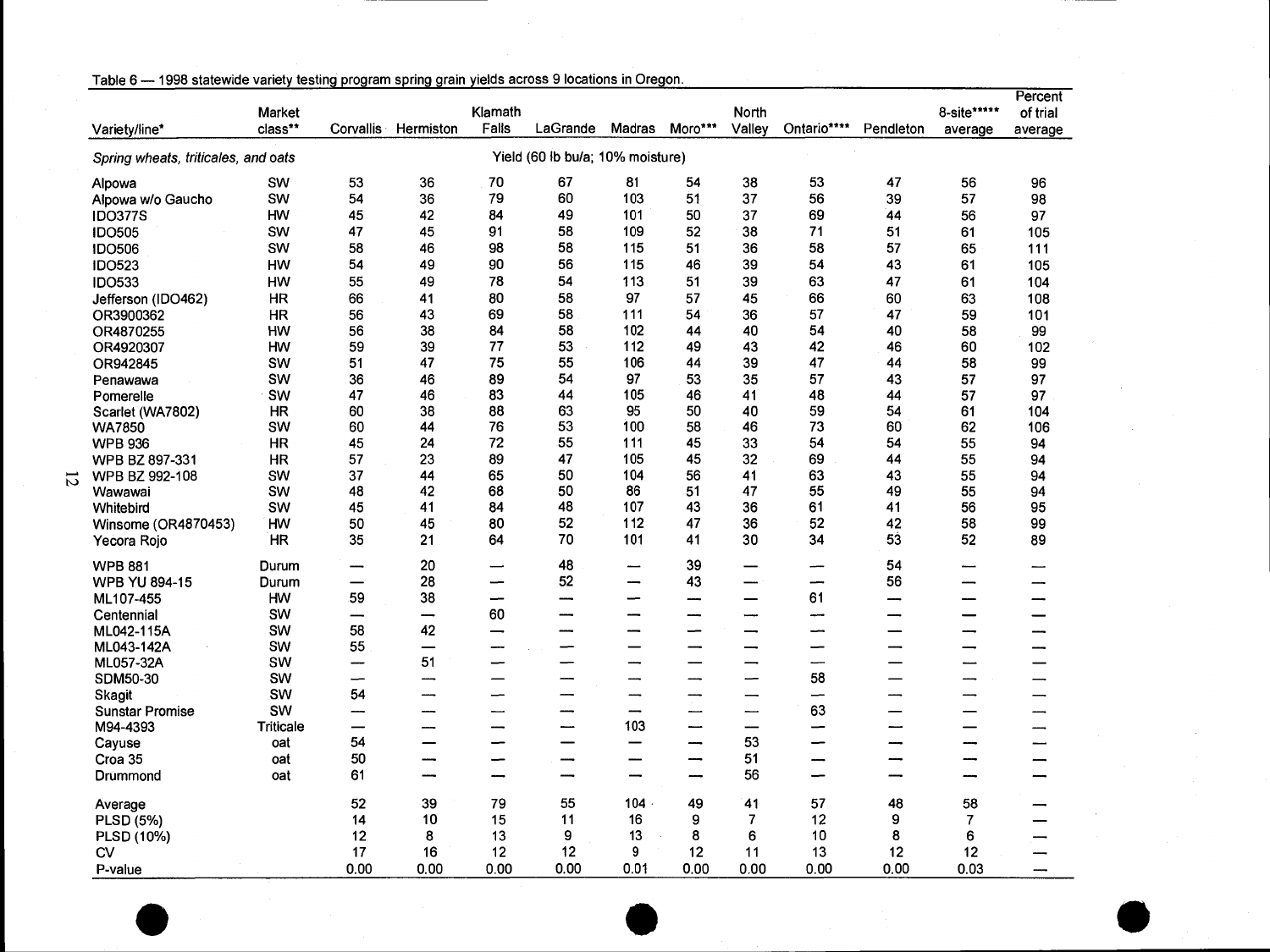Table 6 - continued

|       |                                                                                                                             |                                                          |                                                                                               |                                                |                                                 |                                                                                                           |                                                                                                                                                                                                                |                            |                          |                             | Percent<br>of trial                                                                                                                                                                                     |
|-------|-----------------------------------------------------------------------------------------------------------------------------|----------------------------------------------------------|-----------------------------------------------------------------------------------------------|------------------------------------------------|-------------------------------------------------|-----------------------------------------------------------------------------------------------------------|----------------------------------------------------------------------------------------------------------------------------------------------------------------------------------------------------------------|----------------------------|--------------------------|-----------------------------|---------------------------------------------------------------------------------------------------------------------------------------------------------------------------------------------------------|
|       |                                                                                                                             |                                                          | Falls                                                                                         | LaGrande                                       | Madras                                          | Moro***                                                                                                   | Valley                                                                                                                                                                                                         | Ontario****                | Pendleton                | average                     | average                                                                                                                                                                                                 |
|       |                                                                                                                             |                                                          |                                                                                               |                                                |                                                 |                                                                                                           |                                                                                                                                                                                                                |                            |                          |                             |                                                                                                                                                                                                         |
|       |                                                                                                                             |                                                          |                                                                                               |                                                |                                                 |                                                                                                           |                                                                                                                                                                                                                |                            |                          |                             |                                                                                                                                                                                                         |
| 2RM   | 4156                                                                                                                        | 3936                                                     | 4670                                                                                          | 4086                                           | 3787                                            | —                                                                                                         | 3019                                                                                                                                                                                                           | 2522                       | 3894                     | 3935                        | 102                                                                                                                                                                                                     |
| 2RF   | 3454                                                                                                                        | 3474                                                     | 5691                                                                                          | 3981                                           | 2571                                            | ----                                                                                                      | 2890                                                                                                                                                                                                           |                            |                          |                             | 96                                                                                                                                                                                                      |
| 2RF   | 4203                                                                                                                        | 4147                                                     | 4726                                                                                          | 4070                                           | 4083                                            |                                                                                                           | 2877                                                                                                                                                                                                           | 3278                       | 3414                     | 3932                        | 101                                                                                                                                                                                                     |
| 2RM   | 3896                                                                                                                        | 3873                                                     | 4859                                                                                          | 3299                                           | 3319                                            |                                                                                                           | 2633                                                                                                                                                                                                           | 1717                       | 3773                     | 3665                        | 95                                                                                                                                                                                                      |
| 2RF   | 3994                                                                                                                        | 3866                                                     | 4719                                                                                          | 3978                                           | 3904                                            | ---                                                                                                       | 3085                                                                                                                                                                                                           | 1906                       |                          |                             | 100                                                                                                                                                                                                     |
| 2RF   | 4163                                                                                                                        | 4238                                                     | 4725                                                                                          | 3704                                           | 3319                                            | ---                                                                                                       | 3171                                                                                                                                                                                                           | 2606                       | 3613                     | 3848                        | 99                                                                                                                                                                                                      |
|       |                                                                                                                             | 4243                                                     | 4748                                                                                          | 4319                                           | 3804                                            | $\overline{\phantom{m}}$                                                                                  | 2885                                                                                                                                                                                                           | 2636                       | 4228                     | 4011                        | 104                                                                                                                                                                                                     |
| 2RF/M | 3841                                                                                                                        | 3071                                                     | 4938                                                                                          | 3557                                           | 2663                                            | $\overline{\phantom{m}}$                                                                                  | 3266                                                                                                                                                                                                           | 3526                       | 4320                     | 3665                        | 95                                                                                                                                                                                                      |
| 6RF   | 2759                                                                                                                        | 3349                                                     | 4712                                                                                          | 3903                                           | 3922                                            | $\overline{\phantom{0}}$                                                                                  | 3077                                                                                                                                                                                                           | 1765                       | 3946                     | 3667                        | 95                                                                                                                                                                                                      |
|       |                                                                                                                             | 3212                                                     | 4720                                                                                          | 3519                                           | 4022                                            | $\overline{\phantom{0}}$                                                                                  | 3236                                                                                                                                                                                                           | 2545                       | 3572                     | 3723                        | 96                                                                                                                                                                                                      |
|       |                                                                                                                             |                                                          | 4122                                                                                          | 3860                                           | 6576                                            | $\overline{\phantom{a}}$                                                                                  | 2645                                                                                                                                                                                                           | 4081                       | 4072                     | 3953                        | 102                                                                                                                                                                                                     |
|       |                                                                                                                             | $\qquad \qquad$                                          | 4161                                                                                          | —                                              | $\overline{\phantom{0}}$                        | $\overline{\phantom{0}}$                                                                                  | 2745                                                                                                                                                                                                           | $\qquad \qquad$            | -                        | ---                         |                                                                                                                                                                                                         |
|       | $\overline{\phantom{0}}$                                                                                                    | 3428                                                     | 4802                                                                                          | $\overline{\phantom{0}}$                       | 6760                                            |                                                                                                           | $\overline{\phantom{m}}$                                                                                                                                                                                       | 2531                       | -                        | ÷,                          | -                                                                                                                                                                                                       |
|       | -                                                                                                                           | 3609                                                     | 5034                                                                                          | $\overline{\phantom{m}}$                       | 6799                                            | $\overline{\phantom{0}}$                                                                                  | $\overline{\phantom{m}}$                                                                                                                                                                                       | 3759                       |                          | —                           |                                                                                                                                                                                                         |
|       | --                                                                                                                          | 3536                                                     | 4395                                                                                          | $\overline{\phantom{0}}$                       | 6231                                            | $\overline{\phantom{m}}$                                                                                  | $\hspace{0.05cm}$                                                                                                                                                                                              | 3100                       | $\overline{\phantom{0}}$ | -                           |                                                                                                                                                                                                         |
|       | $\overline{\phantom{0}}$                                                                                                    | 3414                                                     | 3892                                                                                          | 3996                                           | $\overline{\phantom{0}}$                        |                                                                                                           | $\qquad \qquad$                                                                                                                                                                                                | 3023                       | 4190                     | -                           |                                                                                                                                                                                                         |
|       | $\overline{\phantom{0}}$                                                                                                    | 3448                                                     | 4398                                                                                          | 4543                                           | $\overline{\phantom{0}}$                        | $\overline{\phantom{m}}$                                                                                  | $\overline{\phantom{0}}$                                                                                                                                                                                       | 1559                       | 4587                     | --                          | --                                                                                                                                                                                                      |
|       | $\overline{\phantom{0}}$                                                                                                    | 3273                                                     | 4135                                                                                          | 4180                                           | —                                               | ---                                                                                                       | $\overline{\phantom{0}}$                                                                                                                                                                                       | 3189                       | 4215                     | ----                        |                                                                                                                                                                                                         |
|       | -                                                                                                                           | -                                                        | 3466                                                                                          |                                                | -                                               |                                                                                                           | —                                                                                                                                                                                                              |                            |                          | -                           |                                                                                                                                                                                                         |
|       | —                                                                                                                           | -                                                        |                                                                                               |                                                | —                                               | $\overline{\phantom{0}}$                                                                                  | —                                                                                                                                                                                                              | —                          | $\overline{\phantom{0}}$ | —                           |                                                                                                                                                                                                         |
|       |                                                                                                                             | $\overline{\phantom{0}}$                                 |                                                                                               | —                                              | —                                               | $\overline{\phantom{0}}$                                                                                  | -                                                                                                                                                                                                              | —                          | $\overline{\phantom{0}}$ | مست                         |                                                                                                                                                                                                         |
|       | $\overline{\phantom{m}}$                                                                                                    |                                                          |                                                                                               |                                                | —                                               | ---                                                                                                       | -                                                                                                                                                                                                              | —                          | --                       | $\overline{\phantom{0}}$    |                                                                                                                                                                                                         |
| 6RF   | -                                                                                                                           | $\overline{\phantom{0}}$                                 | $\overline{\phantom{0}}$                                                                      | $\overline{\phantom{0}}$                       | $\overline{\phantom{0}}$                        | $\qquad \qquad$                                                                                           | -                                                                                                                                                                                                              | 1986                       | $\qquad \qquad$          | --                          | -                                                                                                                                                                                                       |
|       |                                                                                                                             |                                                          |                                                                                               |                                                |                                                 | $\overline{\phantom{0}}$                                                                                  |                                                                                                                                                                                                                | 2753                       |                          |                             |                                                                                                                                                                                                         |
|       |                                                                                                                             |                                                          |                                                                                               |                                                |                                                 | $\overline{\phantom{0}}$                                                                                  |                                                                                                                                                                                                                |                            |                          |                             |                                                                                                                                                                                                         |
|       |                                                                                                                             |                                                          |                                                                                               |                                                |                                                 | $\overline{\phantom{0}}$                                                                                  |                                                                                                                                                                                                                |                            |                          |                             |                                                                                                                                                                                                         |
|       |                                                                                                                             |                                                          |                                                                                               |                                                |                                                 | $\overline{\phantom{0}}$                                                                                  | 10                                                                                                                                                                                                             |                            |                          |                             |                                                                                                                                                                                                         |
|       |                                                                                                                             |                                                          |                                                                                               |                                                |                                                 | $\qquad \qquad$                                                                                           |                                                                                                                                                                                                                |                            |                          |                             | --                                                                                                                                                                                                      |
|       | 567<br>11<br>0.01                                                                                                           | 492<br>10<br>0.00                                        | 581<br>9<br>0.00                                                                              | <b>NS</b><br>12<br>0.16                        | 815<br>13<br>0.00                               |                                                                                                           | <b>NS</b><br>0.17                                                                                                                                                                                              | 26<br>0.00                 | 449<br>8<br>0.00         | 14<br>0.94                  |                                                                                                                                                                                                         |
|       | Market<br>class**<br>2RF<br>6RF<br>2RF<br>2RF<br>2RF<br>2RM<br>2RM<br>2RF/M<br>2RF/M<br>2RF/M<br>6RF<br>6RF<br>6RF<br>2RF/M | Corvallis<br>3854<br>3781<br>3275<br>3287<br>3722<br>684 | Hermiston<br>3118<br>3602<br>591<br>***** Ontario trials were damaged by hail storms in June. | Klamath<br>3764<br>4661<br>4429<br>4535<br>697 | Yield (lb/a; 10% moisture)<br>3928<br><b>NS</b> | 4411<br>982<br>***Moro spring barley trials had high variability, making variety comparisons meaningless. | *All seed was treated with fungicide and Gaucho insecticidal seed treatment unless otherwise noted.<br>*****Does not include Ontario data for wheat and barleys (due to hail damage) nor Moro data for barleys | North<br>2961<br><b>NS</b> | 3829<br>1172<br>975      | 4099<br>3511<br>3959<br>541 | 7-site*****<br>3737<br>3865<br>3818<br><b>NS</b><br><b>NS</b><br>**SW=soft white, HW=hard white, HR=hard red, 2RM=2 row malt, 2RF=2 row feed, 6RF=6 row feed, F/M= line being considered as a malt type |

 $\overline{\omega}$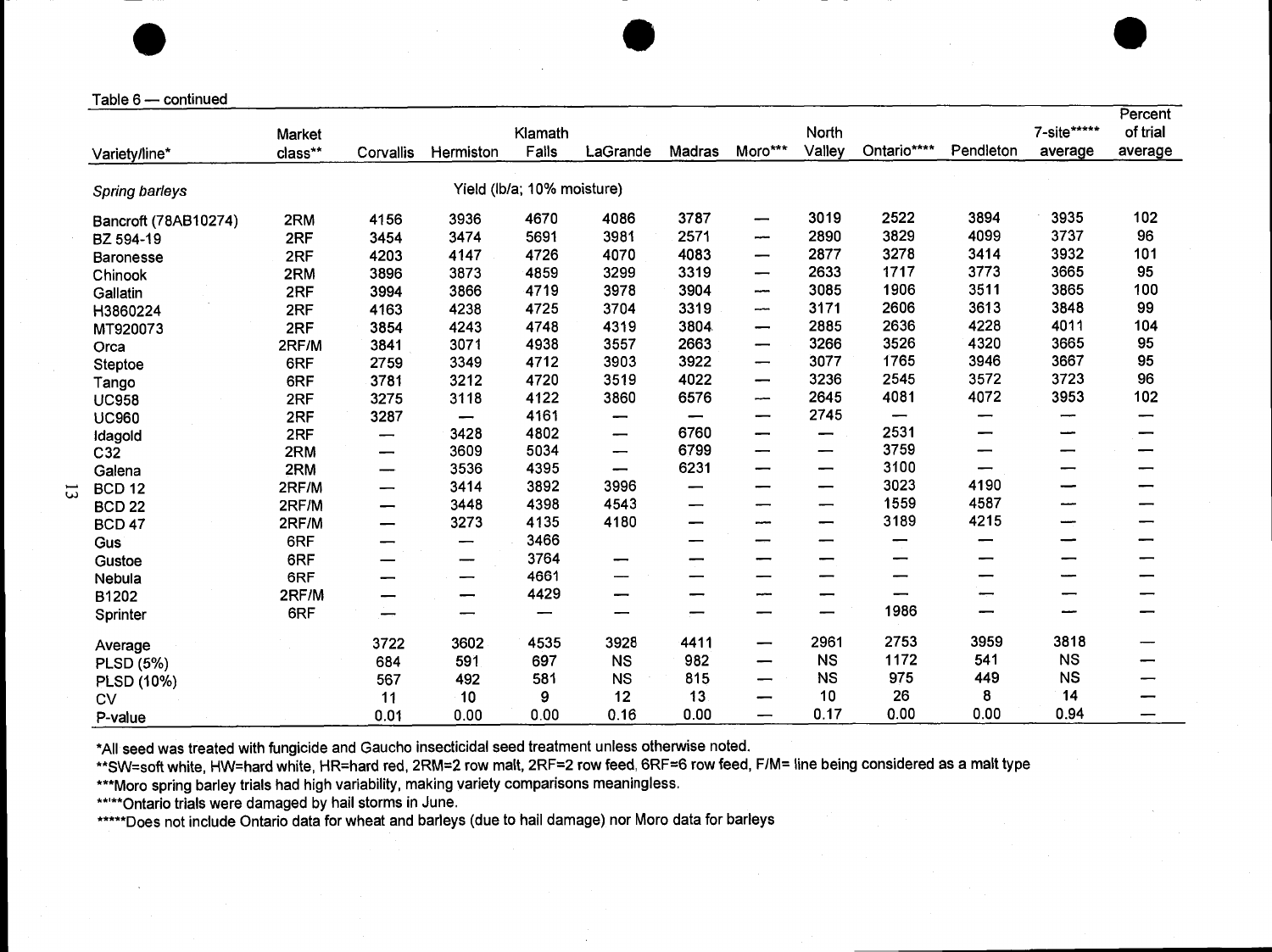| Spring wheats, triticales, and oats<br>Alpowa<br>Alpowa w/o Gaucho<br><b>IDO377S</b><br><b>IDO505</b><br><b>IDO506</b><br><b>IDO523</b><br><b>IDO533</b><br>Jefferson (IDO462)<br>OR3900362<br>OR4870255<br>OR4920307<br>OR942845<br>Penawawa<br>Pomerelle<br>Scarlet (WA7802)<br><b>WA7850</b><br><b>WPB 936</b><br>WPB BZ 897-331 | SW<br>SW<br>HW<br>SW<br>SW<br>HW<br>HW<br>HR<br>HR<br>HW<br>HW<br>SW<br>SW<br>SW<br>HR | 103<br>104<br>86<br>89<br>111<br>103<br>106<br>127<br>108<br>108<br>113<br>98<br>69 | 93<br>92<br>108<br>114<br>119<br>125<br>126<br>105<br>109<br>97<br>99 | 89<br>101<br>107<br>115<br>124<br>114<br>98<br>101<br>87<br>107 | Yield (percent of trial average)<br>122<br>108<br>90<br>105<br>106<br>102<br>98<br>106<br>106 | 78<br>99<br>97<br>104<br>110<br>110<br>109 | 111<br>105<br>101<br>106<br>104<br>93 | 91<br>90<br>90<br>92<br>88<br>94 | 93<br>99<br>121<br>124<br>102<br>94 | 98<br>82<br>91<br>107<br>118 | 98<br>98<br>96<br>104<br>110 |
|-------------------------------------------------------------------------------------------------------------------------------------------------------------------------------------------------------------------------------------------------------------------------------------------------------------------------------------|----------------------------------------------------------------------------------------|-------------------------------------------------------------------------------------|-----------------------------------------------------------------------|-----------------------------------------------------------------|-----------------------------------------------------------------------------------------------|--------------------------------------------|---------------------------------------|----------------------------------|-------------------------------------|------------------------------|------------------------------|
|                                                                                                                                                                                                                                                                                                                                     |                                                                                        |                                                                                     |                                                                       |                                                                 |                                                                                               |                                            |                                       |                                  |                                     |                              |                              |
|                                                                                                                                                                                                                                                                                                                                     |                                                                                        |                                                                                     |                                                                       |                                                                 |                                                                                               |                                            |                                       |                                  |                                     |                              |                              |
|                                                                                                                                                                                                                                                                                                                                     |                                                                                        |                                                                                     |                                                                       |                                                                 |                                                                                               |                                            |                                       |                                  |                                     |                              |                              |
|                                                                                                                                                                                                                                                                                                                                     |                                                                                        |                                                                                     |                                                                       |                                                                 |                                                                                               |                                            |                                       |                                  |                                     |                              |                              |
|                                                                                                                                                                                                                                                                                                                                     |                                                                                        |                                                                                     |                                                                       |                                                                 |                                                                                               |                                            |                                       |                                  |                                     |                              |                              |
|                                                                                                                                                                                                                                                                                                                                     |                                                                                        |                                                                                     |                                                                       |                                                                 |                                                                                               |                                            |                                       |                                  |                                     |                              |                              |
|                                                                                                                                                                                                                                                                                                                                     |                                                                                        |                                                                                     |                                                                       |                                                                 |                                                                                               |                                            |                                       |                                  |                                     | 89                           | 104                          |
|                                                                                                                                                                                                                                                                                                                                     |                                                                                        |                                                                                     |                                                                       |                                                                 |                                                                                               |                                            | 104                                   | 94                               | 110                                 | 97                           | 104                          |
|                                                                                                                                                                                                                                                                                                                                     |                                                                                        |                                                                                     |                                                                       |                                                                 |                                                                                               | 93                                         | 116                                   | 109                              | 116                                 | 125                          | 110                          |
|                                                                                                                                                                                                                                                                                                                                     |                                                                                        |                                                                                     |                                                                       |                                                                 |                                                                                               | 107                                        | 110                                   | 87                               | 100                                 | 98                           | 101                          |
|                                                                                                                                                                                                                                                                                                                                     |                                                                                        |                                                                                     |                                                                       |                                                                 | 105                                                                                           | 98                                         | 90                                    | 97                               | 94                                  | 83                           | 98                           |
|                                                                                                                                                                                                                                                                                                                                     |                                                                                        |                                                                                     |                                                                       | 97                                                              | 96                                                                                            | 108                                        | 100                                   | 104                              | 74                                  | 95                           | 102                          |
|                                                                                                                                                                                                                                                                                                                                     |                                                                                        |                                                                                     | 120                                                                   | 94                                                              | 99                                                                                            | 102                                        | 91                                    | 95                               | 82                                  | 92                           | 99                           |
|                                                                                                                                                                                                                                                                                                                                     |                                                                                        |                                                                                     | 119                                                                   | 113                                                             | 99                                                                                            | 93                                         | 108                                   | 86                               | 100                                 | 90                           | 97                           |
|                                                                                                                                                                                                                                                                                                                                     |                                                                                        | 91                                                                                  | 117                                                                   | 105                                                             | 79                                                                                            | 101                                        | 94                                    | 100                              | 85                                  | 91                           | 97                           |
|                                                                                                                                                                                                                                                                                                                                     |                                                                                        | 115                                                                                 | 98                                                                    | 111                                                             | 114                                                                                           | 91                                         | 102                                   | 96                               | 103                                 | 111                          | 105                          |
|                                                                                                                                                                                                                                                                                                                                     | SW                                                                                     | 115                                                                                 | 112                                                                   | 97                                                              | 97                                                                                            | 97                                         | 119                                   | 111                              | 128                                 | 125                          | 109                          |
|                                                                                                                                                                                                                                                                                                                                     | HR                                                                                     | 87                                                                                  | 61                                                                    | 91                                                              | 99                                                                                            | 106                                        | 92                                    | 80                               | 95                                  | 112                          | 91                           |
|                                                                                                                                                                                                                                                                                                                                     | <b>HR</b>                                                                              | 110                                                                                 | 58                                                                    | 112                                                             | 85                                                                                            | 101                                        | 93                                    | 78                               | 122                                 | 91                           | 91                           |
|                                                                                                                                                                                                                                                                                                                                     | SW                                                                                     | 71                                                                                  | 112                                                                   | 82                                                              | 91                                                                                            | 100                                        | 113                                   | 99                               | 110                                 | 90                           | 95                           |
| WPB BZ 992-108                                                                                                                                                                                                                                                                                                                      |                                                                                        | 92                                                                                  | 108                                                                   | 85                                                              | 91                                                                                            | 83                                         | 103                                   | 116                              | 96                                  | 103                          | 97                           |
| Wawawai                                                                                                                                                                                                                                                                                                                             | SW                                                                                     | 87                                                                                  | 104                                                                   | 107                                                             | 87                                                                                            | 102                                        | 88                                    | 87                               | 106                                 | 86                           | 94                           |
| Whitebird                                                                                                                                                                                                                                                                                                                           | SW                                                                                     |                                                                                     | 115                                                                   | 101                                                             |                                                                                               | 108                                        | 95                                    | 88                               | 91                                  | 87                           | 98                           |
| <b>Winsome (OR4870453)</b>                                                                                                                                                                                                                                                                                                          | HW                                                                                     | 97                                                                                  |                                                                       |                                                                 | 94<br>127                                                                                     | 97                                         |                                       | 73                               | 60                                  | 110                          | 87                           |
| Yecora Rojo                                                                                                                                                                                                                                                                                                                         | HR                                                                                     | 67                                                                                  | 54                                                                    | 82                                                              |                                                                                               |                                            | 84                                    |                                  |                                     |                              |                              |
| <b>WPB 881</b>                                                                                                                                                                                                                                                                                                                      | Durum                                                                                  | —                                                                                   | 51                                                                    | $\overline{\phantom{0}}$                                        | 88                                                                                            | -                                          | 79                                    | –                                | —                                   | 113                          | —                            |
| <b>WPB YU 894-15</b>                                                                                                                                                                                                                                                                                                                | Durum                                                                                  | —                                                                                   | 73                                                                    | —                                                               | 95                                                                                            | —                                          | 88                                    | –                                | —                                   | 116                          | —                            |
| ML107-455                                                                                                                                                                                                                                                                                                                           | HW                                                                                     | 113                                                                                 | 97                                                                    | $\overline{\phantom{0}}$                                        | $\overline{\phantom{0}}$                                                                      | –                                          | —                                     | —                                | 107                                 | —                            | —                            |
| Centennial                                                                                                                                                                                                                                                                                                                          | SW                                                                                     | $\overline{\phantom{0}}$                                                            | $\overline{\phantom{0}}$                                              | 76                                                              | —                                                                                             | —                                          | —                                     | —                                | –                                   | –                            | -                            |
| ML042-115A                                                                                                                                                                                                                                                                                                                          | SW                                                                                     | 112                                                                                 | 108                                                                   | —                                                               | —                                                                                             | -                                          | —                                     | -                                |                                     | —                            |                              |
| ML043-142A                                                                                                                                                                                                                                                                                                                          | SW                                                                                     | 106                                                                                 | —                                                                     |                                                                 |                                                                                               |                                            | —                                     | —                                |                                     | –                            | –                            |
| ML057-32A                                                                                                                                                                                                                                                                                                                           | SW                                                                                     | —                                                                                   | 132                                                                   | —                                                               | —                                                                                             | —                                          | –                                     | $\overline{\phantom{0}}$         | —                                   | –                            |                              |
| SDM50-30                                                                                                                                                                                                                                                                                                                            | SW                                                                                     | —                                                                                   | –                                                                     | —                                                               | -                                                                                             |                                            |                                       |                                  | 101                                 | —                            |                              |
| Skagit                                                                                                                                                                                                                                                                                                                              | SW                                                                                     | 104                                                                                 | --                                                                    | —                                                               | –                                                                                             | —                                          | –                                     | –                                | —                                   |                              |                              |
| <b>Sunstar Promise</b>                                                                                                                                                                                                                                                                                                              | SW                                                                                     | $\overline{\phantom{0}}$                                                            |                                                                       | –                                                               |                                                                                               |                                            | -                                     | —                                | 110                                 | —                            | —                            |
| M94-4393                                                                                                                                                                                                                                                                                                                            | <b>Triticale</b>                                                                       | $\overline{\phantom{0}}$                                                            |                                                                       | –                                                               | –                                                                                             | 99                                         |                                       | —                                |                                     |                              |                              |
| Cayuse                                                                                                                                                                                                                                                                                                                              | oat                                                                                    | 103                                                                                 |                                                                       |                                                                 |                                                                                               | $\overline{\phantom{0}}$                   |                                       | 129                              |                                     |                              |                              |
| Croa 35                                                                                                                                                                                                                                                                                                                             | oat                                                                                    | 95                                                                                  |                                                                       |                                                                 |                                                                                               |                                            |                                       | 124                              |                                     |                              |                              |
| Drummond                                                                                                                                                                                                                                                                                                                            | oat                                                                                    | 117                                                                                 |                                                                       |                                                                 |                                                                                               |                                            |                                       | 136                              |                                     |                              |                              |
|                                                                                                                                                                                                                                                                                                                                     |                                                                                        |                                                                                     |                                                                       |                                                                 |                                                                                               |                                            |                                       |                                  |                                     |                              |                              |
| Trial Average (bu/a)                                                                                                                                                                                                                                                                                                                |                                                                                        | 52                                                                                  | 39                                                                    | 79                                                              | 55                                                                                            | 104                                        | 49                                    | 41                               | 57                                  | 48                           | 58                           |

# Table 7 - 1998 statewide spring grain yields across 9 locations in Oregon expressed as percent of trial average.

 $\mathbf{14}$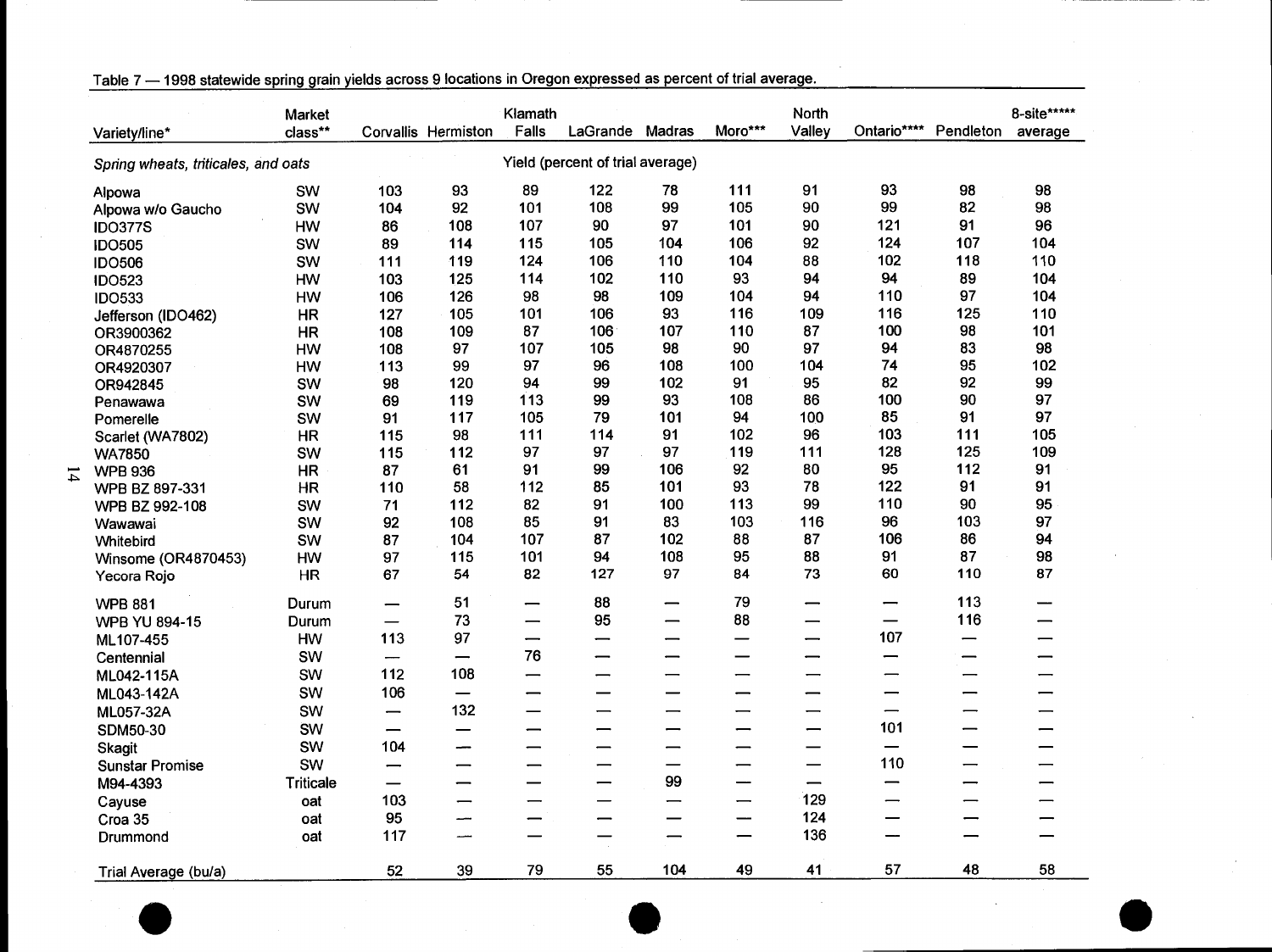|                                                                                                                                                                                                                                                                                                                                                                                                                                                                                                                     | Market  |      |                     | Klamath |                                  |        |                 | North  |             |           | 7-site***** |
|---------------------------------------------------------------------------------------------------------------------------------------------------------------------------------------------------------------------------------------------------------------------------------------------------------------------------------------------------------------------------------------------------------------------------------------------------------------------------------------------------------------------|---------|------|---------------------|---------|----------------------------------|--------|-----------------|--------|-------------|-----------|-------------|
| Variety/line*                                                                                                                                                                                                                                                                                                                                                                                                                                                                                                       | class** |      | Corvallis Hermiston | Falls   | LaGrande                         | Madras | Moro***         | Valley | Ontario**** | Pendleton | average     |
| Spring barleys                                                                                                                                                                                                                                                                                                                                                                                                                                                                                                      |         |      |                     |         | Yield (percent of trial average) |        |                 |        |             |           |             |
| Bancroft (78AB10274)                                                                                                                                                                                                                                                                                                                                                                                                                                                                                                | 2RM     | 112  | 109                 | 103     | 104                              | 86     |                 | 102    | 92          | 98        | 102         |
| BZ 594-19                                                                                                                                                                                                                                                                                                                                                                                                                                                                                                           | 2RF     | 93   | 96                  | 125     | 101                              | 58     |                 | 98     | 139         | 104       | 97          |
| <b>Baronesse</b>                                                                                                                                                                                                                                                                                                                                                                                                                                                                                                    | 2RF     | 113  | 115                 | 104     | 104                              | 93     |                 | 97     | 119         | 86        | 102         |
| Chinook                                                                                                                                                                                                                                                                                                                                                                                                                                                                                                             | 2RM     | 105  | 108                 | 107     | 84                               | 75     |                 | 89     | 62          | 95        | 95          |
| Gallatin                                                                                                                                                                                                                                                                                                                                                                                                                                                                                                            | 2RF     | 107  | 107                 | 104     | 101                              | 89     |                 | 104    | 69          | 89        | 100         |
| H3860224                                                                                                                                                                                                                                                                                                                                                                                                                                                                                                            | 2RF     | 112  | 118                 | 104     | 94                               | 75     | --              | 107    | 95          | 91        | 100         |
| MT920073                                                                                                                                                                                                                                                                                                                                                                                                                                                                                                            | 2RF     | 104  | 118                 | 105     | 110                              | 86     |                 | 97     | 96          | 107       | 104         |
| Orca                                                                                                                                                                                                                                                                                                                                                                                                                                                                                                                | 2RF/M   | 103  | 85                  | 109     | 91                               | 60     |                 | 110    | 128         | 109       | 95          |
| Steptoe                                                                                                                                                                                                                                                                                                                                                                                                                                                                                                             | 6RF     | 74   | 93                  | 104     | 99                               | 89     | -               | 104    | 64          | 100       | 95          |
| Tango                                                                                                                                                                                                                                                                                                                                                                                                                                                                                                               | 6RF     | 102  | 89                  | 104     | 90                               | 91     | —               | 109    | 92          | 90        | 96          |
| <b>UC958</b>                                                                                                                                                                                                                                                                                                                                                                                                                                                                                                        | 2RF     | 88   | 87                  | 91      | 98                               | 149    | —               | 89     | 148         | 103       | 101         |
| <b>UC960</b>                                                                                                                                                                                                                                                                                                                                                                                                                                                                                                        | 2RF     | 88   | —                   | 92      |                                  | سسه    |                 | 93     |             |           |             |
| Idagold                                                                                                                                                                                                                                                                                                                                                                                                                                                                                                             | 2RF     | --   | 95                  | 106     | —                                | 153    | —               | —      | 92          |           |             |
| C32                                                                                                                                                                                                                                                                                                                                                                                                                                                                                                                 | 2RM     | ---- | 100                 | 111     | —                                | 154    | $\qquad \qquad$ |        | 137         |           |             |
| Galena                                                                                                                                                                                                                                                                                                                                                                                                                                                                                                              | 2RM     |      | 98                  | 97      | —                                | 141    | —               | —      | 113         |           |             |
| <b>BCD 12</b>                                                                                                                                                                                                                                                                                                                                                                                                                                                                                                       | 2RF/M   |      | 95                  | 86      | 102                              | ----   | —               |        | 110         | 106       |             |
| <b>BCD 22</b>                                                                                                                                                                                                                                                                                                                                                                                                                                                                                                       | 2RF/M   |      | 96                  | 97      | 116                              |        | —               | –      | 57          | 116       |             |
| <b>BCD 47</b>                                                                                                                                                                                                                                                                                                                                                                                                                                                                                                       | 2RF/M   |      | 91                  | 91      | 106                              |        | —               |        | 116         | 106       |             |
| Gus                                                                                                                                                                                                                                                                                                                                                                                                                                                                                                                 | 6RF     |      | –                   | 76      |                                  |        | —               |        |             |           |             |
| Gustoe                                                                                                                                                                                                                                                                                                                                                                                                                                                                                                              | 6RF     |      | –                   | 83      |                                  |        | —               |        |             |           |             |
| Nebula                                                                                                                                                                                                                                                                                                                                                                                                                                                                                                              | 6RF     |      |                     | 103     |                                  |        |                 |        |             |           |             |
| B1202                                                                                                                                                                                                                                                                                                                                                                                                                                                                                                               | 2RF/M   |      |                     | 98      |                                  |        |                 |        |             |           |             |
| Sprinter                                                                                                                                                                                                                                                                                                                                                                                                                                                                                                            | 6RF     |      |                     |         |                                  |        |                 |        | 72          |           |             |
| Trial Average (lb/a)                                                                                                                                                                                                                                                                                                                                                                                                                                                                                                |         | 3722 | 3602                | 4535    | 3928                             | 4411   |                 | 2961   | 2753        | 3959      | 3734        |
| *All seed was treated with fungicide and Gaucho insecticidal seed treatment unless otherwise noted.<br>**SW=soft white, HW=hard white, HR=hard red, 2RM=2 row malt, 2RF=2 row feed, 6RF=6 row feed, F/M= line being considered as a malt type<br>***Moro spring barley trials had high variability, making variety comparisons meaningless.<br>***** Ontario trials were damaged by hail storms in June.<br>*****Does not include Ontario data for wheat and barleys (due to hail damage) nor Moro data for barleys |         |      |                     |         |                                  |        |                 |        |             |           |             |

Trial Average (Ib/a) 3722 3602 4535 3928 4411 - 2961 2753 3959 3734<br>
All seed was treated with fungicide and Gaucho insecticidal seed treatment unless otherwise noted.<br>
\*\*SW=soft white, HW=hard white, HR=hard red, 2RM=2 ro

 $\overline{5}$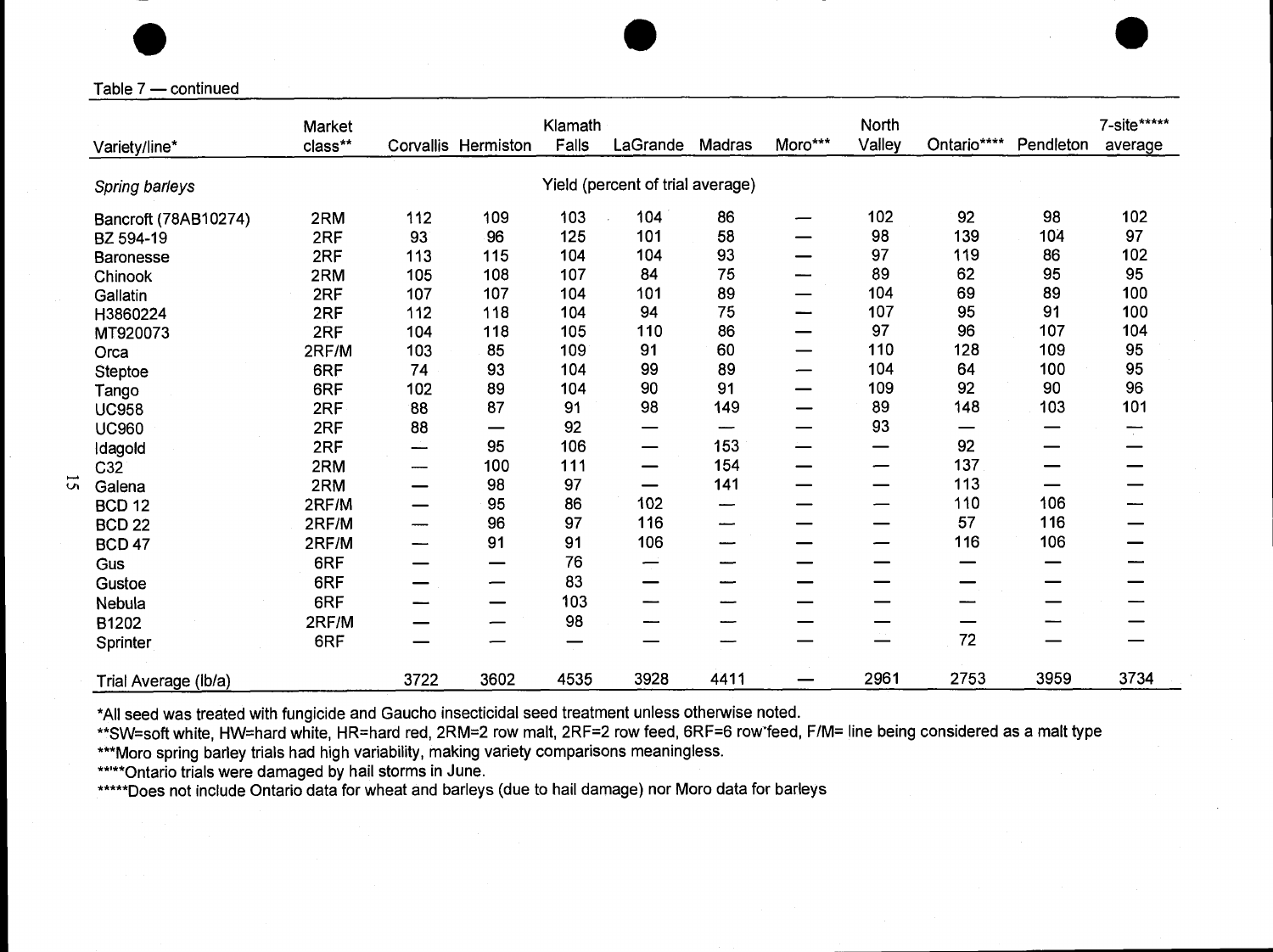|                              | Market           |                          |                          | Klamath                  |                 |      |                                  |                                 | Morrow                       | North  |                          |                             | 10-site                  | Percent<br>of trial |
|------------------------------|------------------|--------------------------|--------------------------|--------------------------|-----------------|------|----------------------------------|---------------------------------|------------------------------|--------|--------------------------|-----------------------------|--------------------------|---------------------|
| Variety/line*                | class            |                          | Corvallis Hermiston      | Falls                    | LaGrande Madras |      | Medford                          | Moro                            | County                       | Valley |                          | Ontario Pendleton average** |                          | average             |
| Spring wheats and triticales |                  |                          |                          |                          |                 |      | Yield (60 lb bu/a; 10% moisture) |                                 |                              |        |                          |                             |                          |                     |
| Alpowa                       | SW               | 86                       | 60                       | 98                       | 113             | 102  | 93                               | 96                              | ---                          | 39     | 111                      | 54                          | 85                       | 113                 |
| Alpowa no Gaucho             | SW               | 81                       | 55                       | 82                       | 102             | 88   | 83                               | 87                              | $\overline{\phantom{0}}$     | 34     | 102                      | 47                          | 76                       | 101                 |
| Centennial                   | SW               | 84                       | 53                       | 79                       | 106             | 101  | 85                               | 73                              | $\qquad \qquad \blacksquare$ | 33     | 106                      | 46                          | 76                       | 102                 |
| <b>IDO377S</b>               | HW               | 92                       | 50                       | 81                       | 106             | 96   | 94                               | 86                              | Ξ,                           | 25     | 105                      | 62                          | 80                       | 106                 |
| <b>IDO488</b>                | SW               | 88                       | 54                       | 82                       | 105             | 92   | 84                               | 73                              | $\overline{\phantom{0}}$     | 30     | 130                      | 54                          | 79                       | 105                 |
| <b>IDO492</b>                | <b>HR</b>        | 72                       | 43                       | 96                       | 92              | 83   | 80                               | 71                              | ---                          | 22     | 98                       | 53                          | 71                       | 95                  |
| Jefferson (IDO462)           | <b>HR</b>        | 77                       | 55                       | 78                       | 86              | 97   | 86                               | 77                              | --                           | 27     | 94                       | 48                          | 73                       | 96                  |
| Klasic                       | HW               | 61                       | 38                       | 71                       | 84              | 110  | 57                               | 52                              |                              | 21     | 103                      | 33                          | 63                       | 84                  |
| OR4895181                    | HW               | 72                       | 52                       | 89                       | 100             | 117  | 95                               | 73                              | --                           | 22     | 90                       | 53                          | 76                       | 101                 |
| Penawawa                     | SW               | 98                       | 49                       | 123                      | 86              | 105  | 94                               | 79                              | $\overline{\phantom{0}}$     | 37     | 110                      | 63                          | 85                       | 112                 |
| Pomerelle                    | SW               | 90                       | 54                       | 101                      | 102             | 123  | 87                               | 80                              | $\overline{\phantom{0}}$     | 32     | 103                      | 58                          | 83                       | 110                 |
| Scarlet (WA7802)             | <b>HR</b>        | 78                       | 50                       | 92                       | 90              | 93   | 81                               | 68                              | $\overline{\phantom{m}}$     | 27     | 90                       | 49                          | 72                       | 95                  |
| Treasure                     | SW               | 83                       | 43                       | 104                      | 101             | 110  | 96                               | 85                              | ---                          | 41     | 106                      | 52                          | 82                       | 109                 |
| <b>Trical-2700</b>           | <b>Triticale</b> | 72                       | 36                       | 89                       | 95              | 77   | 86                               | 70                              | $\overline{\phantom{0}}$     | 56     | 82                       | 66                          | 73                       | 97                  |
| <b>WPB936</b>                | <b>HR</b>        | 74                       | 45                       | 82                       | 98              | 120  | 89                               | 88                              | ---                          | 27     | 104                      | 45                          | 77                       | 103                 |
| Wawawai                      | SW               | 86                       | 47                       | 81                       | 94              | 81   | 70                               | 72                              | $\overline{\phantom{m}}$     | 39     | 96                       | 49                          | 71                       | 95                  |
| Whitebird                    | SW               | 97                       | 37                       | 93                       | 82              | 110  | 97                               | 80                              | $\overline{\phantom{m}}$     | 24     | 115                      | 45                          | 78                       | 103                 |
| Winsome (OR4870453)          | HW               | 76                       | 57                       | 99                       | 94              | 111  | 99                               | 76                              | ---                          | 22     | 96                       | 49                          | 78                       | 103                 |
| Yecora Rojo                  | <b>HR</b>        | 74                       | 42                       | 72                       | 86              | 118  | 74                               | 54                              | ---                          | 21     | 93                       | 31                          | 67                       | 88                  |
| <b>WPB881</b>                | Durum            | $\overline{\phantom{0}}$ | 28                       | $\overline{\phantom{0}}$ | 74              | ---  | ---                              | 57                              | $\overline{\phantom{a}}$     | --     | $\overline{\phantom{0}}$ | 31                          | ---                      | ---                 |
| Germains                     | <b>HR</b>        | 66                       | —                        | 79                       | --              | —    | —                                | $\overbrace{\phantom{13333}}$   | $\overline{\phantom{m}}$     | --     | $\overline{\phantom{0}}$ | $\overline{\phantom{0}}$    | --                       | —                   |
| Skagit                       | SW               | 90                       | $\overline{\phantom{0}}$ | ---                      | —               | —    | ---                              | $\qquad \qquad \longrightarrow$ | ---                          | 30     | ---                      | $\overline{\phantom{0}}$    | $\overline{\phantom{0}}$ |                     |
| <b>Trial Average</b>         |                  | 82                       | 47                       | 88                       | 95              | 99   | 85                               | 75                              | --                           | 31     | 102                      | 49                          | 75                       |                     |
| <b>PLSD (5%)</b>             |                  | 17                       | 11                       | 17                       | 19              | 23   | 10                               | 16                              | ---                          | 5      | 14                       | 14                          | 8                        |                     |
| PLSD (10%)                   |                  | 14                       | 9                        | 14                       | 16              | 19   | 9                                | 14                              | ---                          | 4      | 12                       | 12                          | 7                        |                     |
| CV                           |                  | 13                       | 15                       | 12                       | 12              | 14   | 9                                | 13                              | $\overline{\phantom{m}}$     | 9      | 8                        | 18                          | 12                       |                     |
| P-value                      |                  | 0.00                     | 0.00                     | 0.00                     | 0.02            | 0.00 | 0.00                             | 0.00                            | --                           | 0.00   | 0.00                     | 0.00                        | 0.00                     |                     |
|                              |                  |                          |                          |                          |                 |      |                                  |                                 |                              |        |                          |                             |                          |                     |
|                              |                  |                          |                          |                          |                 |      |                                  |                                 |                              |        |                          |                             |                          |                     |
|                              |                  |                          |                          |                          |                 |      |                                  |                                 |                              |        |                          |                             |                          |                     |
|                              |                  |                          |                          |                          |                 |      |                                  |                                 |                              |        |                          |                             |                          |                     |
|                              |                  |                          |                          |                          |                 |      |                                  |                                 |                              |        |                          |                             |                          |                     |
|                              |                  |                          |                          |                          |                 |      |                                  |                                 |                              |        |                          |                             |                          |                     |
|                              |                  |                          |                          |                          |                 |      |                                  |                                 |                              |        |                          |                             |                          |                     |

### Table 8 - 1997 statewide variety testing program spring grain yields across 11 locations in Oregon.

 $\overline{9}$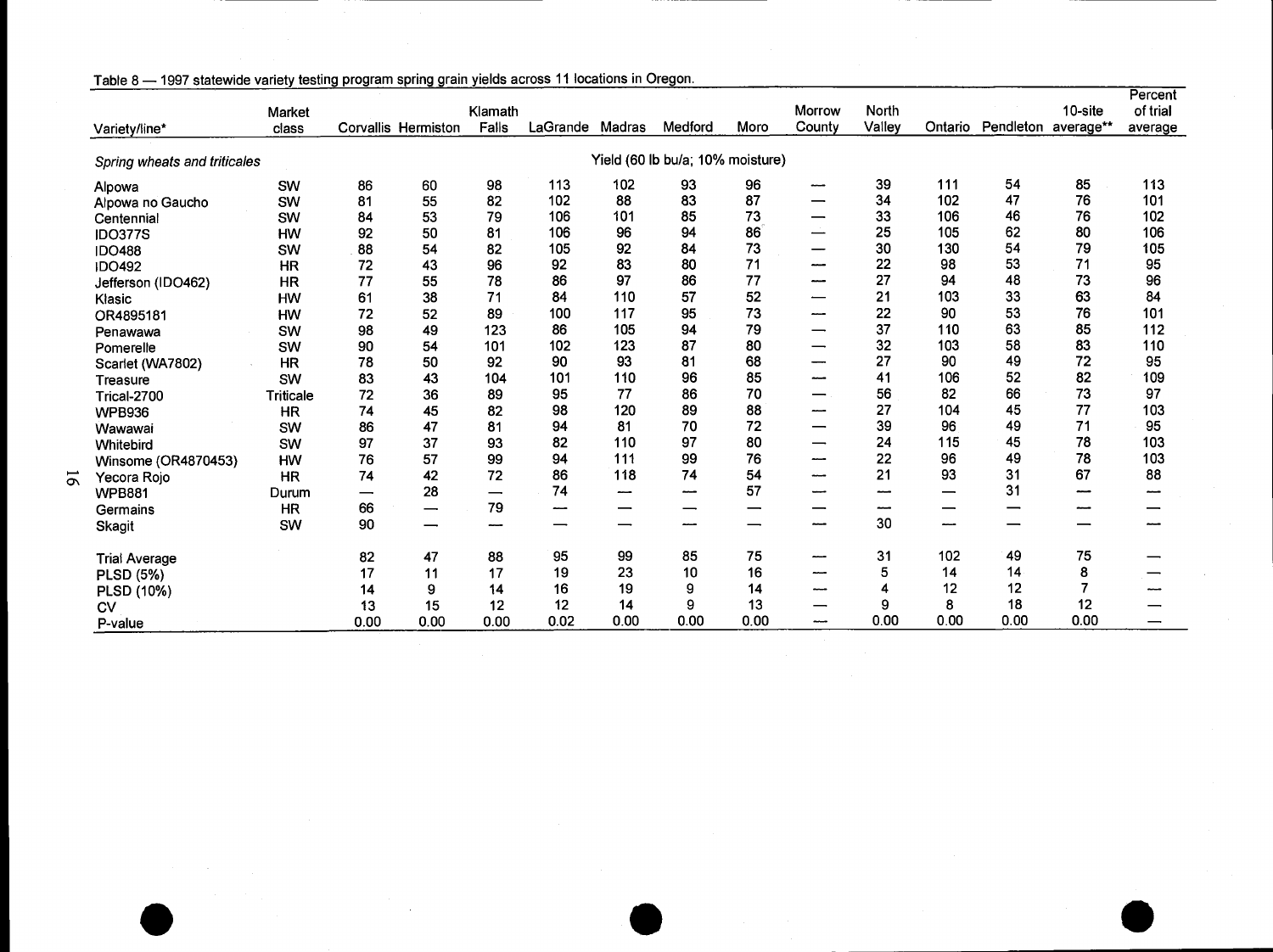| Table 8 $-$ |  | continued |
|-------------|--|-----------|
|-------------|--|-----------|

|                                                                                                     |                 |                          |                     |                                 |                          |        |                            |                          | Morrow                   | North                    |         |                          | 11-site                  | Percent<br>of trial |
|-----------------------------------------------------------------------------------------------------|-----------------|--------------------------|---------------------|---------------------------------|--------------------------|--------|----------------------------|--------------------------|--------------------------|--------------------------|---------|--------------------------|--------------------------|---------------------|
| Variety/line*                                                                                       | Market<br>class |                          | Corvallis Hermiston | Klamath<br>Falls                | LaGrande                 | Madras | Medford                    | Moro                     | County                   | Valley                   | Ontario | Pendleton                | average                  | average             |
| Spring barleys                                                                                      |                 |                          |                     |                                 |                          |        | Yield (lb/a; 10% moisture) |                          |                          |                          |         |                          |                          |                     |
| Bancroft (78AB10274)                                                                                | 2RM             | 4689                     | 2618                | 5284                            | 6633                     | 4612   | 4090                       | 5242                     | 1643                     | 2624                     | 4572    | 3921                     | 4175                     | 106                 |
|                                                                                                     | 2RF             | 5137                     | 2985                | 5391                            | 5801                     | 5133   | 4141                       | 6496                     | 3372                     | 2873                     | 5691    | 4177                     | 4654                     | 118                 |
| <b>Baronesse</b><br>Bear                                                                            | 6R hulless      | 3541                     | 2489                | 4318                            | 4749                     | 3694   | 2414                       | 3381                     | 1485                     | 2022                     | 4004    | 2694                     | 3163                     | 80                  |
|                                                                                                     | 2RM             | 4673                     | 2967                | 5156                            | 5400                     | 4389   | 3959                       | 5866                     | 2133                     | 2717                     | 5406    | 4208                     | 4261                     | 108                 |
| Chinook                                                                                             |                 | 1881                     | 1948                | 3668                            | 8572                     | 5835   | 3718                       | 5184                     | 1571                     | 1822                     | 6159    | 3919                     | 4025                     | 102                 |
| Colter                                                                                              | 6RF             |                          |                     | 4952                            | 4836                     | 4715   | 4217                       | 5452                     | 1597                     | 2883                     | 4363    | 3861                     | 3976                     | 101                 |
| Crest                                                                                               | 2RM             | 4659                     | 2197                | 5266                            | 5360                     | 4548   | 4654                       | 4930                     | 1759                     | 2117                     | 5663    | 3338                     | 4091                     | 104                 |
| Gallatin                                                                                            | 2RF             | 4703                     | 2664                |                                 |                          |        | 3145                       | 3466                     | 2827                     | 2008                     | 6316    | 3707                     | 3937                     | 100                 |
| Orca                                                                                                | 2RF/M           | 4133                     | 2760                | 4471                            | 6637                     | 3835   |                            | 4624                     | 1486                     | 1720                     | 5722    | 3358                     | 3977                     | 101                 |
| Payette                                                                                             | 6RF             | 2860                     | 2536                | 4117                            | 8620                     | 5420   | 3289                       |                          | 1508                     | 1267                     | 4927    | 3488                     | 3422                     | 87                  |
| Russell                                                                                             | 6RM             | 1826                     | 1973                | 3718                            | 6740                     | 5040   | 3515                       | 3639                     |                          |                          |         |                          |                          | 100                 |
| Steptoe+Baytan                                                                                      | 6RF             | 3163                     | 1608                | 4605                            | 6333                     | 4967   | 3401                       | 5536                     | 1866                     | 2104                     | 5674    | 4130                     | 3944                     |                     |
| Steptoe+Vitavax                                                                                     | 6RF             | 3072                     | 2042                | 4502                            | 6574                     | 5104   | 3667                       | 6044                     | 2021                     | 2032                     | 5281    | 4157                     | 4045                     | 103                 |
| <b>UC960</b>                                                                                        | 2RF             | 3844                     | 1863                | 4645                            | 7792                     | 4278   | 3115                       | 5770                     | 1365                     | 1999                     | 5728    | 3632                     | 4003                     | 101                 |
| Washford                                                                                            | 6R awnless      | 2312                     | 2170                | $\hspace{0.1mm}-\hspace{0.1mm}$ | 4833                     | 2889   | 2509                       | 3571                     | 1311                     | 1989                     | 4625    | 3204                     | $\overline{\phantom{0}}$ | --                  |
| $C-22$                                                                                              | 2RM             | $\overline{\phantom{a}}$ | 2970                | 5285                            | -                        | 4836   | $\overline{\phantom{a}}$   | -                        | $\overline{\phantom{m}}$ | $\overline{\phantom{0}}$ | 6093    | $\overline{\phantom{a}}$ |                          | --                  |
| Galena                                                                                              | 2RM             | $\overline{\phantom{m}}$ | 3800                | 5226                            | $\overline{\phantom{0}}$ | 5628   | $\overline{\phantom{a}}$   | $\overline{\phantom{0}}$ | $\overline{\phantom{a}}$ | $\overline{\phantom{a}}$ | 6429    | -                        | —                        |                     |
| Idagoid                                                                                             | 2RF             | $\overline{\phantom{a}}$ | 2992                | 5367                            | $\overline{\phantom{0}}$ | 5432   | $\overline{\phantom{a}}$   | --                       | $\overline{\phantom{m}}$ | $\hspace{0.05cm}$        | 6740    | --                       | —                        |                     |
| Moravian 14                                                                                         | 2RM             | $-$                      | —                   | $\qquad \qquad$                 | ---                      | ---    | $\overline{\phantom{m}}$   | —                        | --                       | $\overline{\phantom{m}}$ | 6316    | $\overline{\phantom{a}}$ | —                        |                     |
| Average                                                                                             |                 | 3564                     | 2505                | 4515                            | 6349                     | 4727   | 3559                       | 4943                     | 1853                     | 2155                     | 5539    | 3700                     | 3946                     |                     |
| <b>PLSD (5%)</b>                                                                                    |                 | 340                      | 844                 | 1109                            | 1430                     | 813    | 603                        | 1188                     | 688                      | 652                      | 1581    | 887                      | 584                      | --                  |
| PLSD (10%)                                                                                          |                 | 283                      | 702                 | 925                             | 1187                     | 676    | 502                        | 986                      | 571                      | 541                      | 1316    | 736                      | 489                      | —                   |
| <b>CV</b>                                                                                           |                 | 6                        | 20                  | 15                              | 13                       | 10     | 12                         | 14                       | 22                       | 18                       | 17      | 14                       | 18                       |                     |
| P-value                                                                                             |                 | 0.00                     | 0.00                | 0.00                            | 0.00                     | 0.00   | 0.00                       | 0.00                     | 0.00                     | 0.00                     | 0.04    | 0.05                     | 0.00                     | --                  |
| *All seed was treated with fungicide and Gaucho insecticidal seed treatment unless otherwise noted. |                 |                          |                     |                                 |                          |        |                            |                          |                          |                          |         |                          |                          |                     |
| **Morrow site not included                                                                          |                 |                          |                     |                                 |                          |        |                            |                          |                          |                          |         |                          |                          |                     |
|                                                                                                     |                 |                          |                     |                                 |                          |        |                            |                          |                          |                          |         |                          |                          |                     |
|                                                                                                     |                 |                          |                     |                                 |                          |        |                            |                          |                          |                          |         |                          |                          |                     |
|                                                                                                     |                 |                          |                     |                                 |                          |        |                            |                          |                          |                          |         |                          |                          |                     |
|                                                                                                     |                 |                          |                     |                                 |                          |        |                            |                          |                          |                          |         |                          |                          |                     |
|                                                                                                     |                 |                          |                     |                                 |                          |        |                            |                          |                          |                          |         |                          |                          |                     |

 $\overline{L}$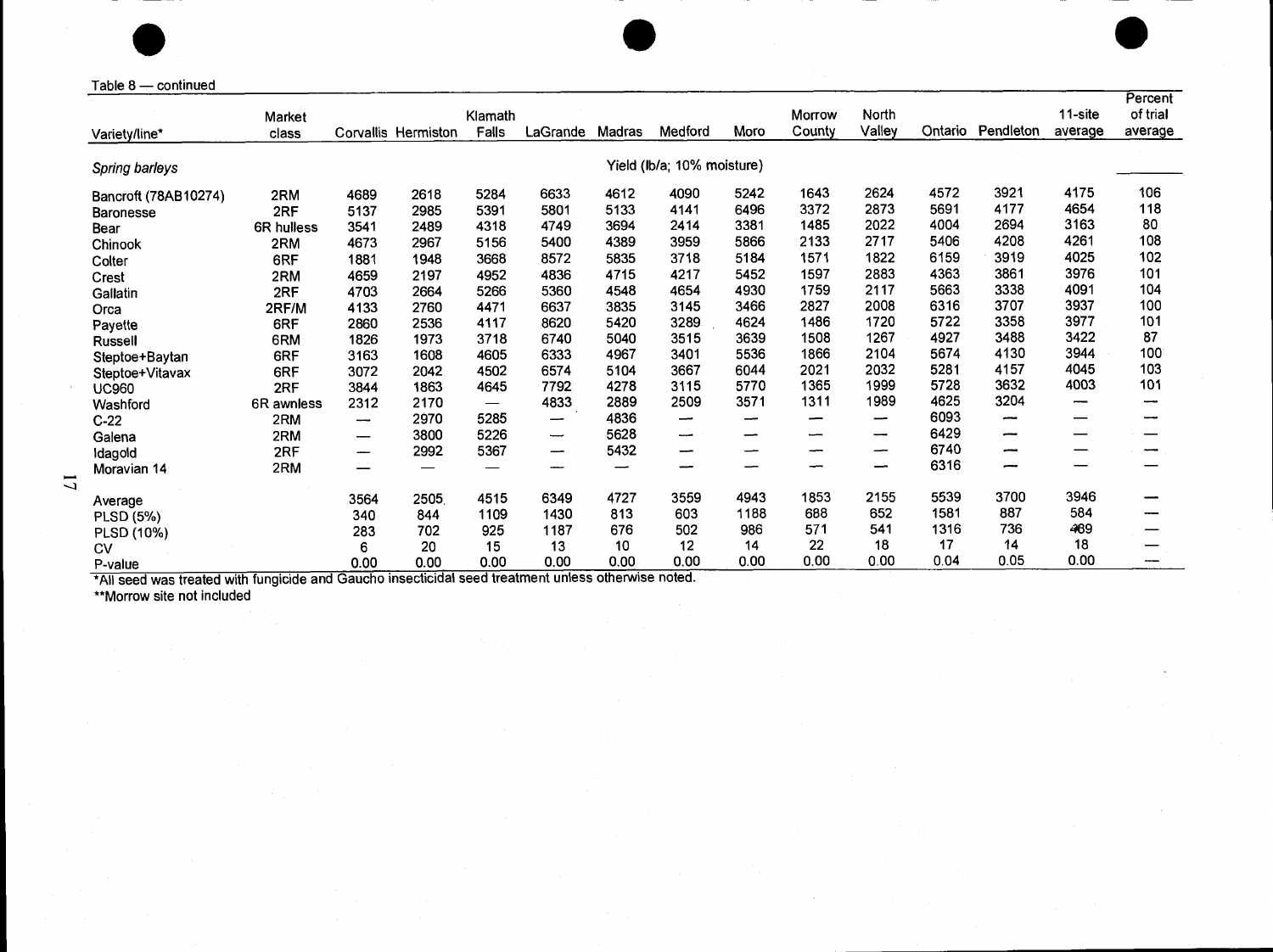|  |  | Table 9. - 1996-98 spring grain yields across 9 locations in Oregon. |
|--|--|----------------------------------------------------------------------|
|--|--|----------------------------------------------------------------------|

|                                         | Market    |           |           | Klamath   |          |                            |          | North  |            |                          | All sites |  |
|-----------------------------------------|-----------|-----------|-----------|-----------|----------|----------------------------|----------|--------|------------|--------------------------|-----------|--|
| Vanety/line                             | class     | Corvallis | Hermiston | Falls     | LaGrande | Madras                     | Moro     | Valley | Ontario    | Pendleton                | average   |  |
| 1996                                    |           |           |           |           |          | Yield (bu/a; 10% moisture) |          |        |            |                          |           |  |
|                                         |           |           |           |           |          |                            |          | 17     | 112        | 45                       | 74        |  |
| Alpowa with Gaucho<br>Alpowa w/o Gaucho | SW<br>SW  | 101<br>90 | 83<br>68  | 96<br>92  | 84<br>84 | 75<br>64                   | 55<br>54 | 18     | 108        | 39                       | 69        |  |
| <b>IDO377S</b>                          | нw        | 86        | 81        | 97        | 75       | 86                         | 48       | 12     | 104        | 41                       | 70        |  |
|                                         | HR        |           | 83        | 85        | 65       | 64                         |          | -      | 94         | $\overline{\phantom{0}}$ | —         |  |
| Jefferson (IDO462)                      | sw        | 93        | 84        | 98        | 67       | 63                         | 54       | 16     | 110        | 39                       | 69        |  |
| Penawawa                                | SW        | 103       |           |           |          | 63                         | 44       | 15     | 95         | 43                       | 70        |  |
| Pomerelle<br><b>WPB 936</b>             |           |           | 81        | 107       | 80       | 62                         | 49       | —      | —          | 43                       | -         |  |
|                                         | HR        |           | 72        | 90        | 60       | 43                         | 50       | 8      | 112        | 43                       | 63        |  |
| Wawawai                                 | SW<br>SW  | 94        | 80        | 80        | 61       | 59                         | 52       | 8      | 100        | 39                       | 63        |  |
| <b>Whitebird</b>                        |           | 59        | 76        | 98        | 79       |                            | 50       | 13     | 106        | 38                       | 56        |  |
| Yecora Rojo                             | HR        | 69        | 73        | 67        | 24       | 63                         |          |        |            |                          |           |  |
| 1996 trial average yield (bu/a)         |           | 85        | 78        | 89        | 67       | 65                         | 48       | 13     | 104        | 39                       | 65        |  |
| 1997                                    |           |           |           |           |          |                            |          |        |            |                          |           |  |
| Alpowa with Gaucho                      | SW        | 86        | 60        | 98        | 113      | 102                        | 96       | 39     | 111        | 54                       | 84        |  |
| Alpowa w/o Gaucho                       | sw        | 81        | 55        | 82        | 102      | 88                         | 87       | 34     | 102        | 47                       | 75        |  |
| <b>IDO377S</b>                          | нw        | 92        | 50        | 81        | 106      | 96                         | 86       | 25     | 105        | 62                       | 78        |  |
| Jefferson (IDO462)                      | HR        | 77        | 55        | 78        | 86       | 97                         | 77       | 27     | 94         | 48                       | 71        |  |
| Penawawa                                | SW        | 98        | 49        | 123       | 86       | 105                        | 79       | 37     | 110        | 63                       | 84        |  |
| Pomerelle                               | SW        | 90        | 54        | 101       | 102      | 123                        | 80       | 32     | 103        | 58                       | 83        |  |
| <b>WPB 936</b>                          | <b>HR</b> | 74        | 45        | 82        | 98       | 120                        | 88       | 27     | 104        | 45                       | 76        |  |
| Wawawai                                 | SW        | 86        | 47        | 81        | 94       | 81                         | 72       | 39     | 96         | 49                       | 72        |  |
| <b>Whitebird</b>                        | SW        | 97        | 37        | 93        | 82       | 110                        | 80       | 24     | 115        | 45                       | 76        |  |
| Yecora Rojo                             | HR        | 74        | 42        | 72        | 86       | 118                        | 54       | 21     | 93         | 31                       | 66        |  |
| 1997 trial average yield (bu/a)         |           | 82        | 47        | 88        | 95       | 99                         | 75       | 31     | 102        | 49                       | 74        |  |
|                                         |           |           |           |           |          |                            |          |        |            |                          |           |  |
| 1998                                    |           |           |           |           |          |                            |          |        |            |                          |           |  |
| Alpowa with Gaucho                      | sw        | 53        | 36        | 70        | 67       | 81                         | 54       | 38     | 53         | 47                       | 56        |  |
| Alpowa w/o Gaucho                       | sw        | 54        | 36        | 79        | 60       | 103                        | 51       | 37     | 56         | 39                       | 57        |  |
| <b>IDO377S</b>                          | нw        | 45        | 42        | 84        | 49       | 101                        | 50       | 37     | 69         | 44                       | 58        |  |
| Jefferson (IDO462)                      | HR        | 66        | 41        | 80        | 58       | 97                         | 57       | 45     | 66         | 60                       | 63        |  |
| Penawawa                                | SW        | 36        | 46        | 89        | 54       | 97                         | 53       | 35     | 57         | 43                       | 57        |  |
| Pomerelle                               | SW        | 47        | 46        | 83        | 44       | 105                        | 46       | 41     | 48         | 44                       | 56        |  |
| <b>WPB 936</b>                          | HR        | 45        | 24        | 72        | 55       | 111                        | 45       | 33     | 54         | 54                       | 55        |  |
| Wawawai                                 | SW        | 48        | 42        | 68        | 50       | 86                         | 51       | 47     | 55         | 49                       | 55        |  |
| Whitebird                               | SW        | 45        | 41        | 84        | 48       | 107                        | 43       | 36     | 61         | 41                       | 56        |  |
| Yecora Roio                             | HR        | 35        | 21        | 64        | 70       | 101                        | 41       | 30     | 34         | 53                       | 50        |  |
| 1998 trial average yield (bu/a)         |           | 52        | 39        | 79        | 55       | 104                        | 49       | 41     | 57         | 48                       | 58        |  |
|                                         |           |           |           |           |          |                            |          |        |            |                          |           |  |
| 1996-1998 average                       |           |           |           | 88        |          | 86                         | 69       | 31     | 92         | 49                       | 71        |  |
| Alpowa with Gaucho                      | sw        | 80        | 60        |           | 88       | 85                         | 64       | 30     | 89         | 42                       | 67        |  |
| Alpowa w/o Gaucho                       | SW        | 75        | 53        | 85        | 82       |                            | 61       | 24     | 93         | 49                       | 69        |  |
| <b>IDO377S</b>                          | нw        | 74        | 58        | 87        | 77<br>70 | 94<br>86                   | 67       | 36     | 85         | 54                       | 68        |  |
| IDO462(Jefferson)                       | HR        | 72        | 60<br>60  | 81<br>103 | 69       | 88                         | 62       | 30     | 92         | 48                       | 70        |  |
| Penawawa                                | SW        | 76        | 60        | 97        |          | 97                         | 57       | 30     | 82         | 48                       | 70        |  |
| Pomerelle                               | SW        | 80        |           |           | 75<br>71 | 98                         | 60       | 30     | 79         | 47                       | 64        |  |
| <b>WPB 936</b>                          | HR        | 60        | 47        | 81        |          | 70                         | 57       | 31     | 87         | 47                       | 63        |  |
| Wawawai                                 | SW        | 76        | 56        | 76        | 68       |                            | 58       | 23     | 92         | 42                       | 65        |  |
| Whitebird                               | sw        | 67        | 51        | 92        | 70<br>60 | 92<br>94                   | 48       | 21     | 78         | 40                       | 57        |  |
| Yecora Rojo                             | HR        | 59        | 45        | 68        |          |                            |          |        |            |                          |           |  |
| Average yield 1996-1998 (bu/a)          |           | 73        | 55        | 85        | 72       | 89                         | 57       | 28     | 88         | 45                       | 66        |  |
| 1996-1998 percent of trial average      |           |           |           |           |          |                            |          |        |            |                          | 109       |  |
| Alpowa with Gaucho                      | SW        | 110       | 109       | 104       | 122      | 96                         | 120      | 109    | 105<br>101 | 108<br>92                | 102       |  |
| Alpowa w/o Gaucho                       | SW        | 103       | 96        | 99        | 113      | 95                         | 112      | 104    |            |                          | 103       |  |
| <b>IDO377S</b>                          | нw        | 101       | 105       | 103       | 106      | 106                        | 107      | 86     | 106        | 108                      | 106       |  |
| Jefferson (IDO462)                      | HR        | 99        | 109       | 95        | 96       | 96                         | 117      | 127    | 97         | 119                      | 106       |  |
| Penawawa                                | SW        | 104       | 109       | 121       | 96       | 99                         | 108      | 104    | 105        | 107                      | 106       |  |
| Pomerelle                               | SW        | 110       | 110       | 114       | 104      | 108                        | 99       | 104    | 94         | 107                      | 97        |  |
| <b>WPB 936</b>                          | HR        | 82        | 86        | 95        | 98       | 109                        | 106      | 104    | 90         | 104                      | 98        |  |
| Wawawai                                 | SW        | 104       | 103       | 89        | 94       | 78                         | 100      | 110    | 100        | 103                      | 97        |  |
| Whitebird                               | SW        | 92        | 93        | 108       | 96       | 103                        | 102      | 79     | 105        | 92                       |           |  |
| Yecora Rojo                             | HR        | 82        | 83        | 79        | 83       | 105                        | 84       | 75     | 89         | 89                       | 85        |  |

All seed was treated with fungicide and Gaucho insecticidal seed treatment unless otherwise noted.

 $\bar{z}$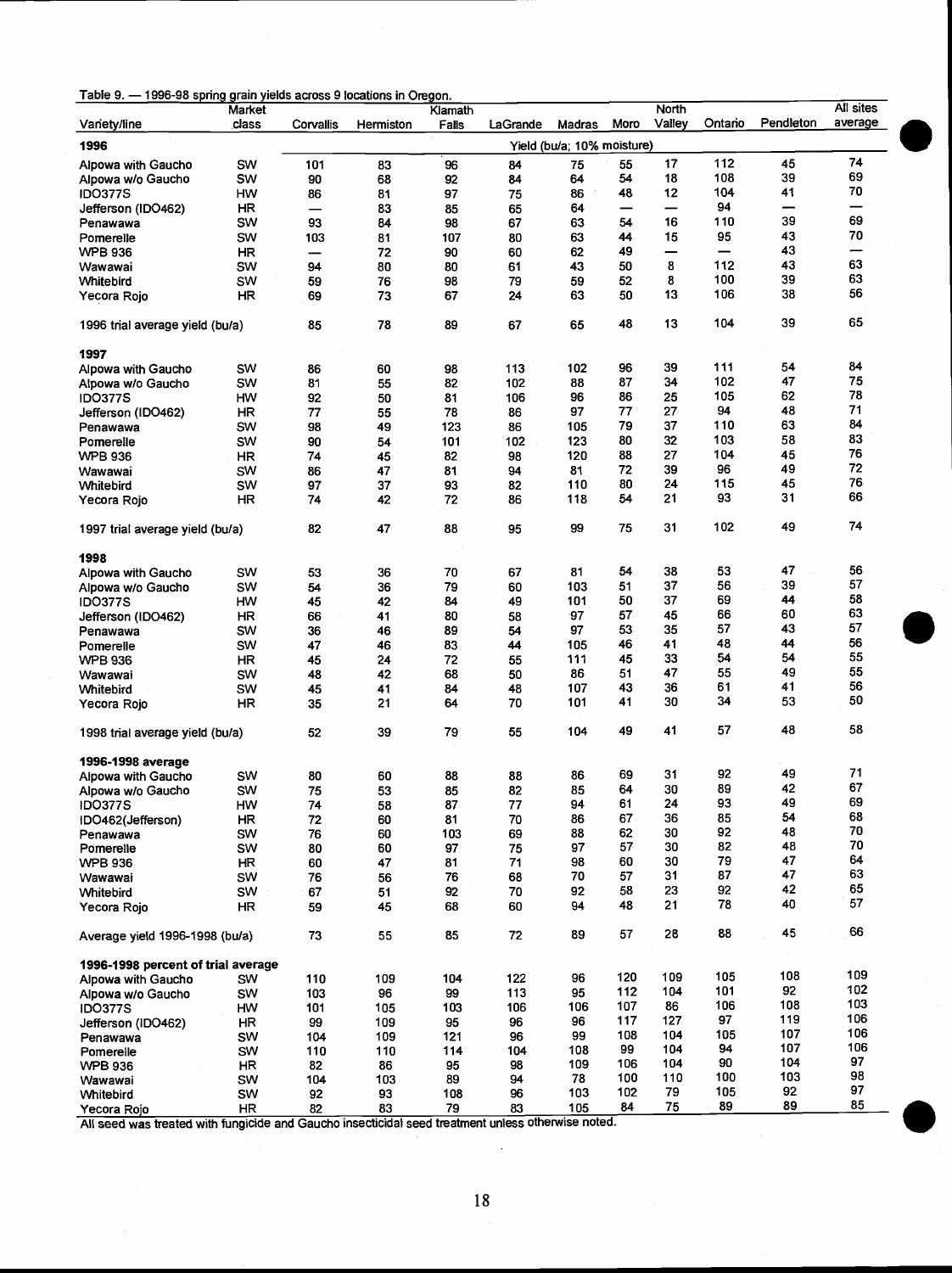

## Table 10. - 1996-98 spring barley yields across 10 locations in Oregon\*.

|                                    | <b>Market</b> |      |                     | Klamath |                 |                            |      | <b>Morrow</b> | North  |         |                   | All sites |
|------------------------------------|---------------|------|---------------------|---------|-----------------|----------------------------|------|---------------|--------|---------|-------------------|-----------|
| Variety/line                       | class         |      | Corvallis Hermiston | Falls   | LaGrande Madras |                            | Moro | County        | Valley | Ontario | Pendleton average |           |
|                                    |               |      |                     |         |                 | Yield (lb/a; 10% moisture) |      |               |        |         |                   |           |
| 1996                               |               |      |                     |         |                 |                            |      |               |        |         |                   |           |
| <b>Baronesse</b>                   | 2RF           | 3021 | 5443                | 4939    | 4028            | 4773                       | 3700 | 1976          |        | 6683    | 3523              | 4232      |
| <b>Steptoe</b>                     | 6RF           | 1941 | 4526                | 3794    | 2774            | 3941                       | 3777 | 1661          | —      | 6358    | 3287              | 3562      |
| 1996 trial average yield (lb/a)    |               | 1584 | 4251                | 4388    | 4234            | 4256                       | 3512 | 1573          | --     | 5739    | 2839              | 3597      |
| 1997                               |               |      |                     |         |                 |                            |      |               |        |         |                   |           |
| <b>Baronesse</b>                   | 2RF           | 5137 | 2985                | 5391    | 5801            | 5133                       | 6496 | 3372          | 2873   | 5691    | 4177              | 4706      |
| Steptoe                            | 6RF           | 3072 | 2042                | 4502    | 6574            | 5104                       | 6044 | 2021          | 2032   | 5281    | 4157              | 4083      |
| 1997 trial average yield (lb/a)    |               | 3564 | 2505                | 4515    | 6349            | 4727                       | 4943 | 1853          | 2155   | 5539    | 3700              | 3985      |
| 1998                               |               |      |                     |         |                 |                            |      |               |        |         |                   |           |
| <b>Baronesse</b>                   | 2RF           | 4203 | 4147                | 4726    | 4070            | 4083                       |      |               | 2877   | 3278    | 3414              | 3850      |
| Steptoe                            | 6RF           | 2759 | 3349                | 4712    | 3903            | 3922                       |      |               | 3077   | 1765    | 3946              | 3429      |
| 1998 trial average yield (lb/a)    |               | 3722 | 3602                | 4535    | 3928            | 4411                       |      |               | 2961   | 2753    | 3959              | 3734      |
| 1996-1998 average                  |               |      |                     |         |                 |                            |      |               |        |         |                   |           |
| <b>Baronesse</b>                   | 2RF           | 4121 | 4191                | 5019    | 4633            | 4663                       | 5098 | 2674          | 2875   | 5217    | 3705              | 4220      |
| Steptoe                            | 6RF           | 2591 | 3306                | 4336    | 4417            | 4322                       | 4911 | 1841          | 2555   | 4468    | 3796              | 3654      |
| Average yield 1996-1998 (bu/a)     |               | 2957 | 3453                | 4479    | 4837            | 4465                       | 4228 | 1713          | 2558   | 4677    | 3499              | 3687      |
| 1996-1998 percent of trial average |               |      |                     |         |                 |                            |      |               |        |         |                   |           |
|                                    |               | 139  | 121                 | $112 -$ | 96              | 104                        | 121  | 156           | 112    | 112     | 106               | 114       |
| <b>Baronesse</b>                   | 2RF           |      |                     | 97      | 91              | 97                         | 116  | 107           | 100    | 96      | 108               | 99        |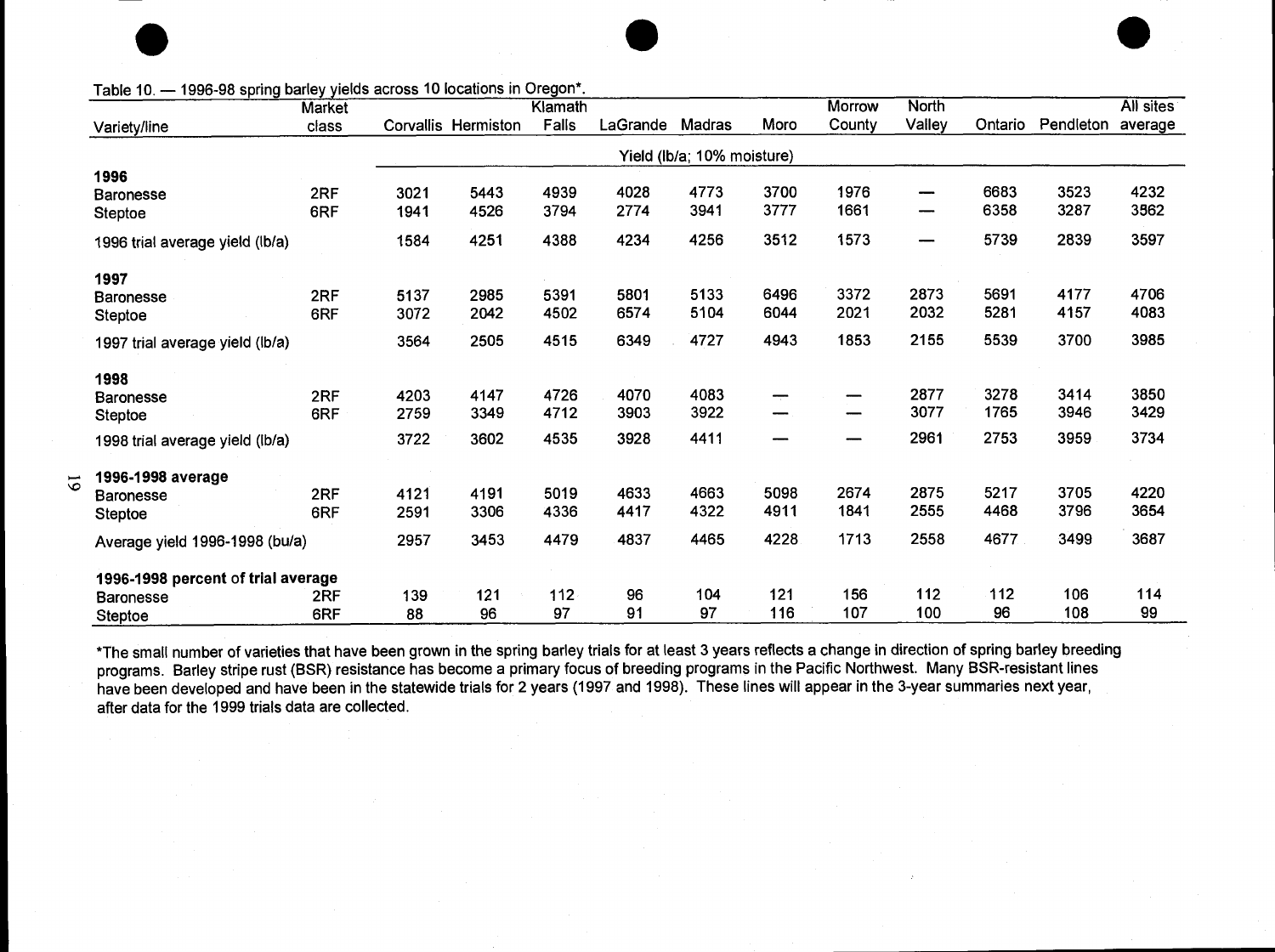| Table 11 — 1998 statewide variety testing program spring grain test weights across 9 locations in Oregon. |  |  |  |
|-----------------------------------------------------------------------------------------------------------|--|--|--|
|                                                                                                           |  |  |  |

|          | Variety/line*                       | Market<br>class** |                          | Corvallis Hermiston      | Klamath<br>Falls         | LaGrande | Madras                   | Moro***                  | North<br>Valley          | Ontario****    | Pendleton      | 8-site*****<br>average |
|----------|-------------------------------------|-------------------|--------------------------|--------------------------|--------------------------|----------|--------------------------|--------------------------|--------------------------|----------------|----------------|------------------------|
|          | Spring wheats, triticales, and oats |                   |                          |                          |                          |          | Test weight (lb/bu)      |                          |                          |                |                |                        |
|          | Alpowa                              | SW                | 63.5                     | 62.2                     | 62.4                     | 58.6     | 62.1                     | 61.5                     | 59.1                     | 58.5           | 56.6           | 60.8                   |
|          | Alpowa w/o Gaucho                   | SW                | 63.0                     | 62.2                     | 62.4                     | 57.9     | 61.9                     | 61.6                     | 58.8                     | 58.2           | 56.7           | 60.6                   |
|          | <b>IDO377S</b>                      | HW                | 63.6                     | 63.0                     | 62.1                     | 53.5     | 62.0                     | 62.1                     | 60.9                     | 58.2           | 57.1           | 60.5                   |
|          | <b>IDO505</b>                       | SW                | 63.0                     | 62.3                     | 62.4                     | 55.5     | 61.6                     | 61.3                     | 60.6                     | 57.5           | 58.5           | 60.7                   |
|          | <b>IDO506</b>                       | SW                | 61.4                     | 63.0                     | 62.7                     | 54.4     | 60.6                     | 59.5                     | 59.8                     | 57.4           | 57.4           | 59.9                   |
|          | <b>IDO523</b>                       | HW                | 62.3                     | 63.7                     | 61.1                     | 50.6     | 61.8                     | 61.4                     | 58.8                     | 58.6           | 54.2           | 59.2                   |
|          | <b>IDO533</b>                       | HW                | 62.3                     | 63.0                     | 59.9                     | 50.7     | 61.8                     | 61.9                     | 59.4                     | 60.8           | 56.8           | 59.5                   |
|          | Jefferson (IDO462)                  | <b>HR</b>         | 63.5                     | 63.8                     | 62.0                     | 56.2     | 62.0                     | 62.3                     | 63.2                     | 59.3           | 58.7           | 61.5                   |
|          | OR3900362                           | <b>HR</b>         | 63.2                     | 63.4                     | 61.0                     | 53.2     | 61.5                     | 62.1                     | 60.7                     | 59.1           | 56.6           | 60.2                   |
|          | OR4870255                           | HW                | 64.1                     | 64.0                     | 63.1                     | 55.2     | 62.1                     | 63.0                     | 62.5                     | 62.6           | 58.2           | 61.5                   |
|          | OR4920307                           | HW                | 63.2                     | 61.3                     | 60.9                     | 53.1     | 62.4                     | 61.2                     | 58.4                     | 58.7           | 55.4           | 59.5                   |
|          | OR942845                            | SW                | 63.7                     | 62.9                     | 61.9                     | 54.0     | 62.2                     | 61.0                     | 60.7                     | 59.1           | 57.5           | 60.5                   |
|          | Penawawa                            | SW                | 62.3                     | 61.9                     | 61.5                     | 54.6     | 60.8                     | 61.4                     | 59.5                     | 60.0           | 58.0           | 60.0                   |
|          | Pomerelle                           | SW                | 61.1                     | 62.8                     | 60.8                     | 52.7     | 59.5                     | 57.3                     | 58.0                     | 46.9           | 56.0           | 58.5                   |
|          | Scarlet (WA7802)                    | <b>HR</b>         | 63.9                     | 61.9                     | 62.5                     | 55.8     | 61.3                     | 61.5                     | 62.6                     | 59.7           | 58.7           | 61.0                   |
|          | <b>WA7850</b>                       | SW                | 62.7                     | 62.0                     | 60.4                     | 53.4     | 60.5                     | 60.3                     | 60.7                     | 58.1           | 57.8           | 59.7                   |
|          | <b>WPB 936</b>                      | HR                | 62.2                     | 59.7                     | 59.5                     | 54.4     | 61.9                     | 62.1                     | 62.6                     | 59.6           | 56.7           | 59.9                   |
|          | WPB BZ 897-331                      | <b>HR</b>         | 62.7                     | 58.4                     | 61.1                     | 55.9     | 60.9                     | 61.1                     | 62.0                     | 60.6           | 57.3           | 59.9                   |
| $\infty$ | WPB BZ 992-108                      | SW                | 62.7                     | 61.9                     | 60.5                     | 52.8     | 59.9                     | 59.8                     | 59.6                     | 59.1           | 56.0           | 59.2                   |
|          | Wawawai                             | SW                | 63.4                     | 63.6                     | 61.7                     | 55.0     | 61.0                     | 62.0                     | 62.6                     | 58.5           | 58.0           | 60.9                   |
|          | Whitebird                           | SW                | 62.7                     | 63.0                     | 62.2                     | 54.1     | 61.6                     | 60.2                     | 60.4                     | 58.7           | 57.5           | 60.2                   |
|          | Winsome (OR4870453)                 | HW                | 62.4                     | 62.5                     | 59.4                     | 50.4     | 62.2                     | 61.7                     | 56.6                     | 57.6           | 54.8           | 58.8                   |
|          | Yecora Rojo                         | HR                | 62.5                     | 61.4                     | 61.9                     | 57.5     | 61.4                     | 63.7                     | 63.1                     | 63.0           | 59.9           | 61.4                   |
|          | <b>WPB 881</b>                      | Durum             |                          | 60.0                     | $\overline{\phantom{a}}$ | 57.6     | --                       | 61.7                     | $\overline{\phantom{a}}$ |                | 59.7           |                        |
|          | <b>WPB YU 894-15</b>                | Durum             | ---                      | 61.3                     | $\qquad \qquad$          | 59.5     | ---                      | 61.2                     | ---                      | -----          | 60.4           |                        |
|          | ML107-455                           | HW                | 62.7                     | 61.5                     | ----                     | ----     | ------                   | ----                     | $\overline{\phantom{0}}$ | 58.1           | ---            | ---                    |
|          | Centennial                          | SW                | -                        | $\overline{\phantom{a}}$ | 61.8                     |          | ---                      |                          | ----                     |                | ---            |                        |
|          | ML042-115A                          | SW                | 63.9                     | 62.1                     |                          | ---      |                          | ÷,                       | ---                      |                | —              | —                      |
|          | ML043-142A                          | SW                | 63.9                     | ---                      | ---                      | ---      | ----                     | ----                     | ----                     | ----           | —              | ---                    |
|          | ML057-32A                           | SW                | $\overline{\phantom{a}}$ | 60.4                     |                          | ---      | ---                      | ---                      |                          | —              | —              | ---                    |
|          | SDM50-30                            | SW                | $\overline{\phantom{0}}$ | ---                      | ----                     | —        | ---                      |                          | ---                      | 58.8           |                |                        |
|          | Skagit                              | SW                | 64.2                     | ---                      | ----                     | —        | ---                      | —                        |                          | —              | -----          | ---                    |
|          | <b>Sunstar Promise</b>              | SW                | ---                      | ---                      | ----                     |          | ---                      | ---                      | ---                      | 58.1           | ---            |                        |
|          | M94-4393                            | Trit.             |                          |                          | —                        | ---      | 58.0                     | ---                      | ----                     | ----           |                |                        |
|          | Cayuse                              | oat               | 37.5                     |                          |                          |          | --                       | ----                     | 30.5                     | ----           | --             | ---                    |
|          | Croa 35                             | oat               | 38.5                     |                          |                          |          | ---                      |                          | 36.4                     |                | --             |                        |
|          | Drummond                            | oat               | 39.6                     | ---                      |                          |          | $\overline{\phantom{a}}$ | $\overline{\phantom{a}}$ | 35.0                     | —              |                |                        |
|          | Average                             |                   | 60.5                     | 62.1                     | 61.5                     | 54.7     | 61.3                     | 61.3                     | 56.8                     | 58.6           | 57.4           | 60.2                   |
|          | PLSD (5%)                           |                   | 0.7                      | 1.8                      | 1.4                      | 1.5      | 1.2                      | 0.8                      | $1.2$                    | $1.8$          | $2.3$          | 1.2                    |
|          | PLSD (10%)                          |                   | 0.6                      | 1.5                      | $1.2$                    | 1.3      | 1.0                      | 0.7                      | 1.0                      | 1.5            | 1.9            | 1.0                    |
|          | <b>CV</b>                           |                   | $\mathbf 1$              | $\overline{2}$           | $\mathbf{1}$             | 2.       | $\mathbf 1$              | $\mathbf 1$              | $\mathbf 1$              | 2 <sup>1</sup> | $\overline{2}$ | $\mathbf{2}$           |
|          | P-value                             |                   | 0.00                     | 0.00                     | 0.00                     | 0.00     | 0.00                     | 0.00                     | 0.00                     | 0.00           | 0.00           | 0.00                   |
|          |                                     |                   |                          |                          |                          |          |                          |                          |                          |                |                |                        |
|          |                                     |                   |                          |                          |                          |          |                          |                          |                          |                |                |                        |

0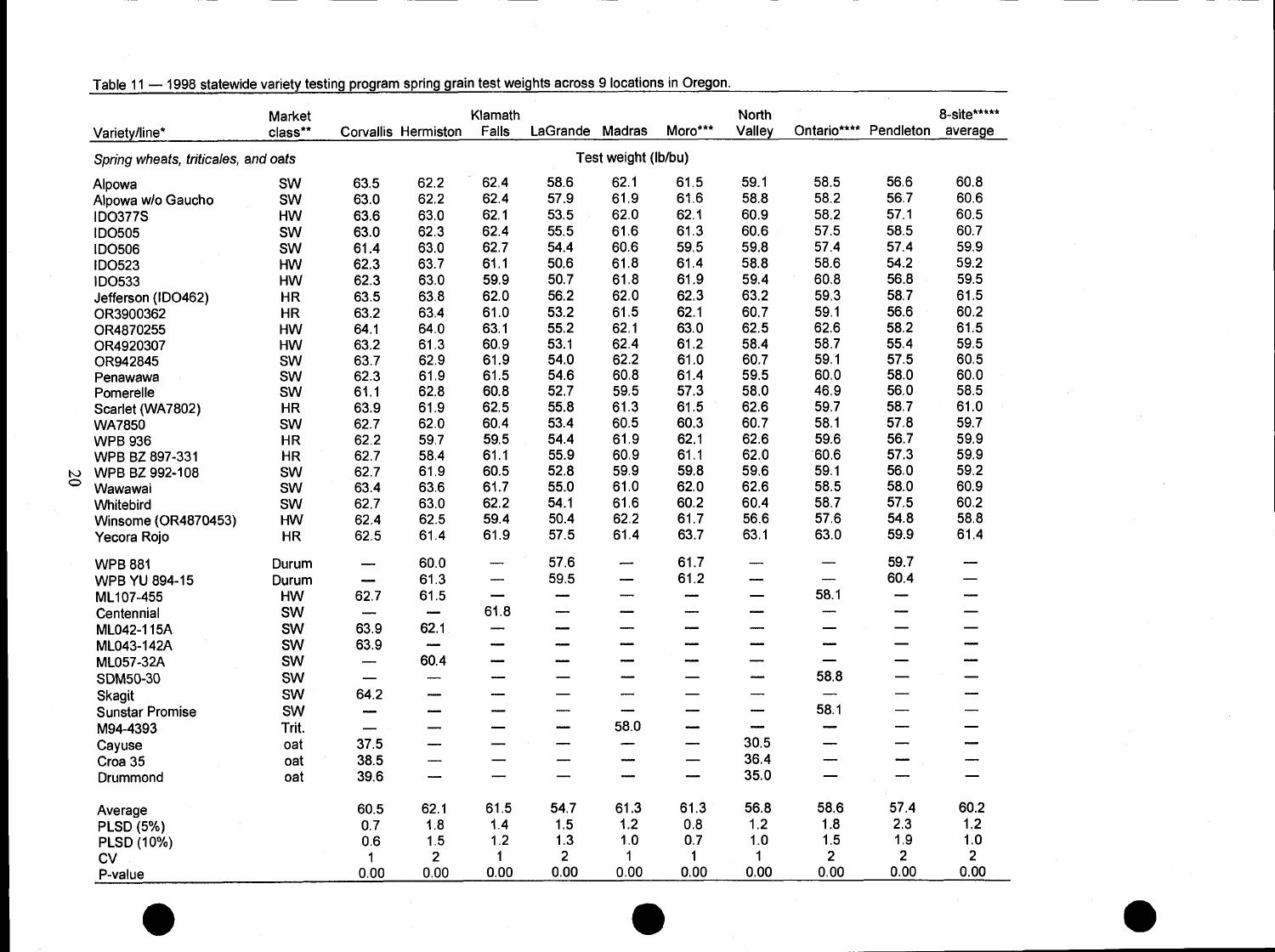|                                                                                                                                                                                                                                      | Market  |                |                     | Klamath |                 |                          |                                | North  |             |                 | 7-site***** |
|--------------------------------------------------------------------------------------------------------------------------------------------------------------------------------------------------------------------------------------|---------|----------------|---------------------|---------|-----------------|--------------------------|--------------------------------|--------|-------------|-----------------|-------------|
| Variety/line*                                                                                                                                                                                                                        | class** |                | Corvallis Hermiston | Falls   | LaGrande Madras |                          | Moro***                        | Valley | Ontario**** | Pendleton       | average     |
|                                                                                                                                                                                                                                      |         |                |                     |         |                 |                          |                                |        |             |                 |             |
| Spring barleys                                                                                                                                                                                                                       |         |                |                     |         |                 | Test weight (lb/bu)      |                                |        |             |                 |             |
| Bancroft (78AB10274)                                                                                                                                                                                                                 | 2RM     | 53.0           | 54.6                | 52.0    | 50.0            | 51.8                     |                                | 50.9   | 49.4        | 49.8            | 51.7        |
| BZ 594-19                                                                                                                                                                                                                            | 2RF     | 51.7           | 56.1                | 52.5    | 57.7            | 50.8                     | —                              | 51.8   | 50.1        | 49.1            | 52.8        |
| <b>Baronesse</b>                                                                                                                                                                                                                     | 2RF     | 53.6           | 56.3                | 51.4    | 50.4            | 50.2                     | --                             | 51.2   | 51.8        | 46.3            | 51.3        |
| Chinook                                                                                                                                                                                                                              | 2RM     | 53.5           | 55.6                | 53.3    | 51.8            | 51.0                     | —                              | 51.6   | 50.0        | 50.4            | 52.5        |
| Gallatin                                                                                                                                                                                                                             | 2RF     | 53.4           | 56.1                | 52.7    | 52.5            | 52.6                     | —                              | 51.1   | 49.3        | 50.8            | 52.7        |
| H3860224                                                                                                                                                                                                                             | 2RF     | 55.4           | 56.6                | 52.6    | 50.1            | 52.6                     | —                              | 51.9   | 50.0        | 48.5            | 52.5        |
| MT920073                                                                                                                                                                                                                             | 2RF     | 53.3           | 55.6                | 53.8    | 53.7            | 50.5                     | —                              | 52.9   | 50.5        | 51.6            | 53.1        |
| Orca                                                                                                                                                                                                                                 | 2RF/M   | 55.3           | 55.9                | 54.1    | 53.7            | 50.1                     | —                              | 54.1   | 53.5        | 54.1            | 53.9        |
| Steptoe                                                                                                                                                                                                                              | 6RF     | 42.5           | 52.7                | 48.1    | 45.1            | 46.3                     | --                             | 50.0   | 44.1        | 45.8            | 47.2        |
| Tango                                                                                                                                                                                                                                | 6RF     | 48.3           | 54.2                | 50.0    | 46.6            | 48.7                     | --                             | 48.6   | 46.7        | 48.3            | 49.2        |
| <b>UC958</b>                                                                                                                                                                                                                         | 2RF     | 46.1           | 53.8                | 46.6    | 44.0            | 47.6                     | —                              | 46.3   | 43.8        | 43.8            | 46.9        |
| <b>UC960</b>                                                                                                                                                                                                                         | 2RF     | 46.0           | $\hspace{0.05cm}$   | 46.6    | —               |                          | —                              | 45.8   |             |                 |             |
| Idagold                                                                                                                                                                                                                              | 2RF     |                | 56.4                | 50.8    | —               | 51.3                     | —                              | —      | 44.9        |                 |             |
| C32                                                                                                                                                                                                                                  | 2RM     |                | 56.9                | 52.2    | —               | 52.5                     | —                              | —      | 47.2        | —               |             |
| Galena                                                                                                                                                                                                                               | 2RM     |                | 55.6                | 52.1    | —               | 51.8                     | —                              | —      | 47.9        | $\qquad \qquad$ |             |
| <b>BCD 12</b>                                                                                                                                                                                                                        | 2RF/M   |                | 55.1                | 50.8    | 48.7            | —                        | —                              |        | 48.1        | 47.6            | -           |
| <b>BCD 22</b>                                                                                                                                                                                                                        | 2RF/M   | -              | 56.3                | 52.6    | 52.3            | —                        | —                              | —      | 50.9        | 52.2            | --          |
| <b>BCD 47</b>                                                                                                                                                                                                                        | 2RF/M   |                | 55.4                | 52.6    | 49.9            | --                       | $\overline{\phantom{0}}$       | --     | 45.5        | 50.6            | —           |
| Gus                                                                                                                                                                                                                                  | 6RF     |                | —                   | 46.3    | —               |                          | $\overline{\phantom{0}}$       | —      | -           | —               |             |
| Gustoe                                                                                                                                                                                                                               | 6RF     | —              | —                   | 45.9    | —               | —                        | $\qquad \qquad \longleftarrow$ | —      | --          |                 |             |
| Nebula                                                                                                                                                                                                                               | 6RF     |                | --                  | 48.1    | —               | $\overline{\phantom{m}}$ | —                              | —      |             |                 | —           |
| B1202                                                                                                                                                                                                                                | 2RF/M   |                |                     | 50.9    |                 |                          |                                |        |             |                 | --          |
| Sprinter                                                                                                                                                                                                                             | 6RF     |                |                     | ---     |                 |                          | —                              | -      | 43.9        |                 | —           |
| Average                                                                                                                                                                                                                              |         | 51.0           | 55.5                | 50.7    | 50.5            | 50.5                     | --                             | 50.5   | 48.2        | 49.2            | 51.3        |
| <b>PLSD (5%)</b>                                                                                                                                                                                                                     |         | 1.3            | 1.7                 | 0.6     | 4.8             | 1.2                      | -                              | 1.1    | 4.5         | 2.5             | 1.8         |
| PLSD (10%)                                                                                                                                                                                                                           |         | 1.1            | 1.4                 | 0.5     | 4.0             | 1.0                      | —                              | 0.9    | 3.7         | 2.1             | 1.5         |
| <b>CV</b>                                                                                                                                                                                                                            |         | $\overline{2}$ | $\overline{2}$      | 1       | 6               | 1                        |                                | 1      | 6           | 3               | 3           |
| P-value                                                                                                                                                                                                                              |         | 0.00           | 0.00                | 0.00    | 0.00            | 0.00                     |                                | 0.00   | 0.00        | 0.00            | 0.00        |
| *All seed was treated with fungicide and Gaucho insecticidal seed treatment unless otherwise noted.                                                                                                                                  |         |                |                     |         |                 |                          |                                |        |             |                 |             |
| **SW=soft white, HW=hard white, HR=hard red, 2RM=2 row malt, 2RF=2 row feed, 6RF=6 row feed, F/M= line being considered as a malt type<br>***Moro spring barley trials had high variability, making variety comparisons meaningless. |         |                |                     |         |                 |                          |                                |        |             |                 |             |
| ***** Ontario trials were damaged by hail storms in June.                                                                                                                                                                            |         |                |                     |         |                 |                          |                                |        |             |                 |             |
| *****Does not include Ontario data for wheat and barleys (due to hail damage) nor Moro data for barleys                                                                                                                              |         |                |                     |         |                 |                          |                                |        |             |                 |             |
|                                                                                                                                                                                                                                      |         |                |                     |         |                 |                          |                                |        |             |                 |             |
|                                                                                                                                                                                                                                      |         |                |                     |         |                 |                          |                                |        |             |                 |             |
|                                                                                                                                                                                                                                      |         |                |                     |         |                 |                          |                                |        |             |                 |             |

 $\overline{c}$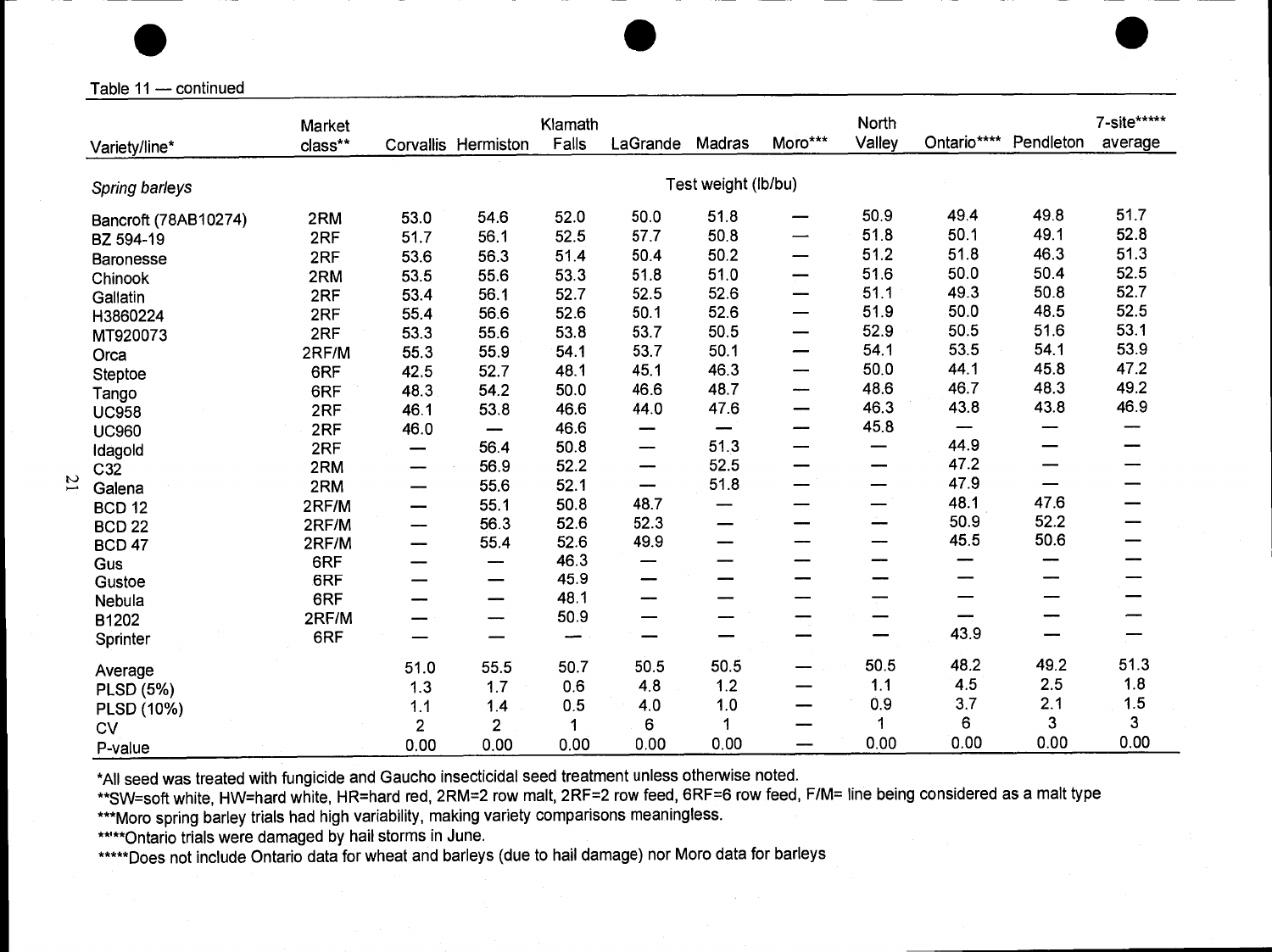|                                     | Market  |                          |                               | Klamath                  |                          |                          |                          | North                    |                          |                              | 8-site*****              |
|-------------------------------------|---------|--------------------------|-------------------------------|--------------------------|--------------------------|--------------------------|--------------------------|--------------------------|--------------------------|------------------------------|--------------------------|
| Variety/line*                       | class** |                          | Corvallis Hermiston           | Falls                    | LaGrande                 | Madras                   | Moro***                  | Valley                   |                          | Ontario*** Pendleton average |                          |
| Spring wheats, triticales, and oats |         |                          |                               |                          |                          |                          | Protein (12% moisture)   |                          |                          |                              |                          |
| Alpowa                              | SW      | 10.2                     | 12.1                          | 12.1                     | 13.1                     | 10.3                     | 8.9                      | 11.5                     | 10.0                     | 11.7                         | 11.2                     |
| Alpowa w/o Gaucho                   | SW      | 10.3                     | 12.3                          | 12.2                     | 13.4                     | 10.3                     | 9.2                      | 11.5                     | 9.9                      | 11.5                         | 11.3                     |
| <b>IDO377S</b>                      | HW      | 11.9                     | 13.5                          | 13.3                     | 15.5                     | 12.4                     | 11.7                     | 12.8                     | 11.4                     | 12.4                         | 12.9                     |
| <b>IDO505</b>                       | SW      | 10.0                     | 12.1                          | 11.4                     | 12.9                     | 10.4                     | 9.4                      | 11.3                     | 9.9                      | 10.8                         | 11.0                     |
| <b>IDO506</b>                       | SW      | 10.1                     | 12.0                          | 11.7                     | 13.8                     | 10.8                     | 9.8                      | 11.7                     | 11.0                     | 10.7                         | 11.3                     |
| <b>IDO523</b>                       | HW      | 11.1                     | 11.9                          | 12.5                     | 15.2                     | 11.1                     | 9.4                      | 12.4                     | 10.7                     | 12.4                         | 12.0                     |
| <b>IDO533</b>                       | HW      | 10.9                     | 12.4                          | 12.6                     | 15.3                     | 11.3                     | 9.4                      | 12.4                     | 12.0                     | 11.4                         | 12.0                     |
| Jefferson (IDO462)                  | HR      | 12.3                     | 14.4                          | 14.1                     | 15.2                     | 12.8                     | 9.9                      | 13.4                     | 9.8                      | 12.1                         | 13.0                     |
| OR3900362                           | HR      | 11.9                     | 13.5                          | 14.3                     | 15.4                     | 12.3                     | 10.1                     | 13.5                     | 11.6                     | 12.1                         | 12.9                     |
| OR4870255                           | HW      | 11.7                     | 14.1                          | 14.1                     | 14.4                     | 12.0                     | 10.3                     | 12.5                     | 11.2                     | 11.0                         | 12.5                     |
| OR4920307                           | HW      | 10.8                     | 12.1                          | 12.9                     | 14.8                     | 11.4                     | 9.7                      | 12.6                     | 11.5                     | 11.9                         | 12.0                     |
| OR942845                            | SW      | 10.5                     | 12.6                          | 12.9                     | 14.8                     | 11.1                     | 10.1                     | 12.5                     | 10.0                     | 12.4                         | 12.1                     |
| Penawawa                            | SW      | 10.9                     | 12.0                          | 12.3                     | 13.6                     | 10.0                     | 8.8                      | 11.5                     | 10.3                     | 10.8                         | 11.2                     |
| Pomerelle                           | SW      | 9.7                      | 11.3                          | 11.3                     | 14.4                     | 10.1                     | 9.0                      | 11.6                     | 10.2                     | 11.6                         | 11.1                     |
| Scarlet (WA7802)                    | HR      | 13.3                     | 15.2                          | 14.4                     | 15.1                     | 13,4                     | 10.4                     | 14.6                     | 12.0                     | 11.9                         | 13.5                     |
| WA7850                              | SW      | 10.2                     | 11.5                          | 12.3                     | 14.2                     | 10.4                     | 8.4                      | 11.4                     | 9.3                      | 11.6                         | 11.3                     |
| <b>WPB 936</b>                      | HR      | 12.5                     | 17.9                          | 14.8                     | 15.3                     | 12.1                     | 12.2                     | 14.0                     | 12.1                     | 11.9                         | 13.8                     |
| WPB BZ 897-331                      | HR      | 10.0                     | 17.6                          | 11.9                     | 14.4                     | 11.8                     | 11.5                     | $15.0$ .                 | 11.3                     | 12.2                         | 13.0                     |
| WPB BZ 992-108                      | SW      | 12.8                     | 10.9                          | 15.6                     | 13.3                     | 10.2                     | 8.8                      | 11.9                     | 9.7                      | 10.0                         | 11.7                     |
| Wawawai                             | SW      | 11.1                     | 11.7                          | 12.7                     | 13.4                     | 11.3                     | 9.1                      | 11.8                     | 9.9                      | 11.8                         | 11.6                     |
| Whitebird                           | SW      | 10.0                     | 11.7                          | 11.5                     | 13.4                     | 10.5                     | 9.2                      | 11.2                     | 9.8                      | 11.5                         | 11.1                     |
| Winsome (OR4870453)                 | HW      | 11.3                     | 12.4                          | 13.1                     | 15.5                     | 11.3                     | 9.4                      | 12.9                     | 11.0                     | 12.2                         | 12.3                     |
| Yecora Rojo                         | HR      | 13.5                     | 17.0                          | 15.0                     | 15.3                     | 12.2                     | 12.5                     | 15.0                     | 12.0                     | 12.2                         | 14.1                     |
| <b>WPB 881</b>                      | Durum   | -                        | 15.6                          | $\overline{\phantom{0}}$ | 16.0                     | -                        | 10.8                     |                          | —                        | 13.0                         |                          |
| <b>WPB YU 894-15</b>                | Durum   | -                        | 15.1                          | --                       | 15.2                     | —                        | 12.2                     | $\overline{\phantom{0}}$ | —<br>—                   | 12.8                         | $\overline{\phantom{0}}$ |
| ML107-455                           | HW      | 11.6                     | 12.2                          | مسد                      | —                        | -                        | -                        | —                        | 10.7                     | $\overline{\phantom{0}}$     | —                        |
| Centennial                          | SW      |                          |                               | 14.7                     | -                        | -                        | —                        | -                        | -                        | -                            |                          |
| ML042-115A                          | SW      | 11.2                     | 12.9                          | —                        | —                        | -                        | —                        | -                        | -                        | —                            | —                        |
| ML043-142A                          | SW      | 11.3                     | $\overline{\phantom{0}}$      | -                        | $\overline{\phantom{0}}$ | -                        |                          | $\overline{\phantom{0}}$ | -                        | —                            |                          |
| ML057-32A                           | SW      | $\overline{\phantom{0}}$ | 11.9                          | -                        | —                        | -                        | —                        | —                        | $\overline{\phantom{0}}$ | —                            | -                        |
| SDM50-30                            | SW      | -                        | -                             | -                        | -                        | -                        | -                        | -                        | 9.3                      | —                            | -                        |
| Skagit                              | SW      | 11.2                     | مسما                          | -                        | -                        | —                        | $\overline{\phantom{0}}$ | —                        | -                        | ----                         |                          |
| <b>Sunstar Promise</b>              | SW      | —                        | —                             | -                        | —                        | —                        | ∽                        | $\overline{\phantom{0}}$ | 9.3                      | -                            | --                       |
| M94-4393                            | Trit.   | $\overline{\phantom{0}}$ | $\overline{\phantom{0}}$      | --                       | —                        | 10.7                     | —                        | -                        | -                        | —                            |                          |
| Cayuse                              | oat     | 15.3                     | $\overbrace{\phantom{aaaaa}}$ | --                       | $\overline{\phantom{0}}$ | -                        | —                        | 14.6                     | -                        | -                            | --                       |
| Croa 35                             | oat     | 17.2                     |                               | $\overline{\phantom{0}}$ | $\overline{\phantom{0}}$ | $\overline{\phantom{0}}$ | ÷,                       | 18.4                     | -                        | —                            |                          |
| Drummond                            | oat     | 15.2                     | $\overline{\phantom{0}}$      | —                        | $\hspace{0.05cm}$        | $\overline{\phantom{0}}$ | $\overline{\phantom{0}}$ | 16.1                     | -                        | $\qquad \qquad$              | ---                      |
| Average                             |         | 11.7                     | 13.2                          | 13.1                     | 14.5                     | 11.3                     | 10.0                     | 12.9                     | 10.6                     | 11.8                         | 12.1                     |
| PLSD (5%)                           |         | 0.5                      | 0.6                           | 0.8                      | 0.5                      | 0.9                      | 1.5                      | 0.5                      | 0.8                      | 1.2                          | 0,8                      |
| PLSD (10%)                          |         | 0.4                      | 0.5                           | 0,6                      | 0.5                      | 0.7                      | 1.2                      | 0.4                      | 0.6                      | 1.0                          | 0.7                      |
| CV                                  |         | $\overline{2}$           | 3                             | 4                        | $\overline{2}$           | 5                        | 9                        | $\overline{2}$           | $\overline{\mathbf{4}}$  | 6                            | $\overline{7}$           |
| P-value                             |         | 0.00                     | 0.00                          | 0.00                     | 0.00                     | 0.00                     | 0.00                     | 0.00                     | 0.00                     | 0.00                         | 0.00                     |
|                                     |         |                          |                               |                          |                          |                          |                          |                          |                          |                              |                          |
|                                     |         |                          |                               |                          |                          |                          |                          |                          |                          |                              |                          |
|                                     |         |                          |                               |                          |                          |                          |                          |                          |                          |                              |                          |
|                                     |         |                          |                               |                          |                          |                          |                          |                          |                          |                              |                          |

Table 12 - 1998 statewide variety testing program spring grain protein across 9 locations in Oregon.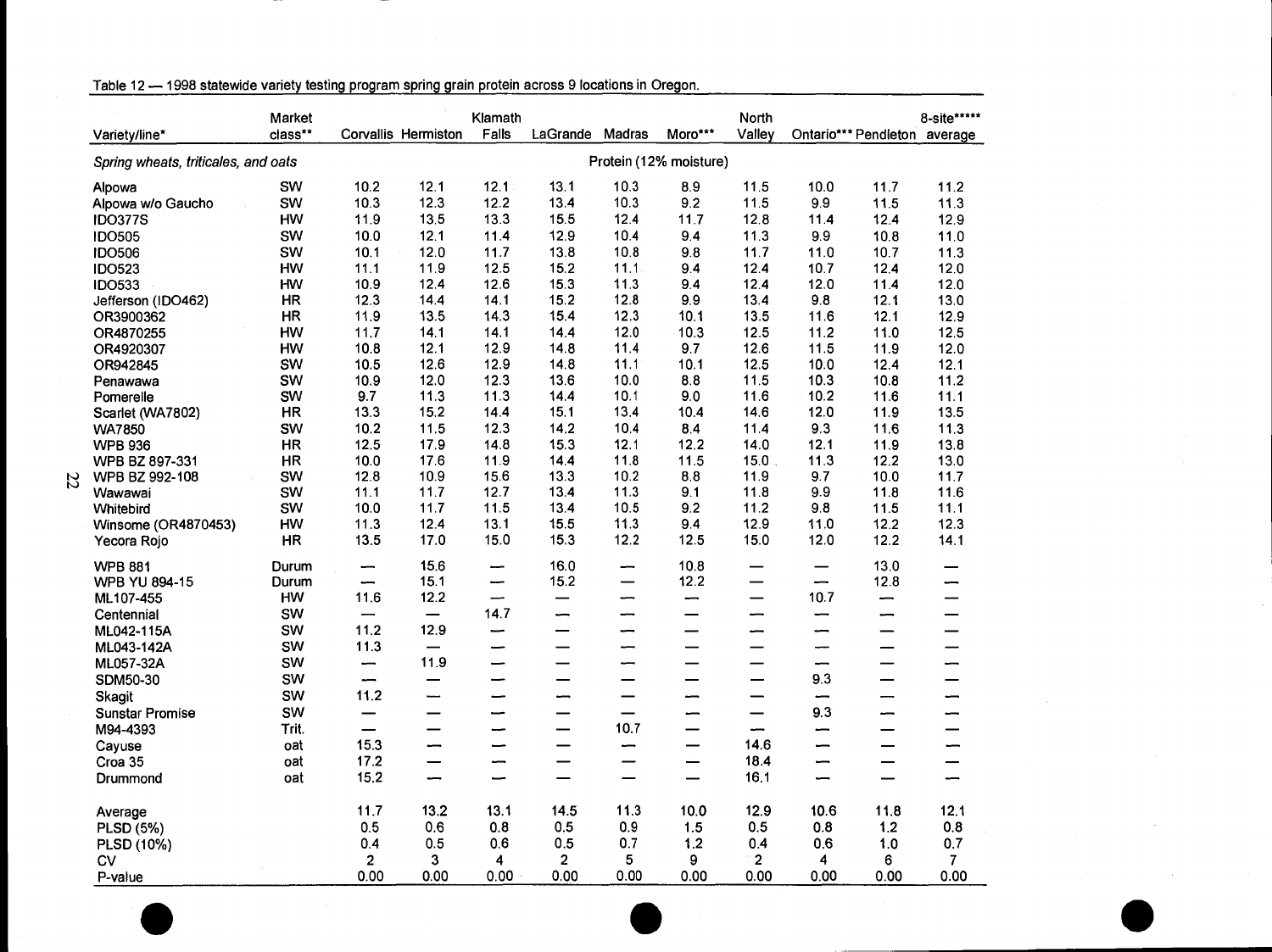Table  $12$  - continued

|                                                                                                                                                                                                                                                                                                                                                                                                                                                                                                                     | Market  |                          |                               | Klamath |                          |                               |                          | North                    |                          |                              | 7-site***** |
|---------------------------------------------------------------------------------------------------------------------------------------------------------------------------------------------------------------------------------------------------------------------------------------------------------------------------------------------------------------------------------------------------------------------------------------------------------------------------------------------------------------------|---------|--------------------------|-------------------------------|---------|--------------------------|-------------------------------|--------------------------|--------------------------|--------------------------|------------------------------|-------------|
| Variety/line*                                                                                                                                                                                                                                                                                                                                                                                                                                                                                                       | class** |                          | Corvallis Hermiston           | Falls   | LaGrande Madras          |                               | Moro***                  | Valley                   |                          | Ontario*** Pendleton average |             |
| Spring barleys                                                                                                                                                                                                                                                                                                                                                                                                                                                                                                      |         |                          |                               |         |                          | Protein (12% moisture)        |                          |                          |                          |                              |             |
| Bancroft (78AB10274)                                                                                                                                                                                                                                                                                                                                                                                                                                                                                                | 2RM     | 10.4                     | 11.3                          | 11.3    | 13.6                     | 11.4                          |                          | 10.1                     | 10.8                     | 9.4                          | 11.1        |
| BZ 594-19                                                                                                                                                                                                                                                                                                                                                                                                                                                                                                           | 2RF     | 10.3                     | 9.7                           | 10.7    | 12.0                     | 10.4                          | —                        | 9.6                      | 9.6                      | 9.9                          | 10.4        |
| <b>Baronesse</b>                                                                                                                                                                                                                                                                                                                                                                                                                                                                                                    | 2RF     | 10.0                     | 10.4                          | 11.1    | 12.6                     | 10.7                          |                          | 9.6                      | 9.1                      | 10.6                         | 10.7        |
| Chinook                                                                                                                                                                                                                                                                                                                                                                                                                                                                                                             | 2RM     | 10.5                     | 11.4                          | 11.7    | 13.9                     | 12.1                          |                          | 10.1                     | 10.8                     | 10.2                         | 11.4        |
| Gallatin                                                                                                                                                                                                                                                                                                                                                                                                                                                                                                            | 2RF     | 9.9                      | 11.3                          | 11.0    | 13.3                     | 10.7                          |                          | 9.9                      | 10.4                     | 10.0                         | 10.9        |
| H3860224                                                                                                                                                                                                                                                                                                                                                                                                                                                                                                            | 2RF     | 11.1                     | 10.8                          | 11.9    | 13.5                     | 11.4                          |                          | 10.0                     | 10.7                     | 9.9                          | 11.2        |
| MT920073                                                                                                                                                                                                                                                                                                                                                                                                                                                                                                            | 2RF     | 10.2                     | 11.7                          | 11.4    | 12.3                     | 12.1                          | —                        | 10.0                     | 10.5                     | 9.7                          | 11.1        |
| Orca                                                                                                                                                                                                                                                                                                                                                                                                                                                                                                                | 2RF/M   | 11.5                     | 12.3                          | 11.7    | 12.2                     | 11.3                          | —                        | 10.4                     | 10.4                     | 10.8                         | 11.5        |
| <b>Steptoe</b>                                                                                                                                                                                                                                                                                                                                                                                                                                                                                                      | 6RF     | 9.9                      | 10.3                          | 9.8     | 10.7                     | 9.1                           |                          | 9.4                      | 9.1                      | 9.6                          | 9.8         |
| Tango                                                                                                                                                                                                                                                                                                                                                                                                                                                                                                               | 6RF     | 10.0                     | 10.6                          | 10.4    | 11.2                     | 10.1                          |                          | 9.6                      | 9.3                      | 10.2                         | 10.3        |
| <b>UC958</b>                                                                                                                                                                                                                                                                                                                                                                                                                                                                                                        | 2RF     | 9.9                      | 11.0                          | 11.4    | 11.1                     | 9.5                           | -----                    | 10.0                     | 9.6                      | 10.0                         | 10.4        |
| <b>UC960</b>                                                                                                                                                                                                                                                                                                                                                                                                                                                                                                        | 2RF     | 10.2                     | $\overbrace{\phantom{aaaaa}}$ | 11.4    | $\overline{\phantom{0}}$ | $\overbrace{\phantom{aaaaa}}$ | —                        | 10.2                     | $\qquad \qquad$          |                              |             |
| idagoid                                                                                                                                                                                                                                                                                                                                                                                                                                                                                                             | 2RF     | —                        | 10.8                          | 11.8    | $\overline{\phantom{0}}$ | 9.0                           | —                        | $\qquad \qquad$          | 10.2                     |                              | -           |
| C32                                                                                                                                                                                                                                                                                                                                                                                                                                                                                                                 | 2RM     | --                       | 10.5                          | 11.3    | $\overline{\phantom{0}}$ | 9.3                           | $\overline{\phantom{0}}$ | $\overline{\phantom{0}}$ | 9.6                      | $\overline{\phantom{0}}$     |             |
| Galena                                                                                                                                                                                                                                                                                                                                                                                                                                                                                                              | 2RM     | $\overline{\phantom{0}}$ | 11.1                          | 11.6    | $\qquad \qquad$          | 9.8                           | —                        | —                        | 8.8                      |                              |             |
| <b>BCD 12</b>                                                                                                                                                                                                                                                                                                                                                                                                                                                                                                       | 2RF/M   | —                        | 11.0                          | 11.7    | 12.4                     | $\overline{\phantom{0}}$      |                          | —                        | 9.1                      | 10.1                         |             |
| <b>BCD 22</b>                                                                                                                                                                                                                                                                                                                                                                                                                                                                                                       | 2RF/M   | $\overline{\phantom{0}}$ | 11.5                          | 12.0    | 12.8                     | $\overline{\phantom{0}}$      |                          | —                        | 9.6                      | 10.0                         |             |
| <b>BCD 47</b>                                                                                                                                                                                                                                                                                                                                                                                                                                                                                                       | 2RF/M   | —                        | 11,8                          | 12.4    | 13.7                     | —                             |                          | $\overline{\phantom{0}}$ | 10.7                     | 10.3                         | —           |
| Gus                                                                                                                                                                                                                                                                                                                                                                                                                                                                                                                 | 6RF     | $\overline{\phantom{0}}$ | $\qquad \qquad$               | 11.1    | $\overline{\phantom{0}}$ |                               | —                        | —                        | $\overline{\phantom{0}}$ | —                            |             |
| Gustoe                                                                                                                                                                                                                                                                                                                                                                                                                                                                                                              | 6RF     |                          | —                             | 10.9    | $\overline{\phantom{0}}$ | —                             | --                       | $\overline{\phantom{0}}$ |                          |                              |             |
| Nebula                                                                                                                                                                                                                                                                                                                                                                                                                                                                                                              | 6RF     | $\overline{\phantom{0}}$ | $\overline{\phantom{0}}$      | 10.7    | —                        | $\overline{\phantom{0}}$      | —                        | —                        | $\overline{\phantom{0}}$ | $\overline{\phantom{0}}$     |             |
| B1202                                                                                                                                                                                                                                                                                                                                                                                                                                                                                                               | 2RF/M   | $\overline{\phantom{0}}$ | —                             | 12.0    |                          |                               |                          |                          | —                        |                              |             |
| Sprinter                                                                                                                                                                                                                                                                                                                                                                                                                                                                                                            | 6RF     |                          |                               |         | —                        | $\overline{\phantom{0}}$      |                          | $\overline{\phantom{0}}$ | 9.3                      |                              |             |
| Average                                                                                                                                                                                                                                                                                                                                                                                                                                                                                                             |         | 10.3                     | 11.0                          | 11.3    | 12.5                     | 10.5                          |                          | 9,9                      | 9.8                      | 10.1                         | 10.8        |
| <b>PLSD (5%)</b>                                                                                                                                                                                                                                                                                                                                                                                                                                                                                                    |         | 0.4                      | 0.6                           | 0,4     | 0.8                      | 0.7                           |                          | 0.3                      | <b>NS</b>                | <b>NS</b>                    | 0.6         |
| PLSD (10%)                                                                                                                                                                                                                                                                                                                                                                                                                                                                                                          |         | 0.3                      | 0.5                           | 0.3     | 0.6                      | 0.6                           |                          | 0.3                      | 1.2                      | <b>NS</b>                    | 0.5         |
| <b>CV</b>                                                                                                                                                                                                                                                                                                                                                                                                                                                                                                           |         | $\overline{2}$           | 3                             | 2       | 4                        | 4                             |                          | $\overline{2}$           | 9                        | 6                            | 5           |
| P-value                                                                                                                                                                                                                                                                                                                                                                                                                                                                                                             |         | 0.00                     | 0.00                          | 0.00    | 0.00                     | 0.00                          | $\overline{\phantom{0}}$ | 0.00                     | 0.08                     | 0.32                         | 0.00        |
| *All seed was treated with fungicide and Gaucho insecticidal seed treatment unless otherwise noted.<br>**SW=soft white, HW=hard white, HR=hard red, 2RM=2 row malt, 2RF=2 row feed, 6RF=6 row feed, F/M= line being considered as a malt type<br>***Moro spring barley trials had high variability, making variety comparisons meaningless.<br>***** Ontario trials were damaged by hail storms in June.<br>*****Does not include Ontario data for wheat and barleys (due to hail damage) nor Moro data for barleys |         |                          |                               |         |                          |                               |                          |                          |                          |                              |             |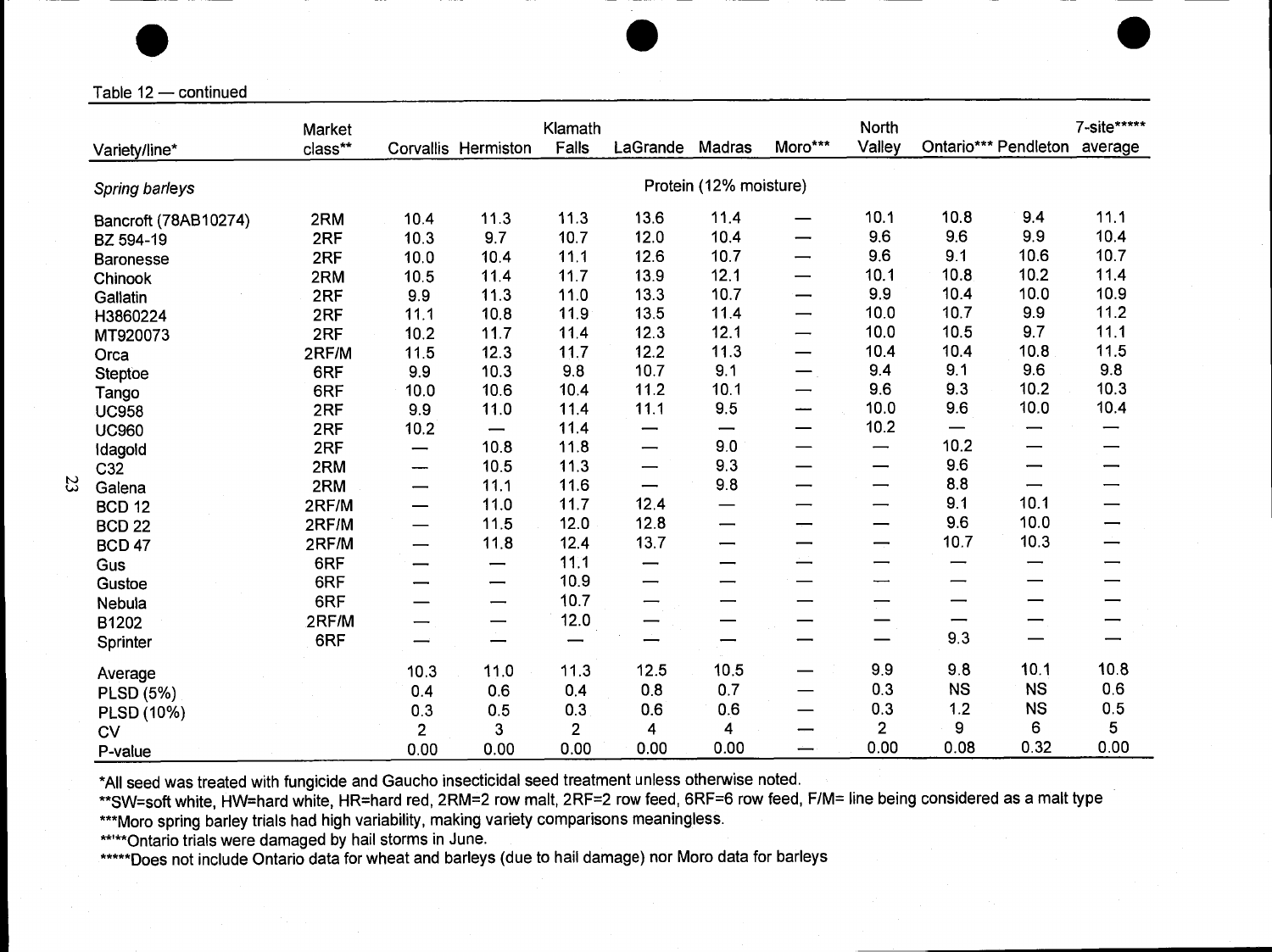|  |  |  |  | Table 13.—Western regional spring oat data for Klamath Falls, Corvallis, and Pullman. |  |
|--|--|--|--|---------------------------------------------------------------------------------------|--|
|  |  |  |  |                                                                                       |  |

|                         |        |           |                          |                    |                |                    |                |             | 1998      |        |
|-------------------------|--------|-----------|--------------------------|--------------------|----------------|--------------------|----------------|-------------|-----------|--------|
| Klamath Falls 1995-1997 | Yield  |           |                          | 2-Year Avg (97-98) |                | 3-Year Avg (96-98) |                | <b>Test</b> |           | Plant  |
|                         | 1998   | 1997      | 1996                     | Yield              | Rank           | Yield              | Rank           | weight      | Lodge     | height |
| Variety/line            | (lb/a) | (hba)     | (lb/a)                   | (lb/a)             |                | (lb/a)             |                | (ib/bu)     | (%)       | (in)   |
|                         |        |           |                          |                    |                |                    | 15             | 31.0        | 0         | 33     |
| 82Ab248                 | 3840   | 3790      | 3390                     | 3820               | 17             | 3670               |                | 30.0        | 0         | 33     |
| 84Ab825                 | 3430   | 4320      | 4540                     | 3880               | 16             | 4100               | $\mathbf 2$    |             |           | 45     |
| 86Ab4582                | 2830   | 3980      | 3280                     | 3410               | 23             | 3360               | 20             | 29.5        | 15        |        |
| 86Ab664                 | 3020   | 4940      | 3730                     | 3980               | 12             | 3900               | 8              | 29.0        | 0         | 43     |
| 87Ab4983                | 3550   | 4630      | 2620                     | 4090               | $\overline{7}$ | 3600               | 17             | 32.5        | 0         | 37     |
| 87Ab5125                | 3460   | 5290      | 4600                     | 4370               | 2              | 4450               | 1              | 28.5        | 0         | 43     |
| 89Ab4088                | 2760   | 5640      | 2700                     | 4200               | 4              | 3700               | 14             | 34.0        | 0         | 35     |
| 90Ab1322                | 3760   | 3760      | 3870                     | 3760               | 19             | 3800               | 11             | 28.0        | 0         | 30     |
| 91Ab502                 | 3340   | 4820      | 3070                     | 4080               | 8              | 3740               | 13             | 32.5        | 10        | 41     |
|                         |        |           |                          |                    |                | 4080               | 3              | 27.5        | 25        | 45     |
| AbSP9-2                 | 2680   | 5430      | 4120                     | 4060               | 9              |                    |                |             |           |        |
| Ajay                    | 4340   | 4420      | 2720                     | 4380               | 1              | 3830               | 10             | 32.0        | 0         | 26     |
| Cayuse                  | 2570   | 4440      | 3300                     | 3510               | 21             | 3440               | 18             | 27.5        | 0         | 39     |
| Celsia                  | 2340   | 5760      | 3850                     | 4050               | 10             | 3980               | 5              | 29.0        | O         | 49     |
| Derby                   | 1970   | 3540      | 2870                     | 2760               | 27             | 2790               | 23             | 28.0        | 10        | 51     |
| IA H61-3-3              | 2990   | 4490      | 4260                     | 3740               | 20             | 3910               | $\overline{7}$ | 32.0        | 0         | 39     |
| Monida                  | 2660   | 5670      | 3700                     | 4170               | 5              | 4010               | 4              | 28.0        | 20        | 35     |
| ND 860416               | 2370   | 3230      | 3730                     | 2800               | 26             | 3110               | 22             | 32.0        | 23        | 43     |
|                         | 2720   | 5700      | 3150                     | 4210               | 3              | 3860               | 9              | 27.0        | 3         | 37     |
| Ogle                    |        |           |                          |                    |                | 3380               | 19             | 29.0        | 35        | 47     |
| Otana                   | 1960   | 4310      | 3860                     | 3140               | 25             |                    |                | 29.5        | 1         | 35     |
| Powell                  | 3150   | 4620      | 3580                     | 3890               | 14             | 3780               | 12             |             |           |        |
| Prairie                 | 2750   | 5010      | 2150                     | 3880               | 15             | 3300               | 21             | 31.0        | 0         | 33     |
| Rio Grande              | 3090   | 4710      | 3040                     | 3900               | 13             | 3610               | 16             | 29.0        | 3         | 33     |
| Whitestone (ND 870258)  | 3060   | 4990      | 3760                     | 4030               | 11             | 3940               | 6              | 28.0        | 10        | 33     |
| 91Ab406                 | 3470   | 4070      | —                        | 3770               | 18             |                    |                | 29.0        | 0         | 31     |
| AbSP 19-9               | 2870   | 5350      | —                        | 4110               | 6              |                    | -              | 31.5        | 13        | 33     |
|                         |        |           | بصب                      |                    |                | ╼                  | -              |             |           |        |
| <b>CDC Boyer</b>        | 1970   | 5020      | $\overline{\phantom{0}}$ | 3490               | 22             | —                  | -              | 27.5        | 0         | 43     |
| CDC Pacer               | 2270   | 4390      | —                        | 3330               | 24             |                    | -              | 29.0        | 15        | 37     |
| 95Ab12743               | 3320   | -         | -                        |                    |                | —                  | -              | 30.0        | 25        | 41     |
|                         |        |           |                          |                    |                | –                  |                | 32.0        | 0         | 45     |
| ND 910569               | 2800   | -         | $\overline{\phantom{0}}$ | –                  | --             |                    |                | 33.5        | 0         | 35     |
| ND 930122               | 3090   |           | -                        | -                  |                |                    | -              |             |           |        |
| Mean                    | 2950   | 4680      | 3470                     | 3810               |                | 3710               |                | 29.9        | 7         | 38     |
| LSD (5%)                | 658    | <b>NS</b> |                          | 871                |                | 729                |                |             | <b>NS</b> |        |
|                         |        |           | <b>NS</b>                |                    |                | 24                 |                |             | 278       |        |
| CV (%)                  | 19     | 24        | 30                       | 23                 |                |                    | -              |             |           |        |

|                      |        |         | Corvallis - 1994 |       |        | 1993-94 |        |       |
|----------------------|--------|---------|------------------|-------|--------|---------|--------|-------|
|                      | Plant  | Julian  | Test             | Grain | Plant  | Test    | Grain  | Grain |
|                      | height | heading | weight           | yield | height | weight  | yield  | yield |
| Variety/line         | (in)   | date    | (lb/bu)          | (b/a) | (in)   | (lb/bu) | (lb/a) | (lba) |
|                      |        |         |                  |       |        |         |        |       |
| Ajay                 | 26     | 164     | 39,3             | 4102  | 26     | 36.9    | 4525   | 3524  |
| Cayuse               | 33     | 164     | 39.5             | 4609  | 26     | 35.3    | 5274   | 3612  |
| Celsia               |        | -       |                  | --    | 33     | 37.7    | 5254   |       |
| Derby                | 40     | 163     | 41.1             | 4328  | 26     | 38.1    | 5155   | 3239  |
| Monida               | 37     | 166     | 38.3             | 4723  | 28     | 36.1    | 5380   | 3677  |
| Newdak               | 33     | 157     | 40.6             | 4304  | 29     | 35.5    | 4520   | 3831  |
| Ogle                 | 34     | 157     | 39.5             | 3889  | 25     | 35.0    | 4930   | 2890  |
| Otana                | 41     | 164     | 40.9             | 4241  | 28     | 38.7    | 5264   | 3625  |
| Prairie              |        | -       |                  |       | 28     | 37.3    | 4552   |       |
| Park                 | 39     | 166     | 39.4             | 4029  | 28     | 35.8    | 4951   | 3844  |
| Paul (hulless)       | 39     | 165     | 47.1             | 3173  | 28     | 44.4    | 3646   |       |
| Powell               | 30     | 166     | 38.9             | 4429  | 28     | 34.9    | 4825   | 3915  |
| Rio Grande           | 31     | 163     | 40.9             | 4459  | 29     | 36.8    | 5534   | 3434  |
| Whitestone           | 33     | 164     | 42.3             | 4641  | 29     | 38.0    | 4853   |       |
| 86Ab1616 (hulless)   | 31     | 171     | 46.1             | 2969  | 26     | 42.8    | 3566   | 2120  |
| 86Ab664 (prerelease) | 37     | 164     | 40.3             | 4382  | 30     | 35.3    | 5123   | 3646  |
| 88Ab3073 (hulless)   | 28     | 166     | 48.5             | 2812  | 28     | 48.0    | 1895   | 1728  |
|                      |        |         |                  |       |        |         |        |       |
| Trial average        | 33     | 164     | 40.9             | 4183  | 28     | 37.8    | 4830   | 3334  |
| PLSD (10%)           | 2      | 2       | 1.4              | 456   |        | 0.9     | 535    | 575   |
| CV (%)               |        |         | 2                |       |        | 2       | 9      | 22    |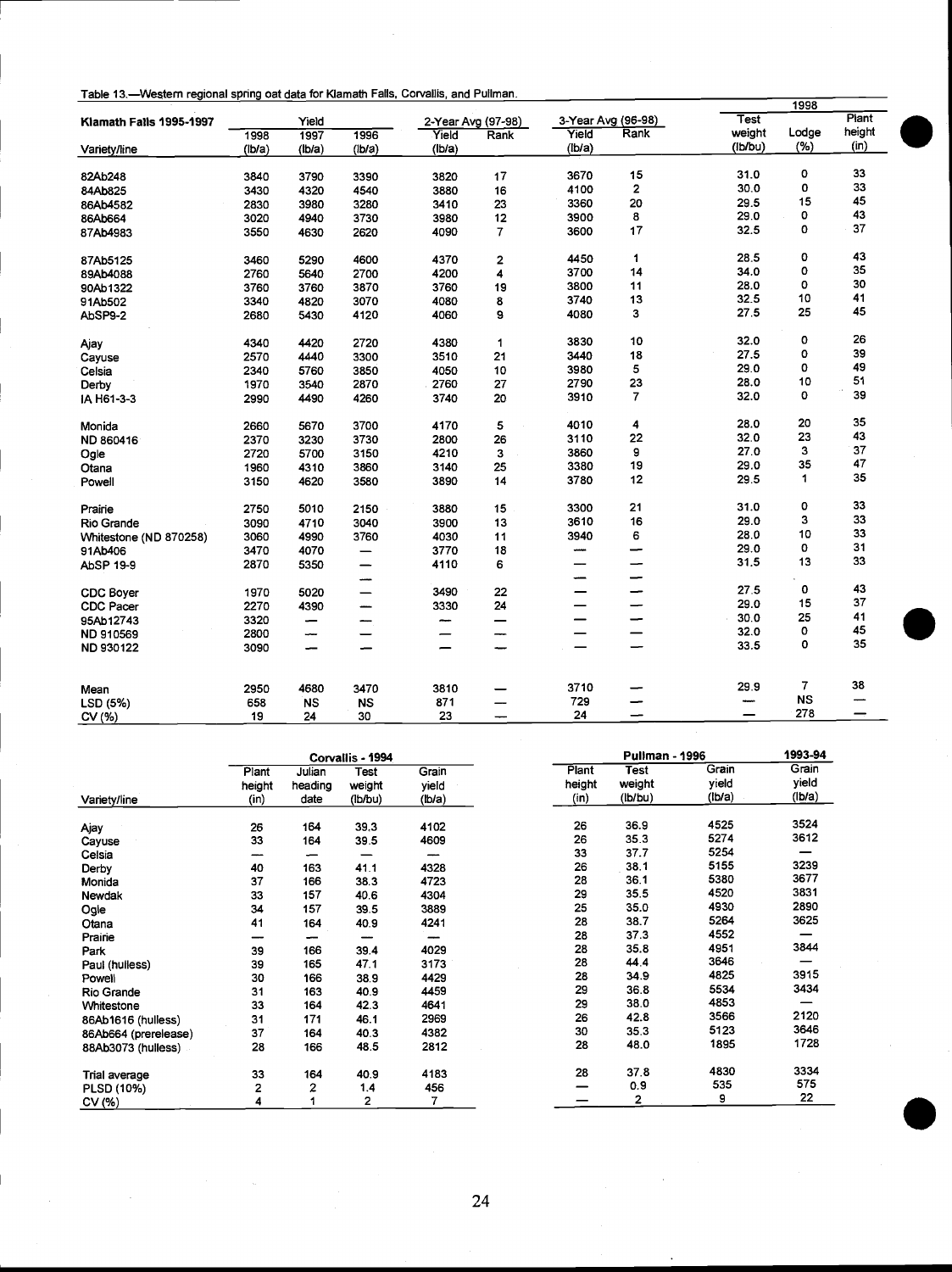## Questions of Seed Quality

Seed **Quality** includes such factors as varietal identity, freedom from weed and other crop contaminants, and the ability of the seed to germinate. State and Federal seed laws require that seed offered for sale be tested and truthfully labeled for these and other quality factors. When evaluating grain for seeding or when buying seed from off-farm sources, ask the following questions.

What is the identity of this seed? Varieties are developed to improve yields through disease resistance and improved agronomic characteristics. Seed Certification is one method of ensuring varietal identity. Is the seed certified? Look for the "Blue Tag," bulk shipping certificate, or Transfer Certificate for Seed Pending Final Certification (be aware that the latter means the seed lot is not yet fully certified). These verify varietal identity. If the seed is uncertified, ask for information on how the seed was produced, what type of seed was used as seed stock, and what guarantee of varietal identity you can expect.

What is the pure seed percentage? Pure seed is the percentage of seed in the bag that is of the crop you are buying. A high percentage of pure seed will give best results. For example, if a seed lot has a 99 pure seed percentage, then from a 100-pound bag of seed you can expect 99 pounds of pure seed of the specified crop.

What is the percentage of other crop seeds? Barley, oats, vetch, and other crop seed can be found in seed lots. The percentage of other crop seed tells you how much of the seed you are buying is of these other crops.

What is the inert matter content of this seed? Sand, stones, dirt, sticks, pods, chaff, ergot bodies, and some broken seeds are all inert matter. These materials do not increase yield. A very low percentage of inert matter is preferable.

What is the weed seed percentage, and what types of weeds are present in this seed lot? This percentage indicates the presence of seeds of plants recognized as weeds present in the seed lot. A zero percentage is best; however, in many states there are allowances for certain types of weeds. There are also weed seeds that are strictly prohibited from being in seed. Remember that many weed seeds are very small, and a low percentage may still mean a high number of weed seeds are present.

#### What is the germination percentage of this seed?

Percentage of germination is a measure of the number of pure seeds in a lot that produce normal plants under favorable conditions. To be valid, the germination test for a seed lot must have been performed in the past 18 months for seed grown and sold in Oregon. Federal laws require germination tests within 5 months of sale for seed shipped across state lines. For the seed to be properly labeled, the date of test and germination percentage both must be stated. If you buy seed with a low germination, you are paying for dead seed. There are a number of seed labs in Oregon that do seed testing. Most only accept untreated seed for full seed analyses but will take treated seed for germination testing. Seed-borne fungal diseases can result in low germination in untreated seed. Seed treatment may correct this problem.

These are the major questions to ask yourself or to ask a supplier when buying seed. If you have questions about seed laws, contact your local county Extension office, your seed dealer, or the Oregon Department of Agriculture Commodity Inspection Division, Salem, Oregon.



Certified seed is your assurance of varietal purity, high germination, uniform quality, and freedom from noxious weeds. Look for the blue tag or the seed-certification shipping certificate, your guarantee of these qualities. Certified seed does not cost-it pays.

Preliminary lists of current producers of certified seed are available in early summer at local offices of the OSU Extension Service. This information can also be obtained through the Oregon Seed Certification Service Home Page at http:/www.oscs.orst.edu. Your local Extension office also has information on seed certification procedures and Foundation Seed stocks.